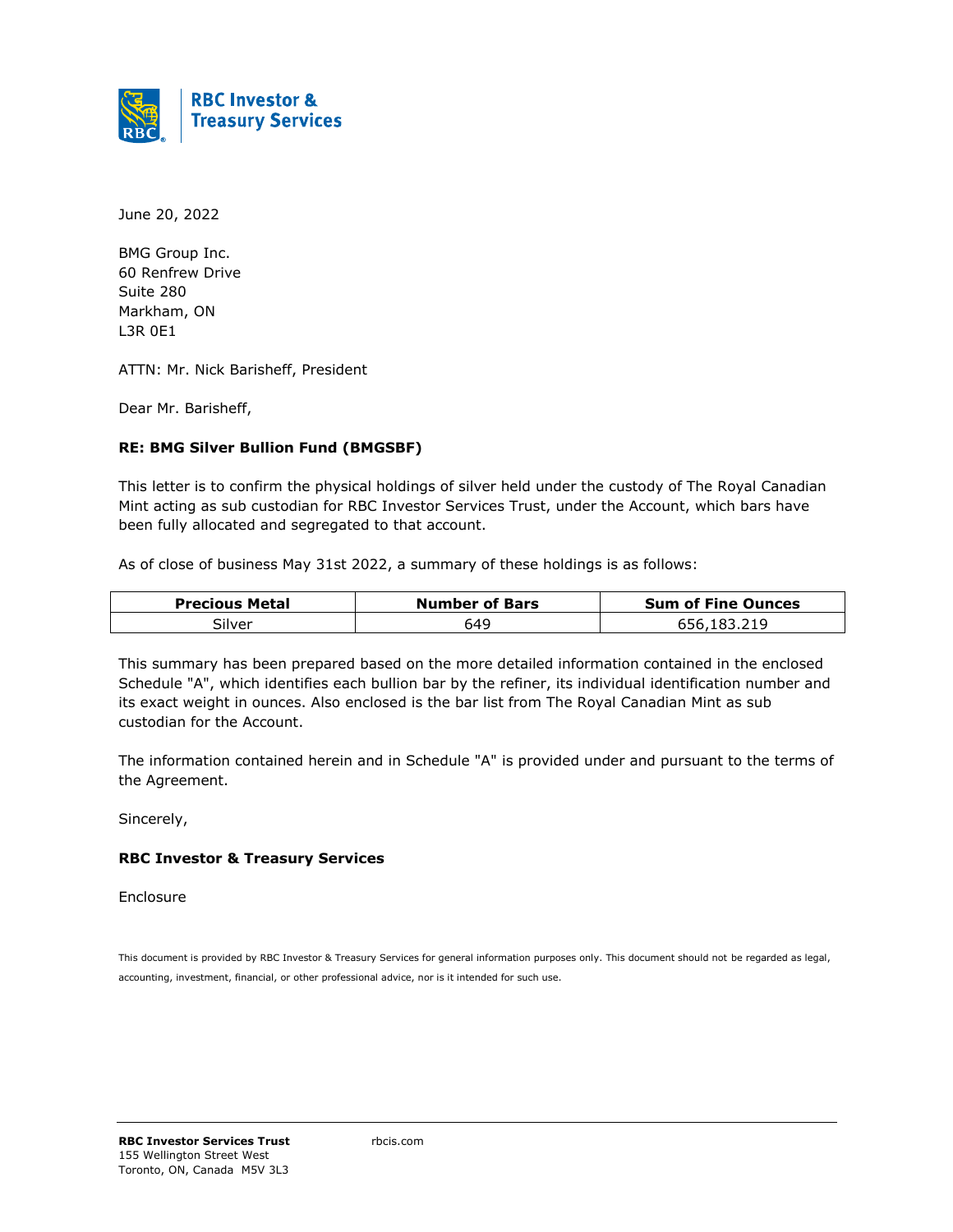Royal Canadian Mint/Monnaie royale canadienne Allocated Storage Services 320 Sussex Drive OTTAWA, ON

#### RCMStorage@mint.ca



|        | <b>Customer Account MBS Account Number</b> | Storage                      | Item          | <b>Product Name</b>                                   | <b>Manufacturer</b> |             | <b>Attribute Serial Number</b> | Quantity       | Gross Weight Fineness Fine Weight |       |           |
|--------|--------------------------------------------|------------------------------|---------------|-------------------------------------------------------|---------------------|-------------|--------------------------------|----------------|-----------------------------------|-------|-----------|
|        |                                            | warehouse                    | <b>Number</b> |                                                       | Name                | Code        |                                |                |                                   | (PPT) |           |
| 132052 | STO SLV DS8425617498                       | CustSto-BRINKS- R9015<br>PTB |               | Storage Silver 1000oz Allgemeine Gold<br>Bars 999+ Ag | and Silver          | <b>ALGE</b> | 105341                         | $\mathbf{1}$   | 1,023.100                         | 999.0 | 1,023.100 |
| 132052 | STO SLV DS8425617498                       | CustSto-BRINKS-R9015         |               | Storage Silver 1000oz Allgemeine Gold                 |                     | <b>ALGE</b> | 105342                         | $\mathbf{1}$   | 1,024.100                         | 999.0 | 1,024.100 |
|        |                                            | <b>PTB</b>                   |               | Bars 999+ Ag                                          | and Silver          |             |                                |                |                                   |       |           |
| 132052 | STO SLV DS8425617498                       | CustSto-BRINKS-R9015         |               | Storage Silver 1000oz Allgemeine Gold                 |                     | <b>ALGE</b> | 105365                         | $\overline{1}$ | 1,024.400                         | 999.0 | 1,024.400 |
|        |                                            | <b>PTB</b>                   |               | Bars 999+ Ag                                          | and Silver          |             |                                |                |                                   |       |           |
| 132052 | STO SLV DS8425617498                       | CustSto-BRINKS- R9015        |               | Storage Silver 1000oz Almalyk Mining                  |                     | AMMC        | PNH-1169                       | $\mathbf{1}$   | 967.500                           | 999.9 | 967.500   |
|        |                                            | PTB                          |               | Bars 999+ Ag                                          | and Metallurgical   |             |                                |                |                                   |       |           |
|        |                                            |                              |               |                                                       | Complex             |             |                                |                |                                   |       |           |
| 132052 | STO SLV DS8425617498                       | CustSto-BRINKS- R9015        |               | Storage Silver 1000oz Almalyk Mining                  |                     | AMMC        | <b>PNH-1182</b>                | $\overline{1}$ | 999.300                           | 999.9 | 999.300   |
|        |                                            | <b>PTB</b>                   |               | Bars 999+ Ag                                          | and Metallurgical   |             |                                |                |                                   |       |           |
|        |                                            |                              |               |                                                       | Complex             |             |                                |                |                                   |       |           |
| 132052 | STO SLV DS8425617498                       | CustSto-BRINKS- R9015        |               | Storage Silver 1000oz Almalyk Mining                  |                     | AMMC        | PNH-1183                       | $\mathbf{1}$   | 983.300                           | 999.9 | 983.300   |
|        |                                            | PTB                          |               | Bars 999+ Ag                                          | and Metallurgical   |             |                                |                |                                   |       |           |
|        |                                            |                              |               |                                                       | Complex             |             |                                |                |                                   |       |           |
| 132052 | STO SLV DS8425617498                       | CustSto-BRINKS-R9015         |               | Storage Silver 1000oz Asahi Refining                  |                     | ARC         | 20190421801                    | $\mathbf{1}$   | 1,038.500                         | 999.0 | 1,038.500 |
|        |                                            | PTB                          |               | Bars 999+ Ag                                          | Corp                |             |                                |                |                                   |       |           |
| 132052 | STO SLV DS8425617498                       | CustSto-BRINKS-R9015         |               | Storage Silver 1000oz Asahi Refining                  |                     | <b>ASPC</b> | 1315225                        | $\overline{1}$ | 974.260                           | 999.9 | 974.260   |
|        |                                            | PTB                          |               | Bars 999+ Ag                                          | Corp                |             |                                |                |                                   |       |           |
| 132052 | STO SLV DS8425617498                       | CustSto-BRINKS- R9015        |               | Storage Silver 1000oz ASARCO Inc.                     |                     | <b>ASAT</b> | 2103-13                        | $\mathbf{1}$   | 1,001.550                         | 999.0 | 1,001.550 |
|        |                                            | <b>PTB</b>                   |               | Bars 999+ Ag                                          |                     |             |                                |                |                                   |       |           |
| 132052 | STO SLV DS8425617498                       | CustSto-BRINKS-R9015         |               | Storage Silver 1000oz ASARCO Inc.                     |                     | <b>ASAT</b> | 2108-13                        | $\overline{1}$ | 994.100                           | 999.0 | 994.100   |
|        |                                            | PTB                          |               | Bars 999+ Ag                                          |                     |             |                                |                |                                   |       |           |
| 132052 | STO SLV DS8425617498                       | CustSto-BRINKS- R9015        |               | Storage Silver 1000oz ASARCO Inc.                     |                     | <b>ASAT</b> | HM617                          | $\overline{1}$ | 1,057.920                         | 999.0 | 1,057.920 |
|        |                                            | PTB                          |               | Bars 999+ Ag                                          |                     |             |                                |                |                                   |       |           |
| 132052 | STO SLV DS8425617498                       | CustSto-BRINKS- R9015        |               | Storage Silver 1000oz ASARCO Inc.                     |                     | <b>ASAT</b> | <b>MS-24</b>                   | $\mathbf{1}$   | 1,110.000                         | 999.0 | 1,110.000 |
|        |                                            | <b>PTB</b>                   |               | Bars 999+ Ag                                          |                     |             |                                |                |                                   |       |           |
| 132052 | STO SLV DS8425617498                       | CustSto-BRINKS- R9015        |               | Storage Silver 1000oz ASARCO Inc.                     |                     | <b>ASBA</b> | 1254                           | $\overline{1}$ | 1,010.450                         | 999.0 | 1,010.450 |
|        |                                            | PTB                          |               | Bars 999+ Ag                                          |                     |             |                                |                |                                   |       |           |
| 132052 | STO SLV DS8425617498                       | CustSto-BRINKS-R9015         |               | Storage Silver 1000oz ASARCO Inc.                     |                     | <b>ASPA</b> | 364                            | $\mathbf{1}$   | 1,028.200                         | 999.0 | 1,028.200 |
|        |                                            | PTB                          |               | Bars 999+ Ag                                          |                     |             |                                |                |                                   |       |           |
| 132052 | STO SLV DS8425617498                       | CustSto-BRINKS-R9015         |               | Storage Silver 1000oz Britannia Refined               |                     | <b>BLCO</b> | 5661                           | $\overline{1}$ | 1,007.700                         | 999.0 | 1,007.700 |
|        |                                            | <b>PTB</b>                   |               | Bars 999+ Ag                                          | Metals Ltd          |             |                                |                |                                   |       |           |
| 132052 | STO SLV DS8425617498                       | CustSto-BRINKS- R9015        |               | Storage Silver 1000oz Bunker Hill Co.                 |                     | HILL        | 587                            | $\mathbf{1}$   | 1,153.600                         | 999.0 | 1,153.600 |
|        |                                            | PTB                          |               | Bars 999+ Ag                                          |                     |             |                                |                |                                   |       |           |
| 132052 | STO SLV DS8425617498                       | CustSto-BRINKS- R9015        |               | Storage Silver 1000oz Bunker Hill Co.                 |                     | <b>HILL</b> | 600                            | $\overline{1}$ | 1,155.650                         | 999.0 | 1,155.650 |
|        |                                            | PTB                          |               | Bars 999+ Ag                                          |                     |             |                                |                |                                   |       |           |
| 132052 | STO SLV DS8425617498                       | CustSto-BRINKS- R9015        |               | Storage Silver 1000oz Bunker Hill Co.                 |                     | <b>HILL</b> | 635                            | $\mathbf{1}$   | 1,167.500                         | 999.0 | 1,167.500 |
|        |                                            | PTB                          |               | Bars 999+ Ag                                          |                     |             |                                |                |                                   |       |           |
| 132052 | STO SLV DS8425617498                       | CustSto-BRINKS- R9015        |               | Storage Silver 1000oz Bunker Hill Co.                 |                     | <b>HILL</b> | 636                            | $\mathbf{1}$   | 1,187.600                         | 999.0 | 1,187.600 |
|        |                                            | <b>PTB</b>                   |               | Bars 999+ Ag                                          |                     |             |                                |                |                                   |       |           |
| 132052 | STO SLV DS8425617498                       | CustSto-BRINKS- R9015        |               | Storage Silver 1000oz Bunker Hill Co.                 |                     | <b>HILL</b> | 637                            | $\mathbf{1}$   | 1,163.350                         | 999.0 | 1,163.350 |
|        |                                            | <b>PTB</b>                   |               | Bars 999+ Ag                                          |                     |             |                                |                |                                   |       |           |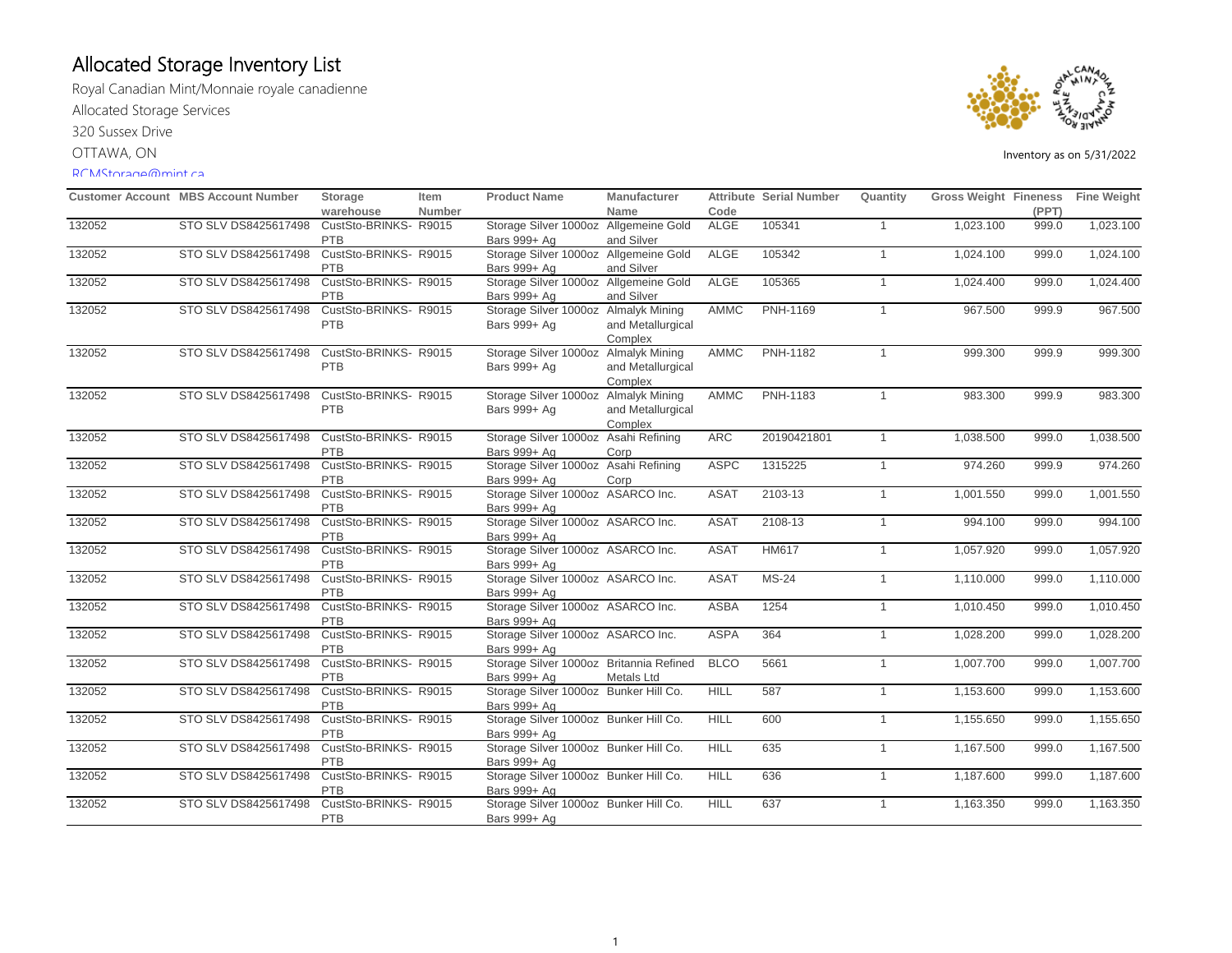Royal Canadian Mint/Monnaie royale canadienne Allocated Storage Services

320 Sussex Drive

OTTAWA, ON

#### RCMStorage@mint.ca



| 132052 |                      | STO SLV DS8425617498 CustSto-BRINKS-R9015<br>PTB | Storage Silver 1000oz Bunker Hill Co.<br>Bars 999+ Ag      |          | <b>HILL</b> | 638             | $\overline{1}$ | 1,170.850 | 999.0 | 1,170.850 |
|--------|----------------------|--------------------------------------------------|------------------------------------------------------------|----------|-------------|-----------------|----------------|-----------|-------|-----------|
| 132052 | STO SLV DS8425617498 | CustSto-BRINKS- R9015<br>PTB                     | Storage Silver 1000oz Bunker Hill Co.<br>Bars 999+ Ag      |          | <b>HILL</b> | 682             | $\overline{1}$ | 1,140.050 | 999.0 | 1,140.050 |
| 132052 | STO SLV DS8425617498 | CustSto-BRINKS-R9015<br><b>PTB</b>               | Storage Silver 1000oz Bunker Hill Co.<br>Bars 999+ Ag      |          | <b>HILL</b> | 686             | $\overline{1}$ | 1,169.400 | 999.0 | 1,169.400 |
| 132052 | STO SLV DS8425617498 | CustSto-BRINKS-R9015<br>PTB                      | Storage Silver 1000oz Bunker Hill Co.<br>Bars 999+ Ag      |          | <b>HILL</b> | $\frac{1}{712}$ | $\overline{1}$ | 1,177.300 | 999.0 | 1,177.300 |
| 132052 | STO SLV DS8425617498 | CustSto-BRINKS-R9015<br>PTB                      | Storage Silver 1000oz Bunker Hill Co.<br>Bars 999+ Ag      |          | <b>HILL</b> | 733             | $\overline{1}$ | 1,108.600 | 999.0 | 1,108.600 |
| 132052 | STO SLV DS8425617498 | CustSto-BRINKS- R9015<br>PTB                     | Storage Silver 1000oz Bunker Hill Co.<br>Bars 999+ Ag      |          | <b>HILL</b> | 739             | $\overline{1}$ | 1,143.150 | 999.0 | 1,143.150 |
| 132052 | STO SLV DS8425617498 | CustSto-BRINKS- R9015<br><b>PTB</b>              | Storage Silver 1000oz Canadian Copper<br>Bars 999+ Ag      | Refinery | <b>CCRL</b> | 04-0947-15      | $\mathbf{1}$   | 973.380   | 999.0 | 973.380   |
| 132052 | STO SLV DS8425617498 | CustSto-BRINKS-R9015<br>PTB                      | Storage Silver 1000oz Canadian Copper<br>Bars 999+ Ag      | Refinery | CCRL        | 07150-1         | $\mathbf{1}$   | 1,050.660 | 999.0 | 1,050.660 |
| 132052 | STO SLV DS8425617498 | CustSto-BRINKS- R9015<br>PTB                     | Storage Silver 1000oz Canadian Copper CCRL<br>Bars 999+ Ag | Refinery |             | 07150-10        | $\overline{1}$ | 1,003.460 | 999.0 | 1,003.460 |
| 132052 | STO SLV DS8425617498 | CustSto-BRINKS-R9015<br><b>PTB</b>               | Storage Silver 1000oz Canadian Copper<br>Bars 999+ Ag      | Refinery | CCRL        | 07150-11        | $\overline{1}$ | 1,001.680 | 999.0 | 1,001.680 |
| 132052 | STO SLV DS8425617498 | CustSto-BRINKS- R9015<br>PTB                     | Storage Silver 1000oz Canadian Copper<br>Bars 999+ Ag      | Refinery | CCRL        | 07150-12        | $\overline{1}$ | 1,000.490 | 999.0 | 1,000.490 |
| 132052 | STO SLV DS8425617498 | CustSto-BRINKS-R9015<br>PTB                      | Storage Silver 1000oz Canadian Copper<br>Bars 999+ Ag      | Refinerv | CCRL        | 07150-13        | $\overline{1}$ | 996.970   | 999.0 | 996.970   |
| 132052 | STO SLV DS8425617498 | CustSto-BRINKS-R9015<br>PTB                      | Storage Silver 1000oz Canadian Copper<br>Bars 999+ Ag      | Refinery | CCRL        | 07150-14        | $\overline{1}$ | 995.650   | 999.0 | 995.650   |
| 132052 | STO SLV DS8425617498 | CustSto-BRINKS- R9015<br>PTB                     | Storage Silver 1000oz Canadian Copper<br>Bars 999+ Ag      | Refinery | CCRL        | 07150-15        | $\overline{1}$ | 987.500   | 999.0 | 987.500   |
| 132052 | STO SLV DS8425617498 | CustSto-BRINKS-R9015<br>PTB                      | Storage Silver 1000oz Canadian Copper<br>Bars 999+ Ag      | Refinery | CCRL        | 07150-2         | $\mathbf{1}$   | 1,034.680 | 999.0 | 1,034.680 |
| 132052 | STO SLV DS8425617498 | CustSto-BRINKS-R9015<br><b>PTB</b>               | Storage Silver 1000oz Canadian Copper<br>Bars 999+ Ag      | Refinery | CCRL        | 07150-3         | $\mathbf{1}$   | 1,033.230 | 999.0 | 1,033.230 |
| 132052 | STO SLV DS8425617498 | CustSto-BRINKS-R9015<br><b>PTB</b>               | Storage Silver 1000oz Canadian Copper<br>Bars 999+ Ag      | Refinery | CCRL        | 07150-4         | $\overline{1}$ | 1,029.700 | 999.0 | 1,029.700 |
| 132052 | STO SLV DS8425617498 | CustSto-BRINKS- R9015<br>PTB                     | Storage Silver 1000oz Canadian Copper<br>Bars 999+ Ag      | Refinery | CCRL        | 07150-5         | $\overline{1}$ | 1,022.840 | 999.0 | 1,022.840 |
| 132052 | STO SLV DS8425617498 | CustSto-BRINKS- R9015<br>PTB                     | Storage Silver 1000oz Canadian Copper<br>Bars 999+ Ag      | Refinery | CCRL        | 07150-6         | $\overline{1}$ | 1,022.520 | 999.0 | 1,022.520 |
| 132052 | STO SLV DS8425617498 | CustSto-BRINKS-R9015<br>PTB                      | Storage Silver 1000oz Canadian Copper<br>Bars 999+ Ag      | Refinery | CCRL        | 07150-7         | $\overline{1}$ | 1,014.490 | 999.0 | 1,014.490 |
| 132052 | STO SLV DS8425617498 | CustSto-BRINKS- R9015<br><b>PTB</b>              | Storage Silver 1000oz Canadian Copper<br>Bars 999+ Ag      | Refinery | CCRL        | 07150-8         | $\overline{1}$ | 1,011.320 | 999.0 | 1,011.320 |
| 132052 | STO SLV DS8425617498 | CustSto-BRINKS- R9015<br>PTB                     | Storage Silver 1000oz Canadian Copper CCRL<br>Bars 999+ Ag | Refinery |             | 07150-9         | $\overline{1}$ | 1,006.640 | 999.0 | 1,006.640 |
| 132052 | STO SLV DS8425617498 | CustSto-BRINKS- R9015<br>PTB                     | Storage Silver 1000oz Canadian Copper<br>Bars 999+ Ag      | Refinery | CCRL        | 07190-1         | $\overline{1}$ | 1,007.600 | 999.0 | 1,007.600 |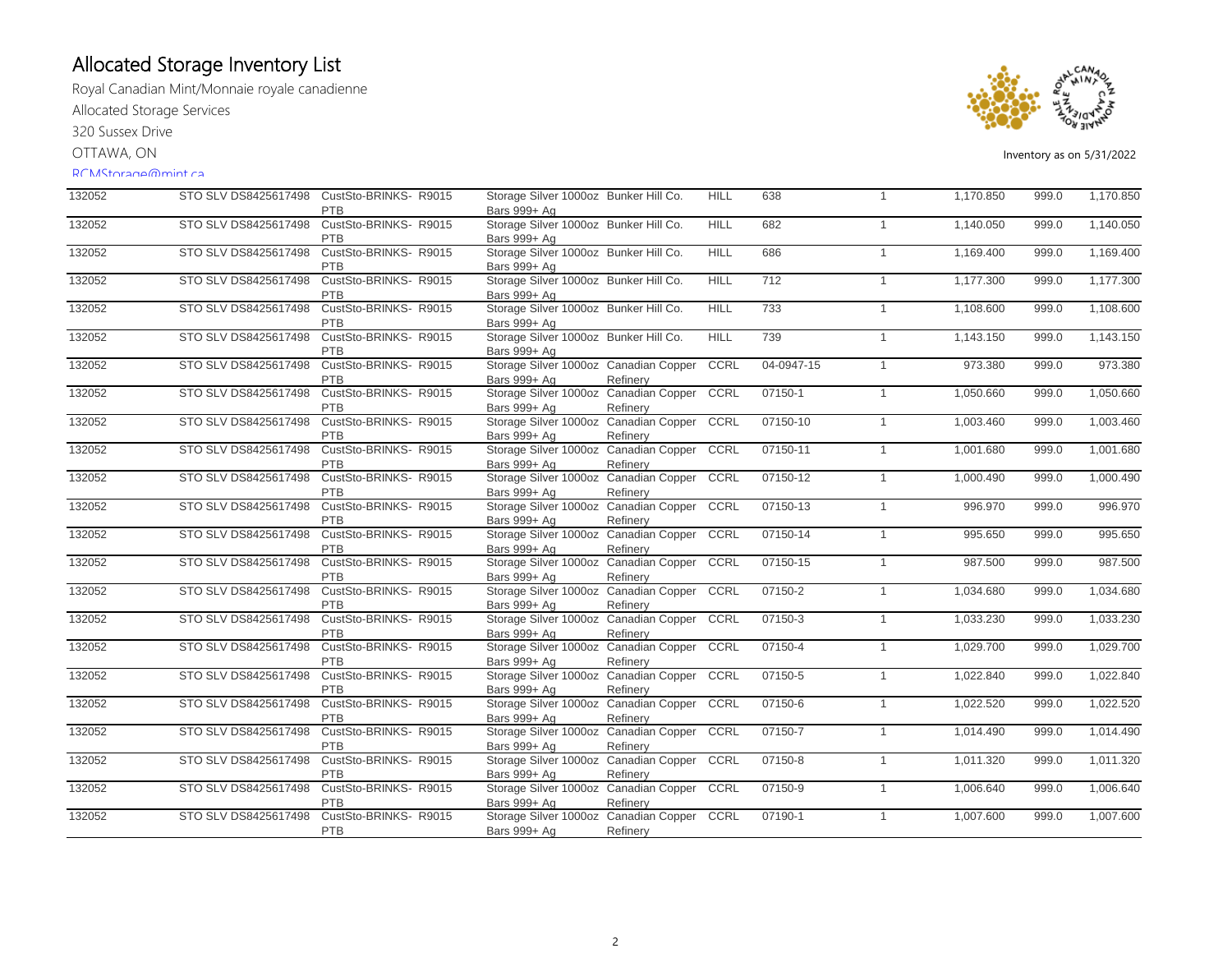Royal Canadian Mint/Monnaie royale canadienne Allocated Storage Services

320 Sussex Drive

OTTAWA, ON

#### RCMStorage@mint.ca



| 132052 | STO SLV DS8425617498 | CustSto-BRINKS-R9015<br><b>PTB</b>  | Storage Silver 1000oz Canadian Copper CCRL<br>Bars 999+ Ag | Refinerv |      | 07190-10  | $\mathbf{1}$ | 984.710   | 999.0 | 984.710   |
|--------|----------------------|-------------------------------------|------------------------------------------------------------|----------|------|-----------|--------------|-----------|-------|-----------|
| 132052 | STO SLV DS8425617498 | CustSto-BRINKS-R9015<br><b>PTB</b>  | Storage Silver 1000oz Canadian Copper<br>Bars 999+ Ag      | Refinery | CCRL | 07190-11  | $\mathbf{1}$ | 976.760   | 999.0 | 976.760   |
| 132052 | STO SLV DS8425617498 | CustSto-BRINKS-R9015<br>PTB         | Storage Silver 1000oz Canadian Copper CCRL<br>Bars 999+ Ag | Refinerv |      | 07190-12  | $\mathbf{1}$ | 973.860   | 999.0 | 973.860   |
| 132052 | STO SLV DS8425617498 | CustSto-BRINKS- R9015<br>PTB        | Storage Silver 1000oz Canadian Copper CCRL<br>Bars 999+ Ag | Refinery |      | 07190-13  | $\mathbf{1}$ | 973.530   | 999.0 | 973.530   |
| 132052 | STO SLV DS8425617498 | CustSto-BRINKS-R9015<br><b>PTB</b>  | Storage Silver 1000oz Canadian Copper<br>Bars 999+ Ag      | Refinery | CCRL | 07190-14  | $\mathbf{1}$ | 966.510   | 999.0 | 966.510   |
| 132052 | STO SLV DS8425617498 | CustSto-BRINKS- R9015<br><b>PTB</b> | Storage Silver 1000oz Canadian Copper<br>Bars 999+ Ag      | Refinery | CCRL | 07190-15  | $\mathbf{1}$ | 944.920   | 999.0 | 944.920   |
| 132052 | STO SLV DS8425617498 | CustSto-BRINKS- R9015<br><b>PTB</b> | Storage Silver 1000oz Canadian Copper<br>Bars 999+ Ag      | Refinery | CCRL | 07190-2   | $\mathbf{1}$ | 996.830   | 999.0 | 996.830   |
| 132052 | STO SLV DS8425617498 | CustSto-BRINKS-R9015<br><b>PTB</b>  | Storage Silver 1000oz Canadian Copper CCRL<br>Bars 999+ Ag | Refinery |      | 07190-3   | $\mathbf{1}$ | 996.130   | 999.0 | 996.130   |
| 132052 | STO SLV DS8425617498 | CustSto-BRINKS- R9015<br>PTB        | Storage Silver 1000oz Canadian Copper CCRL<br>Bars 999+ Ag | Refinery |      | 07190-4   | $\mathbf{1}$ | 995.450   | 999.0 | 995.450   |
| 132052 | STO SLV DS8425617498 | CustSto-BRINKS-R9015<br><b>PTB</b>  | Storage Silver 1000oz Canadian Copper CCRL<br>Bars 999+ Ag | Refinery |      | 07190-5   | $\mathbf{1}$ | 993.500   | 999.0 | 993.500   |
| 132052 | STO SLV DS8425617498 | CustSto-BRINKS- R9015<br><b>PTB</b> | Storage Silver 1000oz Canadian Copper<br>Bars 999+ Ag      | Refinery | CCRL | 07190-6   | $\mathbf{1}$ | 992.540   | 999.0 | 992.540   |
| 132052 | STO SLV DS8425617498 | CustSto-BRINKS- R9015<br>PTB        | Storage Silver 1000oz Canadian Copper<br>Bars 999+ Ag      | Refinerv | CCRL | 07190-7   | $\mathbf{1}$ | 992.130   | 999.0 | 992.130   |
| 132052 | STO SLV DS8425617498 | CustSto-BRINKS- R9015<br>PTB        | Storage Silver 1000oz Canadian Copper CCRL<br>Bars 999+ Ag | Refinerv |      | 07190-8   | $\mathbf{1}$ | 986.910   | 999.0 | 986.910   |
| 132052 | STO SLV DS8425617498 | CustSto-BRINKS-R9015<br>PTB         | Storage Silver 1000oz Canadian Copper<br>Bars 999+ Ag      | Refinery | CCRL | 07190-9   | $\mathbf{1}$ | 985.270   | 999.0 | 985.270   |
| 132052 | STO SLV DS8425617498 | CustSto-BRINKS-R9015<br>PTB         | Storage Silver 1000oz Canadian Copper<br>Bars 999+ Ag      | Refinery | CCRL | 080295-3  | $\mathbf{1}$ | 1,004.070 | 999.0 | 1,004.070 |
| 132052 | STO SLV DS8425617498 | CustSto-BRINKS-R9015<br><b>PTB</b>  | Storage Silver 1000oz Canadian Copper<br>Bars 999+ Ag      | Refinery | CCRL | 080295-4  | $\mathbf{1}$ | 1,001.900 | 999.0 | 1,001.900 |
| 132052 | STO SLV DS8425617498 | CustSto-BRINKS- R9015<br><b>PTB</b> | Storage Silver 1000oz Canadian Copper CCRL<br>Bars 999+ Ag | Refinery |      | 080295-5  | $\mathbf{1}$ | 998.670   | 999.0 | 998.670   |
| 132052 | STO SLV DS8425617498 | CustSto-BRINKS-R9015<br><b>PTB</b>  | Storage Silver 1000oz Canadian Copper<br>Bars 999+ Ag      | Refinery | CCRL | 080295-6  | 1            | 991.600   | 999.0 | 991.600   |
| 132052 | STO SLV DS8425617498 | CustSto-BRINKS-R9015<br>PTB         | Storage Silver 1000oz Canadian Copper<br>Bars 999+ Ag      | Refinery | CCRL | 080295-7  | $\mathbf{1}$ | 987.210   | 999.0 | 987.210   |
| 132052 | STO SLV DS8425617498 | CustSto-BRINKS-R9015<br>PTB         | Storage Silver 1000oz Canadian Copper<br>Bars 999+ Ag      | Refinery | CCRL | 080295-8  | $\mathbf{1}$ | 982.650   | 999.0 | 982.650   |
| 132052 | STO SLV DS8425617498 | CustSto-BRINKS-R9015<br><b>PTB</b>  | Storage Silver 1000oz Canadian Copper<br>Bars 999+ Ag      | Refinery | CCRL | 080295-9  | $\mathbf{1}$ | 982.530   | 999.0 | 982.530   |
| 132052 | STO SLV DS8425617498 | CustSto-BRINKS-R9015<br>PTB         | Storage Silver 1000oz Canadian Copper CCRL<br>Bars 999+ Ag | Refinery |      | 080788-12 | $\mathbf{1}$ | 996.510   | 999.0 | 996.510   |
| 132052 | STO SLV DS8425617498 | CustSto-BRINKS- R9015<br>PTB        | Storage Silver 1000oz Canadian Copper CCRL<br>Bars 999+ Ag | Refinery |      | 080788-13 | $\mathbf{1}$ | 993.230   | 999.0 | 993.230   |
|        |                      |                                     |                                                            |          |      |           |              |           |       |           |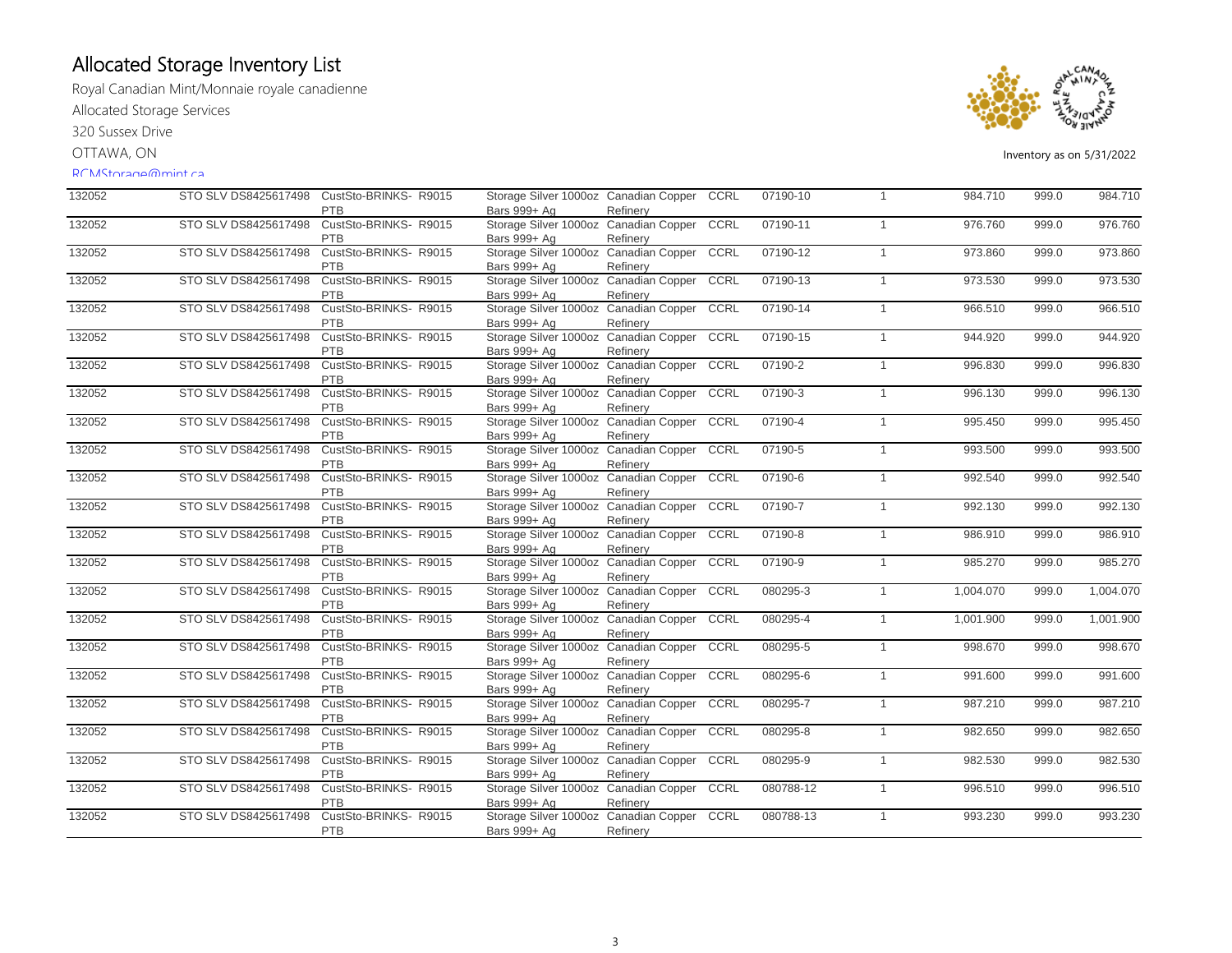Royal Canadian Mint/Monnaie royale canadienne Allocated Storage Services

320 Sussex Drive

OTTAWA, ON

#### RCMStorage@mint.ca



| 132052 | STO SLV DS8425617498 | CustSto-BRINKS-R9015<br>PTB         | Storage Silver 1000oz Canadian Copper CCRL<br>Bars 999+ Ag | Refinerv |      | 080788-14 | $\mathbf{1}$ | 993.280   | 999.0 | 993.280   |
|--------|----------------------|-------------------------------------|------------------------------------------------------------|----------|------|-----------|--------------|-----------|-------|-----------|
| 132052 | STO SLV DS8425617498 | CustSto-BRINKS-R9015<br><b>PTB</b>  | Storage Silver 1000oz Canadian Copper<br>Bars 999+ Ag      | Refinery | CCRL | 081036-15 | $\mathbf{1}$ | 986.490   | 999.0 | 986.490   |
| 132052 | STO SLV DS8425617498 | CustSto-BRINKS-R9015<br>PTB         | Storage Silver 1000oz Canadian Copper<br>Bars 999+ Ag      | Refinerv | CCRL | 081036-2  | $\mathbf{1}$ | 1,047.660 | 999.0 | 1,047.660 |
| 132052 | STO SLV DS8425617498 | CustSto-BRINKS-R9015<br>PTB         | Storage Silver 1000oz Canadian Copper CCRL<br>Bars 999+ Ag | Refinery |      | 081036-3  | $\mathbf{1}$ | 1,035.540 | 999.0 | 1,035.540 |
| 132052 | STO SLV DS8425617498 | CustSto-BRINKS-R9015<br><b>PTB</b>  | Storage Silver 1000oz Canadian Copper<br>Bars 999+ Ag      | Refinery | CCRL | 081037-1  | $\mathbf{1}$ | 1,053.350 | 999.0 | 1,053.350 |
| 132052 | STO SLV DS8425617498 | CustSto-BRINKS- R9015<br><b>PTB</b> | Storage Silver 1000oz Canadian Copper<br>Bars 999+ Ag      | Refinery | CCRL | 081037-14 | $\mathbf{1}$ | 976.730   | 999.0 | 976.730   |
| 132052 | STO SLV DS8425617498 | CustSto-BRINKS- R9015<br><b>PTB</b> | Storage Silver 1000oz Canadian Copper<br>Bars 999+ Ag      | Refinery | CCRL | 081215-12 | $\mathbf{1}$ | 951.850   | 999.0 | 951.850   |
| 132052 | STO SLV DS8425617498 | CustSto-BRINKS-R9015<br><b>PTB</b>  | Storage Silver 1000oz Canadian Copper<br>Bars 999+ Ag      | Refinery | CCRL | 081404-1  | $\mathbf{1}$ | 1.041.730 | 999.0 | 1,041.730 |
| 132052 | STO SLV DS8425617498 | CustSto-BRINKS-R9015<br>PTB         | Storage Silver 1000oz Canadian Copper<br>Bars 999+ Ag      | Refinery | CCRL | 081404-10 | $\mathbf{1}$ | 1.015.450 | 999.0 | 1,015.450 |
| 132052 | STO SLV DS8425617498 | CustSto-BRINKS- R9015<br><b>PTB</b> | Storage Silver 1000oz Canadian Copper<br>Bars 999+ Ag      | Refinery | CCRL | 081404-11 | $\mathbf{1}$ | 1,013.670 | 999.0 | 1,013.670 |
| 132052 | STO SLV DS8425617498 | CustSto-BRINKS- R9015<br>PTB        | Storage Silver 1000oz Canadian Copper<br>Bars 999+ Ag      | Refinery | CCRL | 081404-12 | $\mathbf{1}$ | 1,008.130 | 999.0 | 1,008.130 |
| 132052 | STO SLV DS8425617498 | CustSto-BRINKS-R9015<br>PTB         | Storage Silver 1000oz Canadian Copper<br>Bars 999+ Ag      | Refinerv | CCRL | 081404-13 | $\mathbf{1}$ | 999.280   | 999.0 | 999.280   |
| 132052 | STO SLV DS8425617498 | CustSto-BRINKS-R9015<br>PTB         | Storage Silver 1000oz Canadian Copper CCRL<br>Bars 999+ Ag | Refinerv |      | 081404-14 | $\mathbf{1}$ | 994.250   | 999.0 | 994.250   |
| 132052 | STO SLV DS8425617498 | CustSto-BRINKS-R9015<br>PTB         | Storage Silver 1000oz Canadian Copper<br>Bars 999+ Ag      | Refinery | CCRL | 081404-15 | $\mathbf{1}$ | 988.440   | 999.0 | 988.440   |
| 132052 | STO SLV DS8425617498 | CustSto-BRINKS-R9015<br>PTB         | Storage Silver 1000oz Canadian Copper<br>Bars 999+ Ag      | Refinery | CCRL | 081404-2  | $\mathbf{1}$ | 1,041.560 | 999.0 | 1,041.560 |
| 132052 | STO SLV DS8425617498 | CustSto-BRINKS-R9015<br><b>PTB</b>  | Storage Silver 1000oz Canadian Copper<br>Bars 999+ Ag      | Refinery | CCRL | 081404-3  | $\mathbf{1}$ | 1,029.770 | 999.0 | 1,029.770 |
| 132052 | STO SLV DS8425617498 | CustSto-BRINKS- R9015<br><b>PTB</b> | Storage Silver 1000oz Canadian Copper CCRL<br>Bars 999+ Ag | Refinery |      | 081404-4  | $\mathbf{1}$ | 1,029.200 | 999.0 | 1,029.200 |
| 132052 | STO SLV DS8425617498 | CustSto-BRINKS-R9015<br><b>PTB</b>  | Storage Silver 1000oz Canadian Copper<br>Bars 999+ Ag      | Refinery | CCRL | 081404-5  | $\mathbf{1}$ | 1,025.760 | 999.0 | 1,025.760 |
| 132052 | STO SLV DS8425617498 | CustSto-BRINKS-R9015<br>PTB         | Storage Silver 1000oz Canadian Copper<br>Bars 999+ Ag      | Refinery | CCRL | 081404-6  | $\mathbf{1}$ | 1,023.410 | 999.0 | 1,023.410 |
| 132052 | STO SLV DS8425617498 | CustSto-BRINKS-R9015<br>PTB         | Storage Silver 1000oz Canadian Copper<br>Bars 999+ Ag      | Refinery | CCRL | 081404-7  | $\mathbf{1}$ | 1,022.360 | 999.0 | 1,022.360 |
| 132052 | STO SLV DS8425617498 | CustSto-BRINKS-R9015<br><b>PTB</b>  | Storage Silver 1000oz Canadian Copper<br>Bars 999+ Ag      | Refinery | CCRL | 081404-8  | $\mathbf{1}$ | 1,021.180 | 999.0 | 1,021.180 |
| 132052 | STO SLV DS8425617498 | CustSto-BRINKS-R9015<br>PTB         | Storage Silver 1000oz Canadian Copper CCRL<br>Bars 999+ Ag | Refinery |      | 081404-9  | $\mathbf{1}$ | 1,018.790 | 999.0 | 1,018.790 |
| 132052 | STO SLV DS8425617498 | CustSto-BRINKS- R9015<br>PTB        | Storage Silver 1000oz Canadian Copper CCRL<br>Bars 999+ Ag | Refinery |      | 081405-1  | $\mathbf{1}$ | 1,037.260 | 999.0 | 1,037.260 |
|        |                      |                                     |                                                            |          |      |           |              |           |       |           |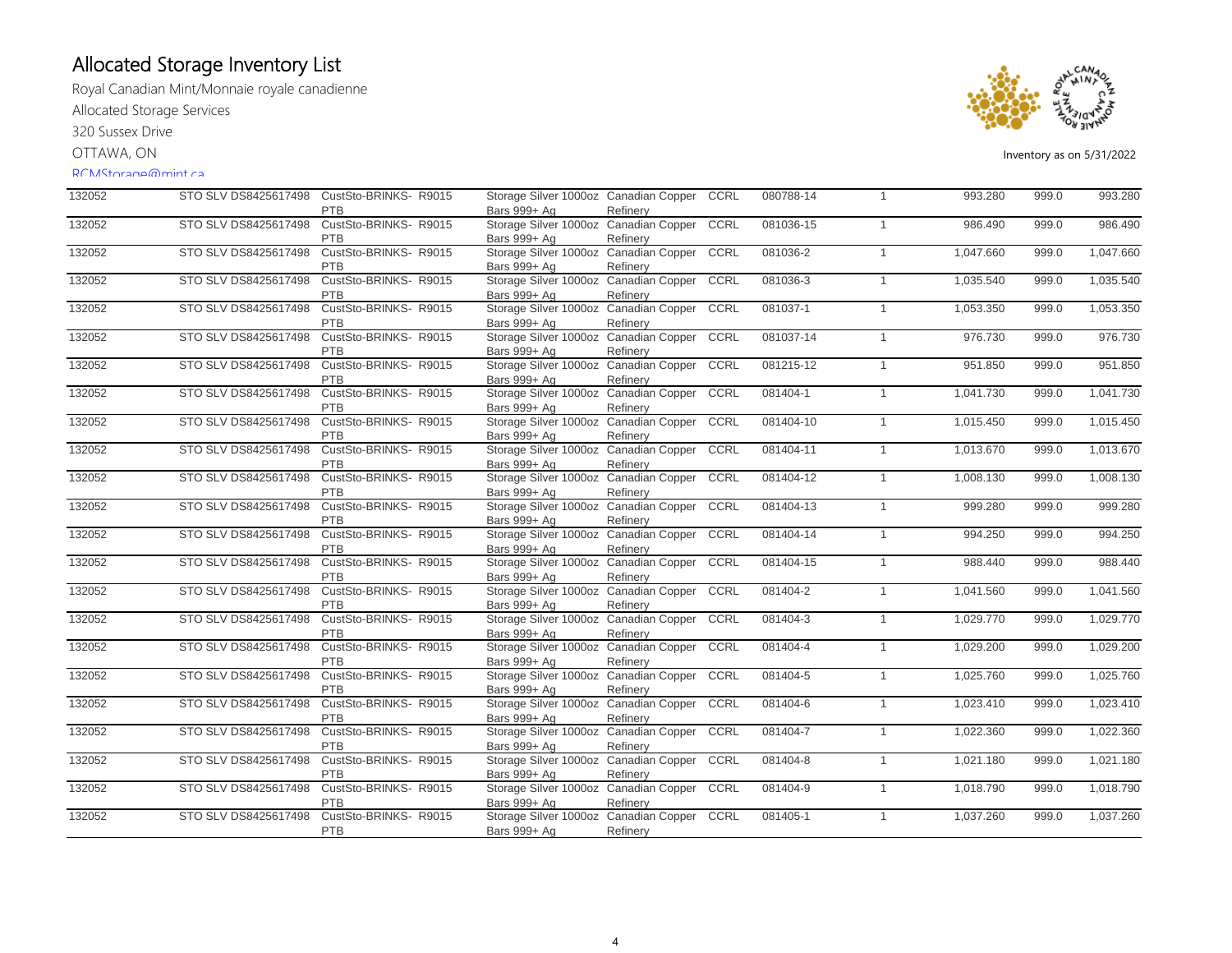Royal Canadian Mint/Monnaie royale canadienne Allocated Storage Services

320 Sussex Drive

OTTAWA, ON

#### RCMStorage@mint.ca



| 132052 | STO SLV DS8425617498 | CustSto-BRINKS-R9015                | Storage Silver 1000oz Canadian Copper                 |          | <b>CCRL</b> | 081405-10 | $\overline{1}$ | 1,002.430 | 999.0 | 1,002.430 |
|--------|----------------------|-------------------------------------|-------------------------------------------------------|----------|-------------|-----------|----------------|-----------|-------|-----------|
| 132052 | STO SLV DS8425617498 | <b>PTB</b><br>CustSto-BRINKS- R9015 | Bars 999+ Ag<br>Storage Silver 1000oz Canadian Copper | Refinery | <b>CCRL</b> | 081405-11 | $\overline{1}$ | 995.260   | 999.0 | 995.260   |
|        |                      | <b>PTB</b>                          | Bars 999+ Ag                                          | Refinery |             |           |                |           |       |           |
| 132052 | STO SLV DS8425617498 | CustSto-BRINKS-R9015                | Storage Silver 1000oz Canadian Copper                 |          | CCRL        | 081405-12 | $\mathbf{1}$   | 992.230   | 999.0 | 992.230   |
|        |                      | <b>PTB</b>                          | Bars 999+ Ag                                          | Refinery |             |           |                |           |       |           |
| 132052 | STO SLV DS8425617498 | CustSto-BRINKS- R9015               | Storage Silver 1000oz Canadian Copper                 |          | <b>CCRL</b> | 081405-13 | $\overline{1}$ | 990.650   | 999.0 | 990.650   |
|        |                      | PTB                                 | Bars 999+ Ag                                          | Refinery |             |           |                |           |       |           |
| 132052 | STO SLV DS8425617498 | CustSto-BRINKS-R9015                | Storage Silver 1000oz Canadian Copper                 |          | CCRL        | 081405-14 | $\overline{1}$ | 983.030   | 999.0 | 983.030   |
|        |                      | PTB                                 | Bars 999+ Ag                                          | Refinery |             |           |                |           |       |           |
| 132052 | STO SLV DS8425617498 | CustSto-BRINKS-R9015                | Storage Silver 1000oz Canadian Copper                 |          | CCRL        | 081405-15 | $\mathbf{1}$   | 981.950   | 999.0 | 981.950   |
|        |                      | PTB                                 | Bars 999+ Ag                                          | Refinery |             |           |                |           |       |           |
| 132052 | STO SLV DS8425617498 | CustSto-BRINKS-R9015                | Storage Silver 1000oz Canadian Copper                 |          | CCRL        | 081405-2  | $\mathbf{1}$   | 1,031.380 | 999.0 | 1,031.380 |
|        |                      | <b>PTB</b>                          | Bars 999+ Ag                                          | Refinery |             |           |                |           |       |           |
| 132052 | STO SLV DS8425617498 | CustSto-BRINKS-R9015                | Storage Silver 1000oz Canadian Copper                 |          | CCRL        | 081405-3  | $\overline{1}$ | 1,028.720 | 999.0 | 1,028.720 |
|        |                      | PTB                                 | Bars 999+ Ag                                          | Refinery |             |           |                |           |       |           |
| 132052 | STO SLV DS8425617498 | CustSto-BRINKS-R9015<br>PTB         | Storage Silver 1000oz Canadian Copper                 |          | CCRL        | 081405-4  | $\overline{1}$ | 1,024.150 | 999.0 | 1,024.150 |
| 132052 | STO SLV DS8425617498 | CustSto-BRINKS-R9015                | Bars 999+ Ag<br>Storage Silver 1000oz Canadian Copper | Refinery | CCRL        | 081405-5  |                |           |       | 1,022.720 |
|        |                      | PTB                                 |                                                       |          |             |           | $\overline{1}$ | 1,022.720 | 999.0 |           |
| 132052 | STO SLV DS8425617498 | CustSto-BRINKS-R9015                | Bars 999+ Ag<br>Storage Silver 1000oz Canadian Copper | Refinery | CCRL        | 081405-6  | $\overline{1}$ | 1,017.770 | 999.0 | 1,017.770 |
|        |                      | <b>PTB</b>                          | Bars 999+ Ag                                          |          |             |           |                |           |       |           |
| 132052 | STO SLV DS8425617498 | CustSto-BRINKS- R9015               | Storage Silver 1000oz Canadian Copper                 | Refinery | CCRL        | 081405-7  | $\overline{1}$ | 1,016.820 | 999.0 | 1,016.820 |
|        |                      | <b>PTB</b>                          | Bars 999+ Ag                                          | Refinery |             |           |                |           |       |           |
| 132052 | STO SLV DS8425617498 | CustSto-BRINKS-R9015                | Storage Silver 1000oz Canadian Copper                 |          | CCRL        | 081405-8  | $\overline{1}$ | 1,011.120 | 999.0 | 1,011.120 |
|        |                      | <b>PTB</b>                          | Bars 999+ Ag                                          | Refinery |             |           |                |           |       |           |
| 132052 | STO SLV DS8425617498 | CustSto-BRINKS- R9015               | Storage Silver 1000oz Canadian Copper                 |          | CCRL        | 081405-9  | $\overline{1}$ | 1,007.870 | 999.0 | 1,007.870 |
|        |                      | PTB                                 | Bars 999+ Ag                                          | Refinery |             |           |                |           |       |           |
| 132052 | STO SLV DS8425617498 | CustSto-BRINKS- R9015               | Storage Silver 1000oz Canadian Copper                 |          | CCRL        | 081407-14 | $\mathbf{1}$   | 965.630   | 999.0 | 965.630   |
|        |                      | PTB                                 | Bars 999+ Ag                                          | Refinery |             |           |                |           |       |           |
| 132052 | STO SLV DS8425617498 | CustSto-BRINKS-R9015                | Storage Silver 1000oz Canadian Copper                 |          | CCRL        | 081407-15 | $\mathbf{1}$   | 945.640   | 999.0 | 945.640   |
|        |                      | PTB                                 | Bars 999+ Ag                                          | Refinery |             |           |                |           |       |           |
| 132052 | STO SLV DS8425617498 | CustSto-BRINKS- R9015               | Storage Silver 1000oz Canadian Copper                 |          | CCRL        | 081408-10 | $\overline{1}$ | 1.004.740 | 999.0 | 1,004.740 |
|        |                      | PTB                                 | Bars 999+ Ag                                          | Refinery |             |           |                |           |       |           |
| 132052 | STO SLV DS8425617498 | CustSto-BRINKS-R9015                | Storage Silver 1000oz Canadian Copper                 |          | CCRL        | 081408-11 | $\overline{1}$ | 1,001.360 | 999.0 | 1,001.360 |
|        |                      | PTB                                 | Bars 999+ Ag                                          | Refinery |             |           |                |           |       |           |
| 132052 | STO SLV DS8425617498 | CustSto-BRINKS- R9015               | Storage Silver 1000oz Canadian Copper                 |          | CCRL        | 081408-12 | $\overline{1}$ | 998.000   | 999.0 | 998.000   |
|        |                      | PTB                                 | Bars 999+ Ag                                          | Refinery |             |           |                |           |       |           |
| 132052 | STO SLV DS8425617498 | CustSto-BRINKS-R9015                | Storage Silver 1000oz Canadian Copper                 |          | CCRL        | 081408-13 | $\overline{1}$ | 989.240   | 999.0 | 989.240   |
|        |                      | PTB                                 | Bars 999+ Ag                                          | Refinery |             |           |                |           |       |           |
| 132052 | STO SLV DS8425617498 | CustSto-BRINKS- R9015               | Storage Silver 1000oz Canadian Copper                 |          | CCRL        | 081408-14 | $\overline{1}$ | 984.050   | 999.0 | 984.050   |
|        |                      | <b>PTB</b>                          | Bars 999+ Ag                                          | Refinery |             |           |                |           |       |           |
| 132052 | STO SLV DS8425617498 | CustSto-BRINKS-R9015                | Storage Silver 1000oz Canadian Copper CCRL            |          |             | 081408-15 | $\overline{1}$ | 981.890   | 999.0 | 981.890   |
|        |                      | PTB                                 | Bars 999+ Ag                                          | Refinery |             |           |                |           |       |           |
| 132052 | STO SLV DS8425617498 | CustSto-BRINKS-R9015                | Storage Silver 1000oz Canadian Copper                 |          | CCRL        | 081408-3  | $\overline{1}$ | 1,024.940 | 999.0 | 1,024.940 |
|        |                      | PTB                                 | Bars 999+ Ag                                          | Refinery |             |           |                |           |       |           |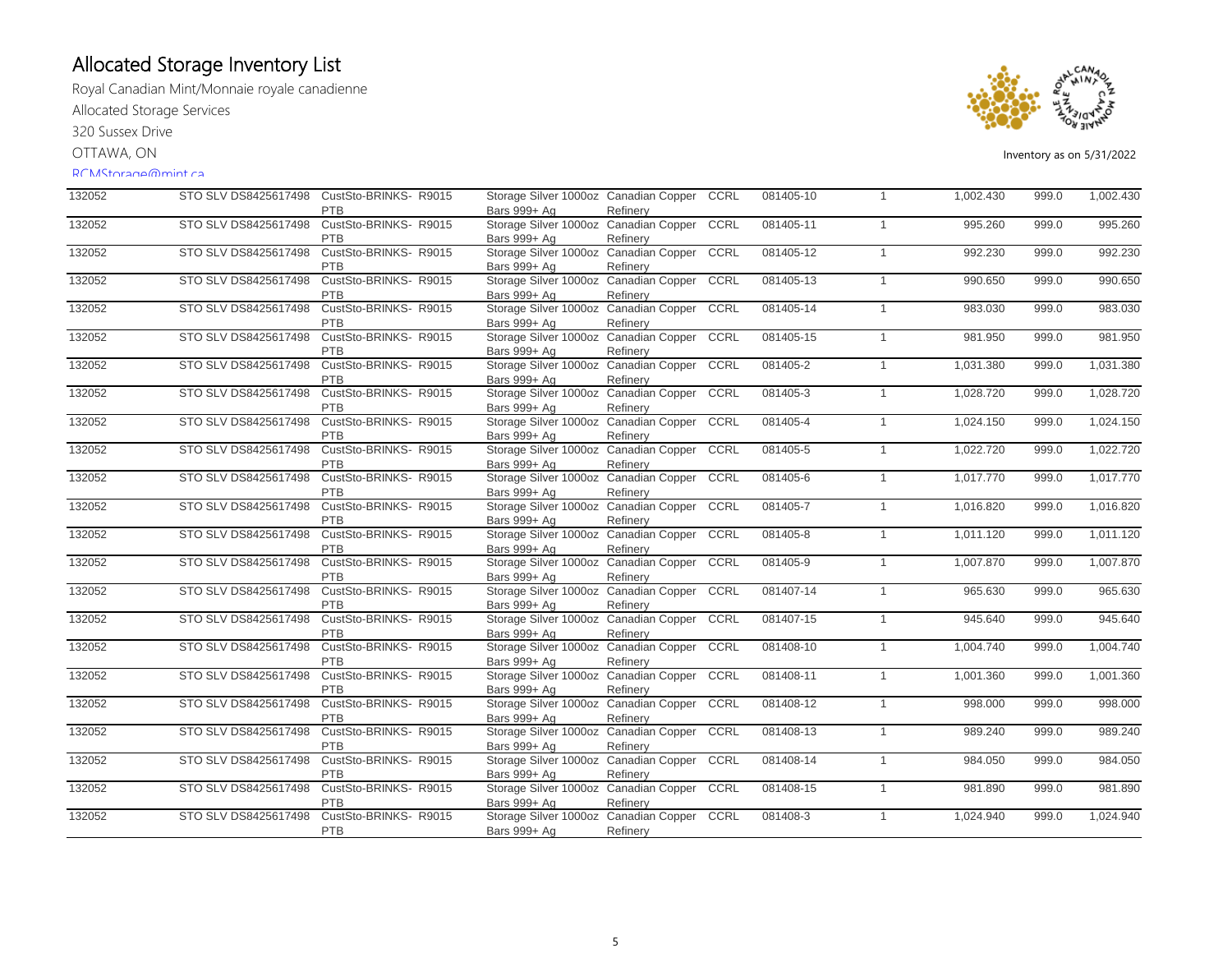Royal Canadian Mint/Monnaie royale canadienne Allocated Storage Services

320 Sussex Drive

OTTAWA, ON

#### RCMStorage@mint.ca



| 132052 | STO SLV DS8425617498 | CustSto-BRINKS-R9015  | Storage Silver 1000oz Canadian Copper      |                       | CCRL        | 081408-4      | $\overline{1}$ | 1,024.490 | 999.0 | 1,024.490 |
|--------|----------------------|-----------------------|--------------------------------------------|-----------------------|-------------|---------------|----------------|-----------|-------|-----------|
|        |                      | <b>PTB</b>            | Bars 999+ Ag                               | Refinery              |             |               |                |           |       |           |
| 132052 | STO SLV DS8425617498 | CustSto-BRINKS- R9015 | Storage Silver 1000oz Canadian Copper      |                       | <b>CCRL</b> | 081408-9      | $\overline{1}$ | 1,005.520 | 999.0 | 1,005.520 |
|        |                      | <b>PTB</b>            | Bars 999+ Ag                               | Refinery              |             |               |                |           |       |           |
| 132052 | STO SLV DS8425617498 | CustSto-BRINKS-R9015  | Storage Silver 1000oz Canadian Copper CCRL |                       |             | 081434-10     | $\overline{1}$ | 947.370   | 999.0 | 947.370   |
|        |                      | <b>PTB</b>            | Bars 999+ Ag                               | Refinery              |             |               |                |           |       |           |
| 132052 | STO SLV DS8425617498 | CustSto-BRINKS- R9015 | Storage Silver 1000oz Canadian Copper      |                       | CCRL        | 081788-2      | $\overline{1}$ | 1,036.360 | 999.0 | 1,036.360 |
|        |                      | PTB                   | Bars 999+ Ag                               | Refinery              |             |               |                |           |       |           |
| 132052 | STO SLV DS8425617498 | CustSto-BRINKS-R9015  | Storage Silver 1000oz Canadian Copper      |                       | CCRL        | 081788-3      | $\overline{1}$ | 1,017.440 | 999.0 | 1,017.440 |
|        |                      | PTB                   | Bars 999+ Ag                               | Refinery              |             |               |                |           |       |           |
| 132052 | STO SLV DS8425617498 | CustSto-BRINKS- R9015 | Storage Silver 1000oz Canadian Copper      |                       | CCRL        | 08480-13      | $\overline{1}$ | 971.740   | 999.0 | 971.740   |
|        |                      | PTB                   | Bars 999+ Ag                               | Refinery              |             |               |                |           |       |           |
| 132052 | STO SLV DS8425617498 | CustSto-BRINKS-R9015  | Storage Silver 1000oz Canadian Copper      |                       | CCRL        | 08480-8       | $\mathbf{1}$   | 1,010.760 | 999.0 | 1,010.760 |
|        |                      | PTB                   | Bars 999+ Ag                               | Refinery              |             |               |                |           |       |           |
| 132052 | STO SLV DS8425617498 | CustSto-BRINKS-R9015  | Storage Silver 1000oz Canadian Copper      |                       | CCRL        | 09125-3       | $\overline{1}$ | 1,005.570 | 999.0 | 1,005.570 |
|        |                      | PTB                   | Bars 999+ Ag                               | Refinery              |             |               |                |           |       |           |
| 132052 | STO SLV DS8425617498 | CustSto-BRINKS-R9015  | Storage Silver 1000oz Canadian Copper      |                       | CCRL        | 09125-4       | $\overline{1}$ | 998.260   | 999.0 | 998.260   |
|        |                      | <b>PTB</b>            | Bars 999+ Ag                               | Refinery              |             |               |                |           |       |           |
| 132052 | STO SLV DS8425617498 | CustSto-BRINKS- R9015 | Storage Silver 1000oz Canadian Copper CCRL |                       |             | 09125-7       | $\overline{1}$ | 991.370   | 999.0 | 991.370   |
|        |                      | PTB                   | Bars 999+ Ag                               | Refinery              |             |               |                |           |       |           |
| 132052 | STO SLV DS8425617498 | CustSto-BRINKS-R9015  | Storage Silver 1000oz Canadian Copper      |                       | CCRL        | 200457-7      | $\overline{1}$ | 1,026.900 | 999.9 | 1,026.900 |
|        |                      | <b>PTB</b>            | Bars 999+ Ag                               | Refinery              |             |               |                |           |       |           |
| 132052 | STO SLV DS8425617498 | CustSto-BRINKS-R9015  | Storage Silver 1000oz Canadian Copper      |                       | CCRL        | 200458-6      | $\mathbf{1}$   | 1,010.900 | 999.9 | 1,010.900 |
|        |                      | PTB                   | Bars 999+ Ag                               | Refinery              |             |               |                |           |       |           |
| 132052 | STO SLV DS8425617498 | CustSto-BRINKS-R9015  | Storage Silver 1000oz Canadian Copper      |                       | CCRL        | 200458-7      | $\overline{1}$ | 1,019.400 | 999.9 | 1,019.400 |
|        |                      | PTB                   | Bars 999+ Ag                               | Refinery              |             |               |                |           |       |           |
| 132052 | STO SLV DS8425617498 | CustSto-BRINKS- R9015 | Storage Silver 1000oz Canadian Copper      |                       | <b>CCRL</b> | 200458-9      | $\overline{1}$ | 1,009.300 | 999.9 | 1,009.300 |
|        |                      | PTB                   | Bars 999+ Ag                               | Refinery              |             |               |                |           |       |           |
| 132052 | STO SLV DS8425617498 | CustSto-BRINKS-R9015  | Storage Silver 1000oz Canadian Copper      |                       | CCRL        | 236-3526      | $\mathbf{1}$   | 1,048.330 | 999.0 | 1,048.330 |
|        |                      | <b>PTB</b>            | Bars 999+ Ag                               | Refinery              |             |               |                |           |       |           |
| 132052 | STO SLV DS8425617498 | CustSto-BRINKS-R9015  | Storage Silver 1000oz Empresa Minera       |                       | <b>CPPE</b> | 47-2008007-60 | $\overline{1}$ | 1,021.300 | 999.9 | 1,021.300 |
|        |                      | <b>PTB</b>            | Bars 999+ Ag                               | del Peru SA           |             |               |                |           |       |           |
| 132052 | STO SLV DS8425617498 | CustSto-BRINKS- R9015 | Storage Silver 1000oz Handy & Harman       |                       | <b>HAND</b> | 1980333       | $\overline{1}$ | 1,000.000 | 999.0 | 1,000.000 |
|        |                      | <b>PTB</b>            | Bars 999+ Ag                               | <b>Refining Group</b> |             |               |                |           |       |           |
|        |                      |                       |                                            | Inc.                  |             |               |                |           |       |           |
| 132052 | STO SLV DS8425617498 | CustSto-BRINKS-R9015  | Storage Silver 1000oz Handy & Harman       |                       | <b>HAND</b> | 1980348       | $\overline{1}$ | 1,001.850 | 999.0 | 1,001.850 |
|        |                      | PTB                   | Bars 999+ Ag                               | <b>Refining Group</b> |             |               |                |           |       |           |
|        |                      |                       |                                            | Inc.                  |             |               |                |           |       |           |
| 132052 | STO SLV DS8425617498 | CustSto-BRINKS- R9015 | Storage Silver 1000oz Handy & Harman       |                       | <b>HAND</b> | 1980350       | $\mathbf{1}$   | 971.250   | 999.0 | 971.250   |
|        |                      | PTB                   | Bars 999+ Ag                               | Refining Group        |             |               |                |           |       |           |
|        |                      |                       |                                            | Inc.                  |             |               |                |           |       |           |
| 132052 | STO SLV DS8425617498 | CustSto-BRINKS- R9015 | Storage Silver 1000oz Handy & Harman       |                       | <b>HAND</b> | 1990022       | $\overline{1}$ | 999.550   | 999.0 | 999.550   |
|        |                      | PTB                   | Bars 999+ Ag                               | Refining Group        |             |               |                |           |       |           |
|        |                      |                       |                                            | Inc.                  |             |               |                |           |       |           |
|        |                      |                       |                                            |                       |             |               |                |           |       |           |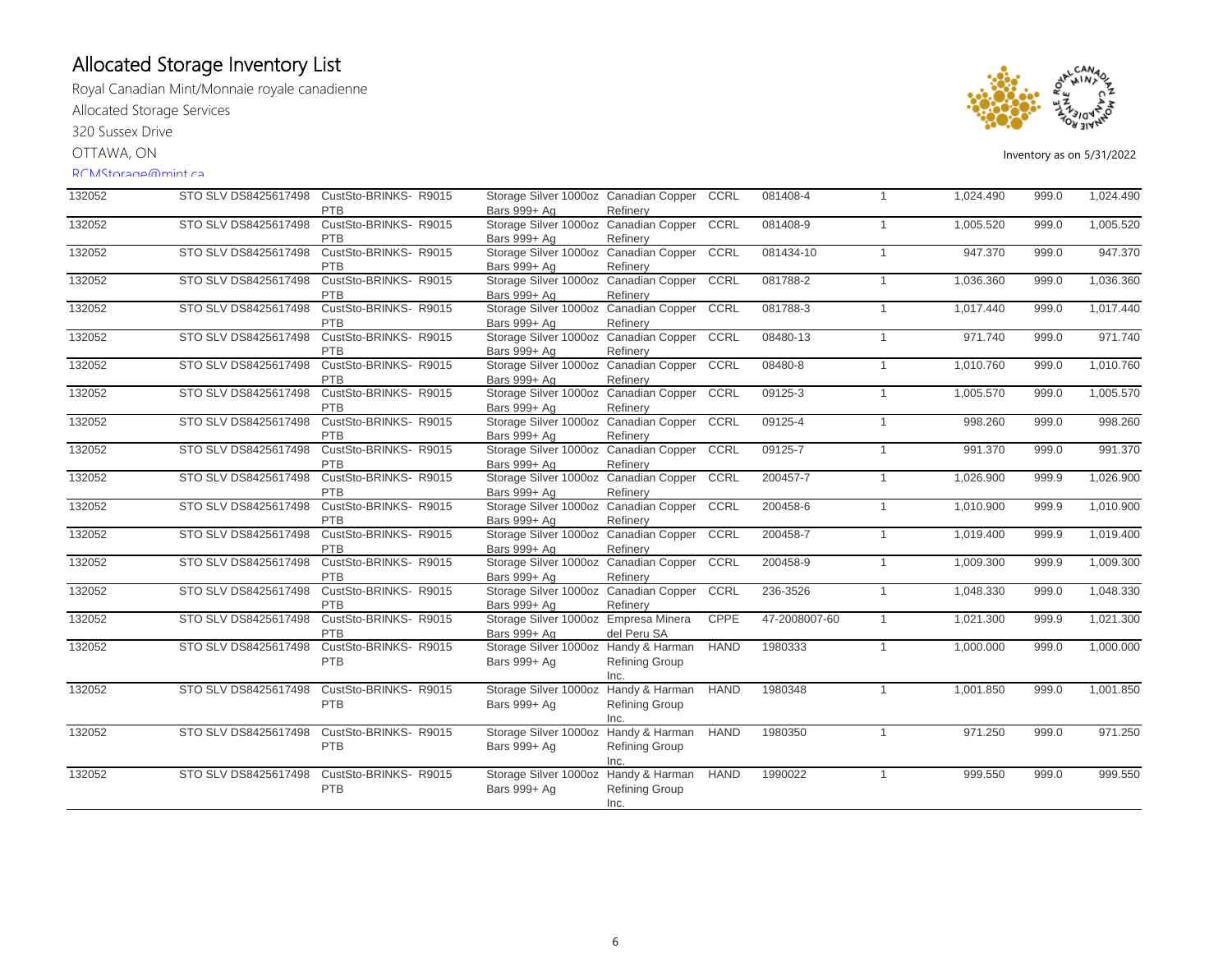Royal Canadian Mint/Monnaie royale canadienne Allocated Storage Services

320 Sussex Drive

OTTAWA, ON

### RCMStorage@mint.ca



| 132052 |                      | STO SLV DS8425617498 CustSto-BRINKS-R9015<br>PTB | Storage Silver 1000oz Handy & Harman HAND<br>Bars 999+ Ag        | Refining Group<br>Inc. |              | 20181228            | 1              | 991.950   | 999.0 | 991.950   |
|--------|----------------------|--------------------------------------------------|------------------------------------------------------------------|------------------------|--------------|---------------------|----------------|-----------|-------|-----------|
| 132052 | STO SLV DS8425617498 | CustSto-BRINKS-R9015<br>PTB                      | Storage Silver 1000oz Heraeus HANAU<br>Bars 999+ Ag              |                        | <b>HANAU</b> | A11330              | $\overline{1}$ | 954.470   | 999.0 | 954.470   |
| 132052 | STO SLV DS8425617498 | CustSto-BRINKS-R9015<br>PTB                      | Storage Silver 1000oz Heraeus HANAU<br>Bars 999+ Ag              |                        |              | <b>HANAU A11332</b> | $\mathbf{1}$   | 942.320   | 999.0 | 942.320   |
| 132052 | STO SLV DS8425617498 | CustSto-BRINKS-R9015<br><b>PTB</b>               | Storage Silver 1000oz Heraeus HANAU<br>Bars 999+ Ag              |                        | <b>HANAU</b> | A11337              | $\overline{1}$ | 967.560   | 999.0 | 967.560   |
| 132052 | STO SLV DS8425617498 | CustSto-BRINKS-R9015<br>PTB                      | Storage Silver 1000oz Heraeus HANAU<br>Bars 999+ Ag              |                        | <b>HANAU</b> | A11340              | $\mathbf{1}$   | 979.580   | 999.0 | 979.580   |
| 132052 | STO SLV DS8425617498 | CustSto-BRINKS-R9015<br>PTB                      | Storage Silver 1000oz Heraeus HANAU<br>Bars 999+ Ag              |                        | <b>HANAU</b> | A11342              | $\mathbf{1}$   | 961.960   | 999.0 | 961.960   |
| 132052 | STO SLV DS8425617498 | CustSto-BRINKS- R9015<br>PTB                     | Storage Silver 1000oz Heraeus HANAU<br>Bars 999+ Ag              |                        | <b>HANAU</b> | A11344              | $\mathbf{1}$   | 978,000   | 999.0 | 978.000   |
| 132052 | STO SLV DS8425617498 | CustSto-BRINKS-R9015<br><b>PTB</b>               | Storage Silver 1000oz Heraeus HANAU<br>Bars 999+ Ag              |                        | HANAU        | A11351              | $\mathbf{1}$   | 974.600   | 999.0 | 974.600   |
| 132052 | STO SLV DS8425617498 | CustSto-BRINKS- R9015<br>PTB                     | Storage Silver 1000oz Heraeus HANAU<br>Bars 999+ Ag              |                        | HANAU        | A11353              | $\mathbf{1}$   | 935.020   | 999.0 | 935.020   |
| 132052 | STO SLV DS8425617498 | CustSto-BRINKS-R9015<br>PTB                      | Storage Silver 1000oz Heraeus HANAU<br>Bars 999+ Ag              |                        | <b>HANAU</b> | A11418              | $\mathbf{1}$   | 972.180   | 999.0 | 972.180   |
| 132052 | STO SLV DS8425617498 | CustSto-BRINKS-R9015<br>PTB                      | Storage Silver 1000oz Heraeus HANAU<br>Bars 999+ Ag              |                        | <b>HANAU</b> | A11421              | $\mathbf{1}$   | 926.210   | 999.0 | 926.210   |
| 132052 | STO SLV DS8425617498 | CustSto-BRINKS- R9015<br>PTB                     | Storage Silver 1000oz Heraeus HANAU<br>Bars 999+ Ag              |                        | <b>HANAU</b> | A11423              | $\mathbf{1}$   | 950.100   | 999.0 | 950.100   |
| 132052 | STO SLV DS8425617498 | CustSto-BRINKS-R9015<br><b>PTB</b>               | Storage Silver 1000oz Heraeus HANAU<br>Bars 999+ Ag              |                        | <b>HANAU</b> | A11429              | $\mathbf{1}$   | 998.550   | 999.0 | 998.550   |
| 132052 | STO SLV DS8425617498 | CustSto-BRINKS-R9015<br>PTB                      | Storage Silver 1000oz Heraeus HANAU<br>Bars 999+ Ag              |                        | <b>HANAU</b> | A11433              | $\mathbf{1}$   | 914.670   | 999.0 | 914.670   |
| 132052 | STO SLV DS8425617498 | CustSto-BRINKS-R9015<br><b>PTB</b>               | Storage Silver 1000oz Heraeus HANAU<br>Bars 999+ Ag              |                        | <b>HANAU</b> | A11434              | $\mathbf{1}$   | 996.590   | 999.0 | 996.590   |
| 132052 | STO SLV DS8425617498 | CustSto-BRINKS-R9015<br><b>PTB</b>               | Storage Silver 1000oz Heraeus HANAU<br>Bars 999+ Ag              |                        | <b>HANAU</b> | A11435              | $\overline{1}$ | 983.860   | 999.0 | 983.860   |
| 132052 | STO SLV DS8425617498 | CustSto-BRINKS-R9015<br>PTB                      | Storage Silver 1000oz Heraeus HANAU<br>Bars 999+ Ag              |                        | <b>HANAU</b> | A11437              | $\mathbf{1}$   | 977.650   | 999.0 | 977.650   |
| 132052 | STO SLV DS8425617498 | CustSto-BRINKS-R9015<br>PTB                      | Storage Silver 1000oz Heraeus HANAU<br>Bars 999+ Ag              |                        | <b>HANAU</b> | A11442              | $\mathbf{1}$   | 953.150   | 999.0 | 953.150   |
| 132052 | STO SLV DS8425617498 | CustSto-BRINKS-R9015<br>PTB                      | Storage Silver 1000oz Heraeus HANAU<br>Bars 999+ Ag              |                        | <b>HANAU</b> | A11443              | $\overline{1}$ | 982.050   | 999.0 | 982.050   |
| 132052 | STO SLV DS8425617498 | CustSto-BRINKS-R9015<br><b>PTB</b>               | Storage Silver 1000oz Heraeus HANAU<br>Bars 999+ Ag              |                        | <b>HANAU</b> | A11445              | $\mathbf{1}$   | 924.150   | 999.0 | 924.150   |
| 132052 | STO SLV DS8425617498 | CustSto-BRINKS- R9015<br>PTB                     | Storage Silver 1000oz Heraeus HANAU<br>Bars 999+ Ag              |                        | HANAU        | A11448              | $\mathbf{1}$   | 1,007.360 | 999.0 | 1,007.360 |
| 132052 | STO SLV DS8425617498 | CustSto-BRINKS-R9015<br><b>PTB</b>               | Storage Silver 1000oz Heraeus HANAU HANAU A11450<br>Bars 999+ Ag |                        |              |                     | $\mathbf{1}$   | 979.320   | 999.0 | 979.320   |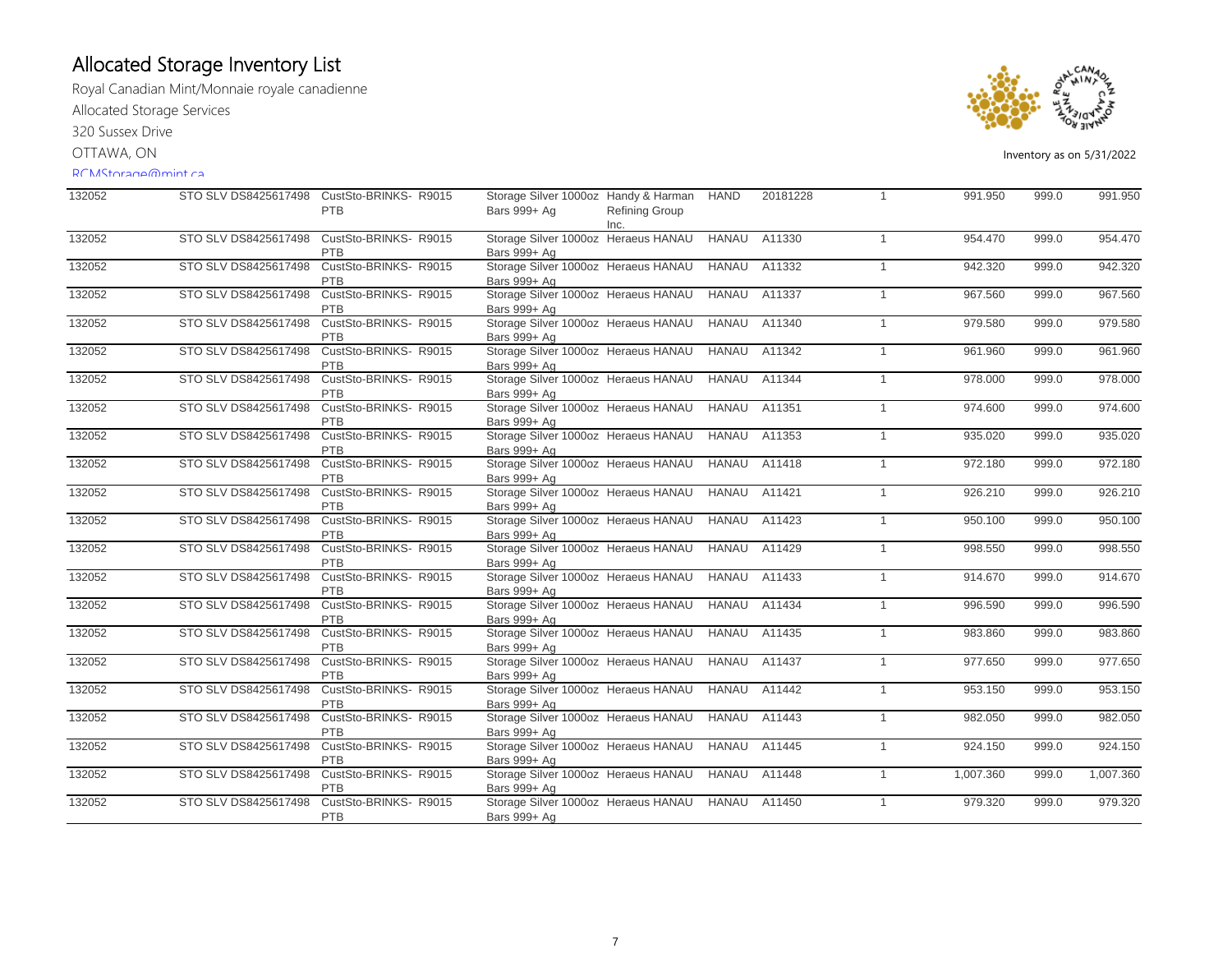Royal Canadian Mint/Monnaie royale canadienne Allocated Storage Services

320 Sussex Drive

OTTAWA, ON

#### RCMStorage@mint.ca



| 132052 |                      | STO SLV DS8425617498 CustSto-BRINKS-R9015<br><b>PTB</b> | Storage Silver 1000oz Inco Ltd<br>Bars 999+ Ag               |        | <b>ORCO</b> | 3083         | $\overline{1}$ | 1,021.350 | 999.0 | 1,021.350 |
|--------|----------------------|---------------------------------------------------------|--------------------------------------------------------------|--------|-------------|--------------|----------------|-----------|-------|-----------|
| 132052 | STO SLV DS8425617498 | CustSto-BRINKS- R9015<br><b>PTB</b>                     | Storage Silver 1000oz Inco Ltd<br>Bars 999+ Ag               |        | ORCO        | 3911         | $\overline{1}$ | 1,082.750 | 999.0 | 1,082.750 |
| 132052 | STO SLV DS8425617498 | CustSto-BRINKS-R9015<br>PTB                             | Storage Silver 1000oz Inco Ltd<br>Bars 999+ Ag               |        | ORCO        | 48524237     | $\overline{1}$ | 1,035.250 | 999.0 | 1,035.250 |
| 132052 | STO SLV DS8425617498 | CustSto-BRINKS- R9015<br>PTB                            | Storage Silver 1000oz Inco Ltd<br>Bars 999+ Ag               |        | ORCO        | 48524239     | $\overline{1}$ | 1,024.950 | 999.0 | 1,024.950 |
| 132052 | STO SLV DS8425617498 | CustSto-BRINKS-R9015<br>PTB                             | Storage Silver 1000oz Inco Ltd<br>Bars 999+ Ag               |        | ORCO        | 49025623     | $\overline{1}$ | 1,068.850 | 999.0 | 1,068.850 |
| 132052 | STO SLV DS8425617498 | CustSto-BRINKS- R9015<br>PTB                            | Storage Silver 1000oz Industrial Minera<br>Bars 999+ Ag      | Mexico | <b>IMMM</b> | 31IM96       | $\overline{1}$ | 1,058.630 | 999.0 | 1,058.630 |
| 132052 | STO SLV DS8425617498 | CustSto-BRINKS-R9015<br>PTB                             | Storage Silver 1000oz Industrial Minera<br>Bars 999+ Ag      | Mexico | <b>IMMM</b> | 55UM258      | $\overline{1}$ | 1,058.850 | 999.0 | 1,058.850 |
| 132052 | STO SLV DS8425617498 | CustSto-BRINKS-R9015<br><b>PTB</b>                      | Storage Silver 1000oz Industrial Minera<br>Bars 999+ Ag      | Mexico | <b>IMMM</b> | 6PHM955      | $\mathbf{1}$   | 1,069.430 | 999.0 | 1,069.430 |
| 132052 | STO SLV DS8425617498 | CustSto-BRINKS-R9015<br>PTB                             | Storage Silver 1000oz Industrial Minera<br>Bars 999+ Ag      | Mexico | <b>IMMM</b> | 6PHM959      | $\overline{1}$ | 1,086.980 | 999.0 | 1,086.980 |
| 132052 | STO SLV DS8425617498 | CustSto-BRINKS-R9015<br>PTB                             | Storage Silver 1000oz Industrial Minera<br>Bars 999+ Ag      | Mexico | <b>IMMM</b> | <b>FM133</b> | $\overline{1}$ | 1,065.860 | 999.0 | 1,065.860 |
| 132052 | STO SLV DS8425617498 | CustSto-BRINKS- R9015<br>PTB                            | Storage Silver 1000oz Industrial Minera<br>Bars 999+ Ag      | Mexico | <b>IMMM</b> | <b>FM148</b> | $\overline{1}$ | 1,044.670 | 999.0 | 1,044.670 |
| 132052 | STO SLV DS8425617498 | CustSto-BRINKS-R9015<br>PTB                             | Storage Silver 1000oz Industrial Minera<br>Bars 999+ Ag      | Mexico | <b>IMMM</b> | <b>IM464</b> | $\overline{1}$ | 1,000.310 | 999.0 | 1,000.310 |
| 132052 | STO SLV DS8425617498 | CustSto-BRINKS-R9015<br>PTB                             | Storage Silver 1000oz Industrial Minera<br>Bars 999+ Ag      | Mexico | <b>IMMM</b> | <b>OM445</b> | $\overline{1}$ | 1,051.880 | 999.0 | 1,051.880 |
| 132052 | STO SLV DS8425617498 | CustSto-BRINKS- R9015<br>PTB                            | Storage Silver 1000oz Industrial Minera<br>Bars 999+ Ag      | Mexico | <b>IMMM</b> | PM151        | $\overline{1}$ | 1,025.770 | 999.0 | 1,025.770 |
| 132052 | STO SLV DS8425617498 | CustSto-BRINKS-R9015<br>PTB                             | Storage Silver 1000oz Industrial Minera<br>Bars 999+ Ag      | Mexico | <b>IMMM</b> | <b>PM152</b> | $\overline{1}$ | 1,026.640 | 999.0 | 1,026.640 |
| 132052 | STO SLV DS8425617498 | CustSto-BRINKS-R9015<br><b>PTB</b>                      | Storage Silver 1000oz Industrial Minera<br>Bars 999+ Ag      | Mexico | <b>IMMM</b> | <b>PM155</b> | $\mathbf{1}$   | 1,068.180 | 999.0 | 1,068.180 |
| 132052 | STO SLV DS8425617498 | CustSto-BRINKS-R9015<br>PTB                             | Storage Silver 1000oz Industrial Minera<br>Bars 999+ Ag      | Mexico | <b>IMMM</b> | ZM263        | $\overline{1}$ | 1,075.250 | 999.0 | 1,075.250 |
| 132052 | STO SLV DS8425617498 | CustSto-BRINKS-R9015<br>PTB                             | Storage Silver 1000oz Jiangxi Copper Co JCGC<br>Bars 999+ Ag | Ltd    |             | KY081810403  | $\overline{1}$ | 1,008.400 | 999.9 | 1,008.400 |
| 132052 | STO SLV DS8425617498 | CustSto-BRINKS-R9015<br>PTB                             | Storage Silver 1000oz Johnson Matthey<br>Bars 999+ Ag        |        | <b>JMCA</b> | 12177-9      | $\overline{1}$ | 1,029.100 | 999.0 | 1,029.100 |
| 132052 | STO SLV DS8425617498 | CustSto-BRINKS-R9015<br><b>PTB</b>                      | Storage Silver 1000oz Johnson Matthey<br>Bars 999+ Ag        |        | <b>JMCA</b> | 12179-9      | $\mathbf{1}$   | 1,025.100 | 999.0 | 1,025.100 |
| 132052 | STO SLV DS8425617498 | CustSto-BRINKS-R9015<br><b>PTB</b>                      | Storage Silver 1000oz Johnson Matthey<br>Bars 999+ Ag        |        | <b>JMCA</b> | 12231-4      | $\mathbf{1}$   | 1,006.000 | 999.0 | 1,006.000 |
| 132052 | STO SLV DS8425617498 | CustSto-BRINKS- R9015<br>PTB                            | Storage Silver 1000oz Johnson Matthey<br>Bars 999+ Ag        |        | <b>JMCA</b> | 12232-2      | $\overline{1}$ | 1,036.500 | 999.0 | 1,036.500 |
| 132052 | STO SLV DS8425617498 | CustSto-BRINKS-R9015<br>PTB                             | Storage Silver 1000oz Johnson Matthey<br>Bars 999+ Ag        |        | <b>JMCA</b> | 12232-3      | $\overline{1}$ | 1,069.200 | 999.0 | 1,069.200 |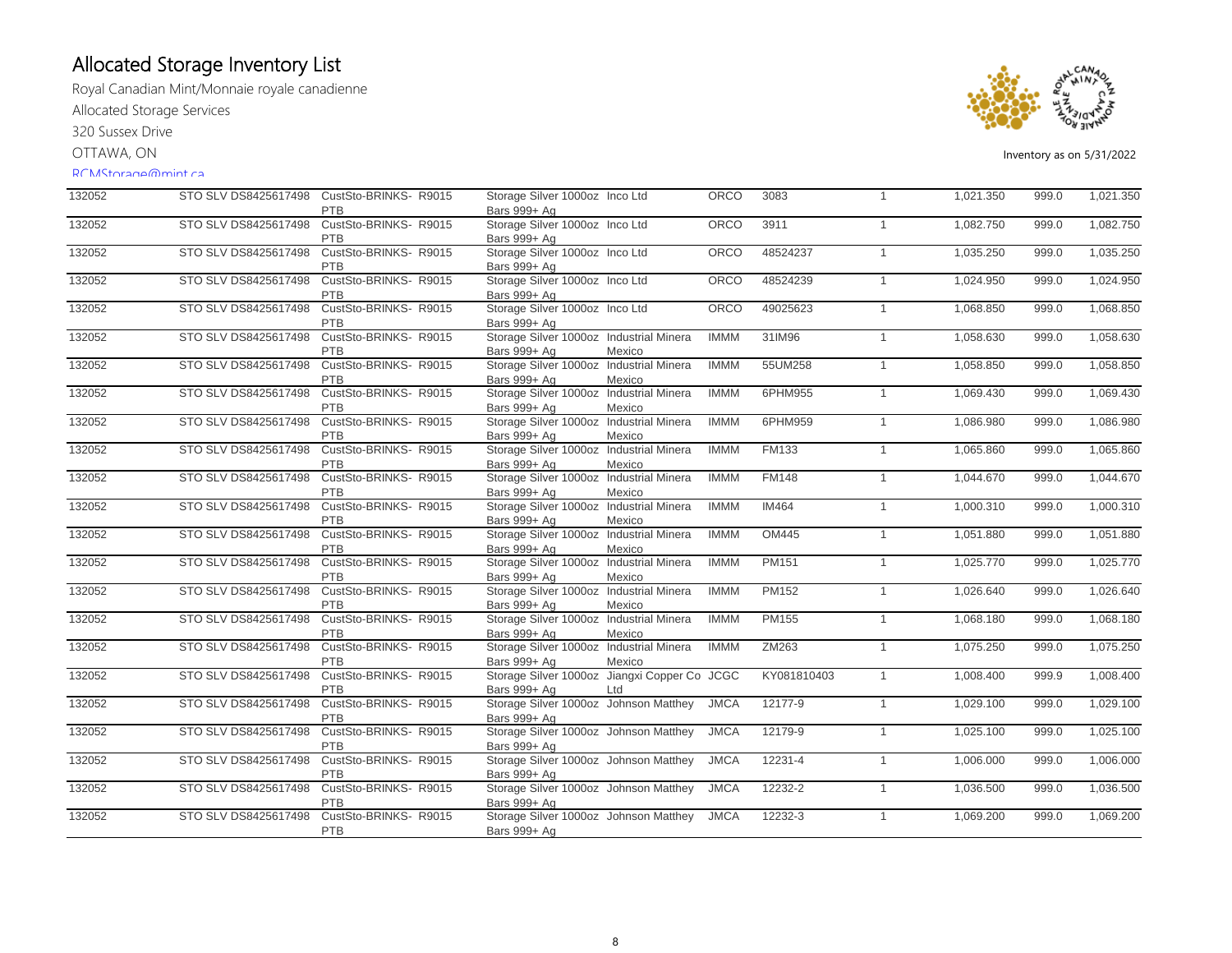Royal Canadian Mint/Monnaie royale canadienne Allocated Storage Services

320 Sussex Drive

OTTAWA, ON

#### RCMStorage@mint.ca



| 132052 |                      | STO SLV DS8425617498 CustSto-BRINKS-R9015<br>PTB | Storage Silver 1000oz Johnson Matthey<br>Bars 999+ Ag | <b>JMCA</b> | 12232-4 | $\mathbf{1}$   | 1,023.600 | 999.0 | 1,023.600 |
|--------|----------------------|--------------------------------------------------|-------------------------------------------------------|-------------|---------|----------------|-----------|-------|-----------|
| 132052 | STO SLV DS8425617498 | CustSto-BRINKS- R9015<br><b>PTB</b>              | Storage Silver 1000oz Johnson Matthey<br>Bars 999+ Ag | <b>JMCA</b> | 12232-7 | $\mathbf{1}$   | 1,030.800 | 999.0 | 1,030.800 |
| 132052 | STO SLV DS8425617498 | CustSto-BRINKS-R9015<br><b>PTB</b>               | Storage Silver 1000oz Johnson Matthey<br>Bars 999+ Ag | <b>JMCA</b> | 12233-1 | $\mathbf{1}$   | 1,021.800 | 999.0 | 1,021.800 |
| 132052 | STO SLV DS8425617498 | CustSto-BRINKS-R9015<br>PTB                      | Storage Silver 1000oz Johnson Matthey<br>Bars 999+ Ag | <b>JMCA</b> | 12233-2 | $\mathbf{1}$   | 1,035.500 | 999.0 | 1,035.500 |
| 132052 | STO SLV DS8425617498 | CustSto-BRINKS-R9015<br><b>PTB</b>               | Storage Silver 1000oz Johnson Matthey<br>Bars 999+ Ag | <b>JMCA</b> | 12233-3 | $\mathbf{1}$   | 983.200   | 999.0 | 983.200   |
| 132052 | STO SLV DS8425617498 | CustSto-BRINKS- R9015<br><b>PTB</b>              | Storage Silver 1000oz Johnson Matthey<br>Bars 999+ Ag | <b>JMCA</b> | 12233-4 | $\mathbf{1}$   | 1,055.800 | 999.0 | 1,055.800 |
| 132052 | STO SLV DS8425617498 | CustSto-BRINKS- R9015<br><b>PTB</b>              | Storage Silver 1000oz Johnson Matthey<br>Bars 999+ Ag | <b>JMCA</b> | 12234-5 | $\mathbf{1}$   | 1,051.800 | 999.0 | 1,051.800 |
| 132052 | STO SLV DS8425617498 | CustSto-BRINKS-R9015<br><b>PTB</b>               | Storage Silver 1000oz Johnson Matthey<br>Bars 999+ Ag | <b>JMCA</b> | 12234-6 | $\mathbf{1}$   | 1,035.200 | 999.0 | 1,035.200 |
| 132052 | STO SLV DS8425617498 | CustSto-BRINKS-R9015<br>PTB                      | Storage Silver 1000oz Johnson Matthey<br>Bars 999+ Ag | <b>JMCA</b> | 12239-6 | 1              | 1,048.400 | 999.0 | 1,048.400 |
| 132052 | STO SLV DS8425617498 | CustSto-BRINKS-R9015<br>PTB                      | Storage Silver 1000oz Johnson Matthey<br>Bars 999+ Ag | <b>JMCA</b> | 12239-7 | $\mathbf{1}$   | 1,029.400 | 999.0 | 1,029.400 |
| 132052 | STO SLV DS8425617498 | CustSto-BRINKS- R9015<br><b>PTB</b>              | Storage Silver 1000oz Johnson Matthey<br>Bars 999+ Ag | <b>JMCA</b> | 12239-8 | $\mathbf{1}$   | 1,074.600 | 999.0 | 1,074.600 |
| 132052 | STO SLV DS8425617498 | CustSto-BRINKS- R9015<br>PTB                     | Storage Silver 1000oz Johnson Matthey<br>Bars 999+ Ag | <b>JMCA</b> | 12239-9 | $\mathbf{1}$   | 1,080.000 | 999.0 | 1,080.000 |
| 132052 | STO SLV DS8425617498 | CustSto-BRINKS- R9015<br><b>PTB</b>              | Storage Silver 1000oz Johnson Matthey<br>Bars 999+ Ag | <b>JMCA</b> | 12240-1 | $\mathbf{1}$   | 1,065.400 | 999.0 | 1,065.400 |
| 132052 | STO SLV DS8425617498 | CustSto-BRINKS-R9015<br>PTB                      | Storage Silver 1000oz Johnson Matthey<br>Bars 999+ Ag | <b>JMCA</b> | 12240-2 | $\mathbf{1}$   | 1,002.000 | 999.0 | 1,002.000 |
| 132052 | STO SLV DS8425617498 | CustSto-BRINKS-R9015<br><b>PTB</b>               | Storage Silver 1000oz Johnson Matthey<br>Bars 999+ Ag | <b>JMCA</b> | 12240-3 | $\overline{1}$ | 1,038.600 | 999.0 | 1,038.600 |
| 132052 | STO SLV DS8425617498 | CustSto-BRINKS-R9015<br><b>PTB</b>               | Storage Silver 1000oz Johnson Matthey<br>Bars 999+ Ag | <b>JMCA</b> | 12240-4 | $\mathbf{1}$   | 1,018.900 | 999.0 | 1,018.900 |
| 132052 | STO SLV DS8425617498 | CustSto-BRINKS- R9015<br><b>PTB</b>              | Storage Silver 1000oz Johnson Matthey<br>Bars 999+ Ag | <b>JMCA</b> | 12241-5 | $\overline{1}$ | 1,020.700 | 999.0 | 1,020.700 |
| 132052 | STO SLV DS8425617498 | CustSto-BRINKS- R9015<br><b>PTB</b>              | Storage Silver 1000oz Johnson Matthey<br>Bars 999+ Ag | <b>JMCA</b> | 12241-6 | 1              | 1,044.800 | 999.0 | 1,044.800 |
| 132052 | STO SLV DS8425617498 | CustSto-BRINKS-R9015<br>PTB                      | Storage Silver 1000oz Johnson Matthey<br>Bars 999+ Ag | <b>JMCA</b> | 12241-8 | $\mathbf{1}$   | 1,019.400 | 999.0 | 1,019.400 |
| 132052 | STO SLV DS8425617498 | CustSto-BRINKS-R9015<br>PTB                      | Storage Silver 1000oz Johnson Matthey<br>Bars 999+ Ag | <b>JMCA</b> | 12244-7 | $\mathbf{1}$   | 1,046.200 | 999.0 | 1,046.200 |
| 132052 | STO SLV DS8425617498 | CustSto-BRINKS-R9015<br><b>PTB</b>               | Storage Silver 1000oz Johnson Matthey<br>Bars 999+ Ag | <b>JMCA</b> | 12244-8 | $\mathbf{1}$   | 1,020.600 | 999.0 | 1,020.600 |
| 132052 | STO SLV DS8425617498 | CustSto-BRINKS- R9015<br>PTB                     | Storage Silver 1000oz Johnson Matthey<br>Bars 999+ Ag | <b>JMCA</b> | 12245-1 | $\mathbf{1}$   | 1,019.500 | 999.0 | 1,019.500 |
| 132052 | STO SLV DS8425617498 | CustSto-BRINKS- R9015<br>PTB                     | Storage Silver 1000oz Johnson Matthey<br>Bars 999+ Ag | <b>JMCA</b> | 12252-1 | $\mathbf{1}$   | 1,044.400 | 999.0 | 1,044.400 |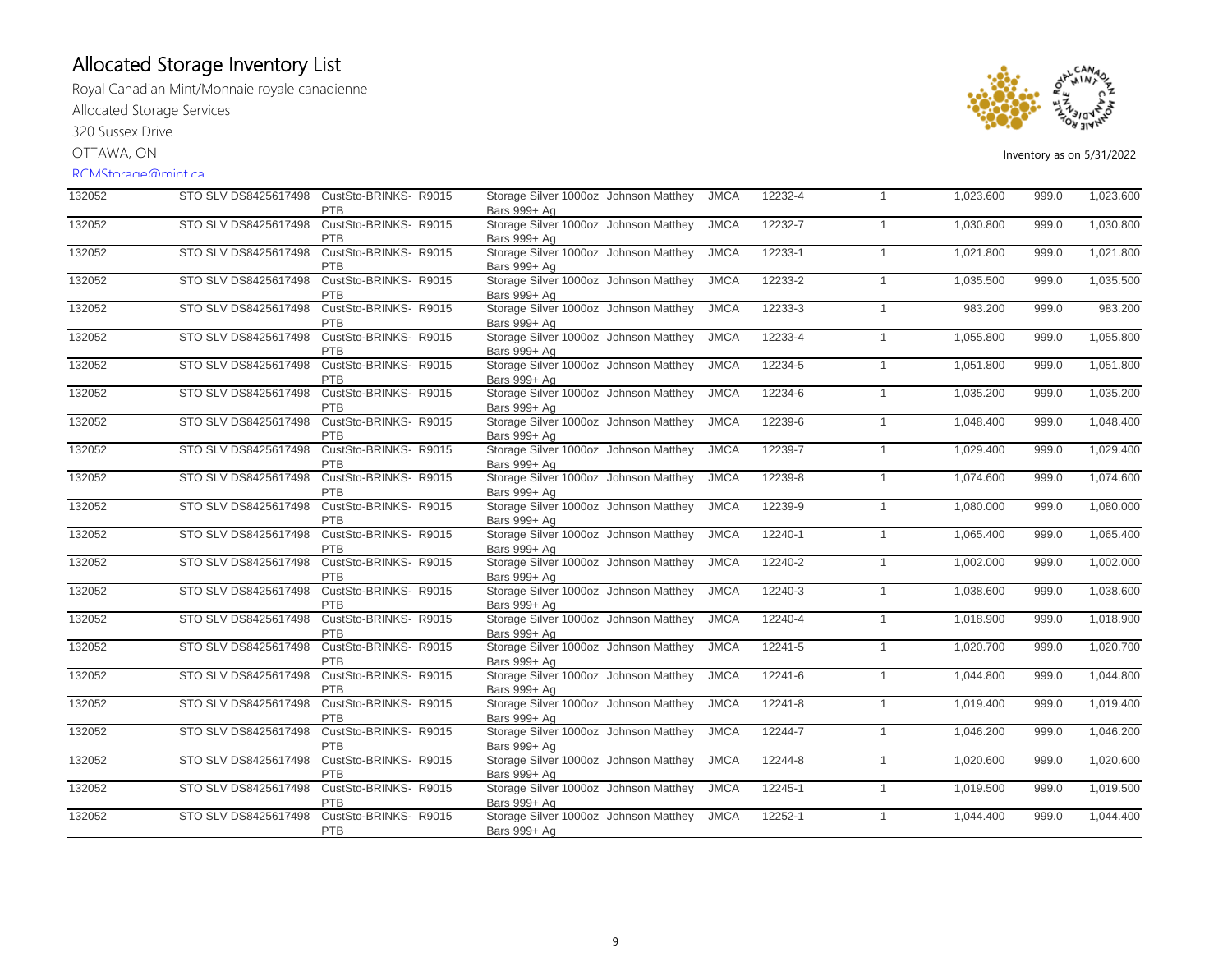Royal Canadian Mint/Monnaie royale canadienne Allocated Storage Services

320 Sussex Drive

OTTAWA, ON

#### RCMStorage@mint.ca



| 132052 |                      | STO SLV DS8425617498 CustSto-BRINKS-R9015<br>PTB | Storage Silver 1000oz Johnson Matthey<br>Bars 999+ Ag | <b>JMCA</b> | 12252-2 | $\overline{1}$ | 1,073.000 | 999.0 | 1,073.000 |
|--------|----------------------|--------------------------------------------------|-------------------------------------------------------|-------------|---------|----------------|-----------|-------|-----------|
| 132052 | STO SLV DS8425617498 | CustSto-BRINKS- R9015<br><b>PTB</b>              | Storage Silver 1000oz Johnson Matthey<br>Bars 999+ Ag | <b>JMCA</b> | 12252-3 | $\overline{1}$ | 1,047.300 | 999.0 | 1,047.300 |
| 132052 | STO SLV DS8425617498 | CustSto-BRINKS-R9015<br><b>PTB</b>               | Storage Silver 1000oz Johnson Matthey<br>Bars 999+ Ag | <b>JMCA</b> | 12252-4 | $\mathbf{1}$   | 1,041.800 | 999.0 | 1,041.800 |
| 132052 | STO SLV DS8425617498 | CustSto-BRINKS- R9015<br><b>PTB</b>              | Storage Silver 1000oz Johnson Matthey<br>Bars 999+ Ag | <b>JMCA</b> | 12252-7 | $\overline{1}$ | 1,009.400 | 999.0 | 1,009.400 |
| 132052 | STO SLV DS8425617498 | CustSto-BRINKS-R9015<br><b>PTB</b>               | Storage Silver 1000oz Johnson Matthey<br>Bars 999+ Ag | <b>JMCA</b> | 12252-8 | $\overline{1}$ | 1,047.200 | 999.0 | 1,047.200 |
| 132052 | STO SLV DS8425617498 | CustSto-BRINKS-R9015<br><b>PTB</b>               | Storage Silver 1000oz Johnson Matthey<br>Bars 999+ Ag | <b>JMCA</b> | 12252-9 | $\overline{1}$ | 1,051.500 | 999.0 | 1,051.500 |
| 132052 | STO SLV DS8425617498 | CustSto-BRINKS-R9015<br><b>PTB</b>               | Storage Silver 1000oz Johnson Matthey<br>Bars 999+ Ag | <b>JMCA</b> | 12253-1 | $\overline{1}$ | 1,033.300 | 999.0 | 1,033.300 |
| 132052 | STO SLV DS8425617498 | CustSto-BRINKS- R9015<br><b>PTB</b>              | Storage Silver 1000oz Johnson Matthey<br>Bars 999+ Ag | <b>JMCA</b> | 12253-2 | $\overline{1}$ | 1,036.900 | 999.0 | 1,036.900 |
| 132052 | STO SLV DS8425617498 | CustSto-BRINKS-R9015<br>PTB                      | Storage Silver 1000oz Johnson Matthey<br>Bars 999+ Ag | <b>JMCA</b> | 12253-3 | $\overline{1}$ | 1,058.300 | 999.0 | 1,058.300 |
| 132052 | STO SLV DS8425617498 | CustSto-BRINKS-R9015<br>PTB                      | Storage Silver 1000oz Johnson Matthey<br>Bars 999+ Ag | <b>JMCA</b> | 12253-4 | $\overline{1}$ | 1,041.100 | 999.0 | 1,041.100 |
| 132052 | STO SLV DS8425617498 | CustSto-BRINKS-R9015<br>PTB                      | Storage Silver 1000oz Johnson Matthey<br>Bars 999+ Ag | <b>JMCA</b> | 12253-5 | $\overline{1}$ | 1,049.400 | 999.0 | 1,049.400 |
| 132052 | STO SLV DS8425617498 | CustSto-BRINKS-R9015<br>PTB                      | Storage Silver 1000oz Johnson Matthey<br>Bars 999+ Ag | <b>JMCA</b> | 12253-6 | $\overline{1}$ | 1,012.200 | 999.0 | 1,012.200 |
| 132052 | STO SLV DS8425617498 | CustSto-BRINKS-R9015<br><b>PTB</b>               | Storage Silver 1000oz Johnson Matthey<br>Bars 999+ Ag | <b>JMCA</b> | 12253-7 | $\overline{1}$ | 1,002.800 | 999.0 | 1,002.800 |
| 132052 | STO SLV DS8425617498 | CustSto-BRINKS-R9015<br>PTB                      | Storage Silver 1000oz Johnson Matthey<br>Bars 999+ Ag | <b>JMCA</b> | 12254   | $\overline{1}$ | 1,049.500 | 999.0 | 1,049.500 |
| 132052 | STO SLV DS8425617498 | CustSto-BRINKS-R9015<br>PTB                      | Storage Silver 1000oz Johnson Matthey<br>Bars 999+ Ag | <b>JMCA</b> | 12254-2 | $\overline{1}$ | 1,052.000 | 999.0 | 1,052.000 |
| 132052 | STO SLV DS8425617498 | CustSto-BRINKS-R9015<br><b>PTB</b>               | Storage Silver 1000oz Johnson Matthey<br>Bars 999+ Ag | <b>JMCA</b> | 12254-3 | $\overline{1}$ | 1,053.100 | 999.0 | 1,053.100 |
| 132052 | STO SLV DS8425617498 | CustSto-BRINKS- R9015<br><b>PTB</b>              | Storage Silver 1000oz Johnson Matthey<br>Bars 999+ Ag | <b>JMCA</b> | 12254-4 | $\overline{1}$ | 1,034.600 | 999.0 | 1,034.600 |
| 132052 | STO SLV DS8425617498 | CustSto-BRINKS-R9015<br><b>PTB</b>               | Storage Silver 1000oz Johnson Matthey<br>Bars 999+ Ag | <b>JMCA</b> | 12254-5 | $\overline{1}$ | 1,025.600 | 999.0 | 1,025.600 |
| 132052 | STO SLV DS8425617498 | CustSto-BRINKS-R9015<br>PTB                      | Storage Silver 1000oz Johnson Matthey<br>Bars 999+ Ag | <b>JMCA</b> | 12254-6 | $\overline{1}$ | 1,044.400 | 999.0 | 1,044.400 |
| 132052 | STO SLV DS8425617498 | CustSto-BRINKS-R9015<br>PTB                      | Storage Silver 1000oz Johnson Matthey<br>Bars 999+ Ag | <b>JMCA</b> | 12254-7 | $\overline{1}$ | 1,026.100 | 999.0 | 1,026.100 |
| 132052 | STO SLV DS8425617498 | CustSto-BRINKS- R9015<br>PTB                     | Storage Silver 1000oz Johnson Matthey<br>Bars 999+ Ag | <b>JMCA</b> | 12255-1 | $\overline{1}$ | 1,041.600 | 999.0 | 1,041.600 |
| 132052 | STO SLV DS8425617498 | CustSto-BRINKS- R9015<br>PTB                     | Storage Silver 1000oz Johnson Matthey<br>Bars 999+ Ag | <b>JMCA</b> | 12255-2 | $\overline{1}$ | 1,002.500 | 999.0 | 1,002.500 |
| 132052 | STO SLV DS8425617498 | CustSto-BRINKS- R9015<br>PTB                     | Storage Silver 1000oz Johnson Matthey<br>Bars 999+ Ag | <b>JMCA</b> | 12255-4 | $\overline{1}$ | 1,014.500 | 999.0 | 1,014.500 |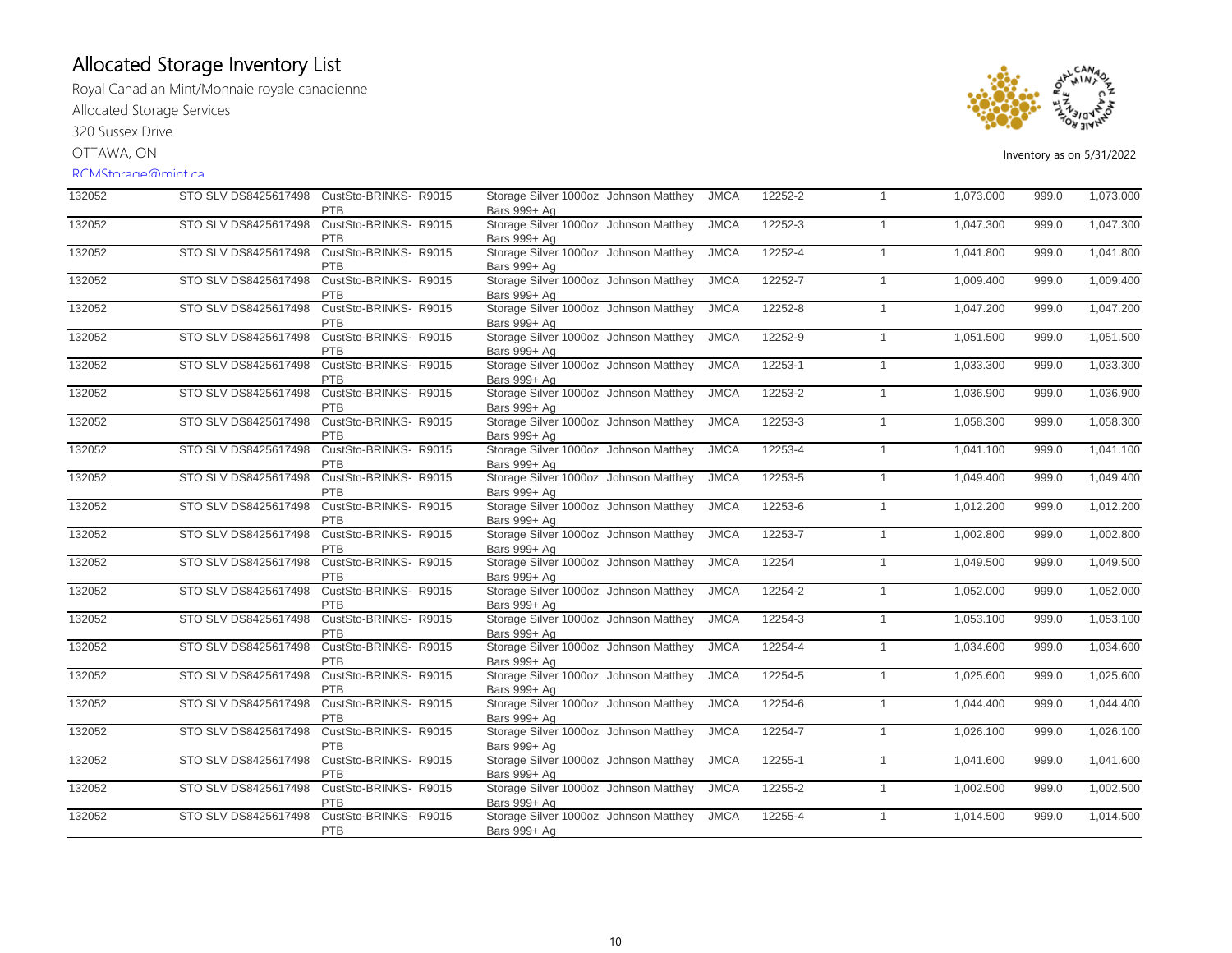Royal Canadian Mint/Monnaie royale canadienne Allocated Storage Services

320 Sussex Drive

OTTAWA, ON

#### RCMStorage@mint.ca



| 132052 | STO SLV DS8425617498 | CustSto-BRINKS-R9015<br><b>PTB</b>  | Storage Silver 1000oz Johnson Matthey<br>Bars 999+ Ag | <b>JMCA</b> | 12255-5 | $\mathbf{1}$ | 1,021.400 | 999.0 | 1,021.400 |
|--------|----------------------|-------------------------------------|-------------------------------------------------------|-------------|---------|--------------|-----------|-------|-----------|
| 132052 | STO SLV DS8425617498 | CustSto-BRINKS- R9015<br><b>PTB</b> | Storage Silver 1000oz Johnson Matthey<br>Bars 999+ Ag | <b>JMCA</b> | 12259-1 | $\mathbf{1}$ | 1,025.200 | 999.0 | 1,025.200 |
| 132052 | STO SLV DS8425617498 | CustSto-BRINKS-R9015<br><b>PTB</b>  | Storage Silver 1000oz Johnson Matthey<br>Bars 999+ Ag | <b>JMCA</b> | 12259-2 | $\mathbf{1}$ | 1,030.200 | 999.0 | 1,030.200 |
| 132052 | STO SLV DS8425617498 | CustSto-BRINKS-R9015<br><b>PTB</b>  | Storage Silver 1000oz Johnson Matthey<br>Bars 999+ Ag | <b>JMCA</b> | 12259-3 | $\mathbf{1}$ | 1,069.000 | 999.0 | 1,069.000 |
| 132052 | STO SLV DS8425617498 | CustSto-BRINKS-R9015<br><b>PTB</b>  | Storage Silver 1000oz Johnson Matthey<br>Bars 999+ Ag | <b>JMCA</b> | 12284-3 | $\mathbf{1}$ | 1,004.700 | 999.0 | 1,004.700 |
| 132052 | STO SLV DS8425617498 | CustSto-BRINKS-R9015<br>PTB         | Storage Silver 1000oz Johnson Matthey<br>Bars 999+ Ag | <b>JMCA</b> | 12284-4 | $\mathbf{1}$ | 1,014.100 | 999.0 | 1,014.100 |
| 132052 | STO SLV DS8425617498 | CustSto-BRINKS-R9015<br><b>PTB</b>  | Storage Silver 1000oz Johnson Matthey<br>Bars 999+ Ag | <b>JMCA</b> | 12286-4 | $\mathbf{1}$ | 1,037.300 | 999.0 | 1,037.300 |
| 132052 | STO SLV DS8425617498 | CustSto-BRINKS-R9015<br><b>PTB</b>  | Storage Silver 1000oz Johnson Matthey<br>Bars 999+ Ag | <b>JMCA</b> | 12287-2 | $\mathbf{1}$ | 1,013.900 | 999.0 | 1,013.900 |
| 132052 | STO SLV DS8425617498 | CustSto-BRINKS-R9015<br>PTB         | Storage Silver 1000oz Johnson Matthey<br>Bars 999+ Ag | <b>JMCA</b> | 12287-5 | $\mathbf{1}$ | 971.800   | 999.0 | 971.800   |
| 132052 | STO SLV DS8425617498 | CustSto-BRINKS-R9015<br>PTB         | Storage Silver 1000oz Johnson Matthey<br>Bars 999+ Ag | <b>JMCA</b> | 12287-6 | $\mathbf{1}$ | 999.900   | 999.0 | 999.900   |
| 132052 | STO SLV DS8425617498 | CustSto-BRINKS-R9015<br>PTB         | Storage Silver 1000oz Johnson Matthey<br>Bars 999+ Ag | <b>JMCA</b> | 12288-2 | $\mathbf{1}$ | 1,055.500 | 999.0 | 1,055.500 |
| 132052 | STO SLV DS8425617498 | CustSto-BRINKS-R9015<br><b>PTB</b>  | Storage Silver 1000oz Johnson Matthey<br>Bars 999+ Ag | <b>JMCA</b> | 12288-3 | $\mathbf{1}$ | 1,030.400 | 999.0 | 1,030.400 |
| 132052 | STO SLV DS8425617498 | CustSto-BRINKS-R9015<br><b>PTB</b>  | Storage Silver 1000oz Johnson Matthey<br>Bars 999+ Ag | <b>JMCA</b> | 12288-4 | $\mathbf{1}$ | 1,062.300 | 999.0 | 1,062.300 |
| 132052 | STO SLV DS8425617498 | CustSto-BRINKS-R9015<br><b>PTB</b>  | Storage Silver 1000oz Johnson Matthey<br>Bars 999+ Ag | <b>JMCA</b> | 12288-5 | $\mathbf{1}$ | 1,006.000 | 999.0 | 1,006.000 |
| 132052 | STO SLV DS8425617498 | CustSto-BRINKS-R9015<br>PTB         | Storage Silver 1000oz Johnson Matthey<br>Bars 999+ Ag | <b>JMCA</b> | 12288-6 | $\mathbf{1}$ | 1,046.000 | 999.0 | 1,046.000 |
| 132052 | STO SLV DS8425617498 | CustSto-BRINKS-R9015<br><b>PTB</b>  | Storage Silver 1000oz Johnson Matthey<br>Bars 999+ Ag | <b>JMCA</b> | 12288-7 | $\mathbf{1}$ | 1,066.100 | 999.0 | 1,066.100 |
| 132052 | STO SLV DS8425617498 | CustSto-BRINKS- R9015<br><b>PTB</b> | Storage Silver 1000oz Johnson Matthey<br>Bars 999+ Ag | <b>JMCA</b> | 12288-8 | $\mathbf{1}$ | 1,034.400 | 999.0 | 1,034.400 |
| 132052 | STO SLV DS8425617498 | CustSto-BRINKS-R9015<br><b>PTB</b>  | Storage Silver 1000oz Johnson Matthey<br>Bars 999+ Ag | <b>JMCA</b> | 12288-9 | $\mathbf{1}$ | 1,057.600 | 999.0 | 1,057.600 |
| 132052 | STO SLV DS8425617498 | CustSto-BRINKS-R9015<br>PTB         | Storage Silver 1000oz Johnson Matthey<br>Bars 999+ Ag | <b>JMCA</b> | 12289-1 | $\mathbf{1}$ | 1,034.000 | 999.0 | 1,034.000 |
| 132052 | STO SLV DS8425617498 | CustSto-BRINKS-R9015<br>PTB         | Storage Silver 1000oz Johnson Matthey<br>Bars 999+ Ag | <b>JMCA</b> | 12289-2 | $\mathbf{1}$ | 1,026.900 | 999.0 | 1,026.900 |
| 132052 | STO SLV DS8425617498 | CustSto-BRINKS- R9015<br>PTB        | Storage Silver 1000oz Johnson Matthey<br>Bars 999+ Ag | <b>JMCA</b> | 12289-3 | $\mathbf{1}$ | 995.800   | 999.0 | 995.800   |
| 132052 | STO SLV DS8425617498 | CustSto-BRINKS- R9015<br>PTB        | Storage Silver 1000oz Johnson Matthey<br>Bars 999+ Ag | <b>JMCA</b> | 12289-4 | $\mathbf{1}$ | 1,029.500 | 999.0 | 1,029.500 |
| 132052 | STO SLV DS8425617498 | CustSto-BRINKS- R9015<br>PTB        | Storage Silver 1000oz Johnson Matthey<br>Bars 999+ Ag | <b>JMCA</b> | 12289-5 | $\mathbf{1}$ | 1,025.800 | 999.0 | 1,025.800 |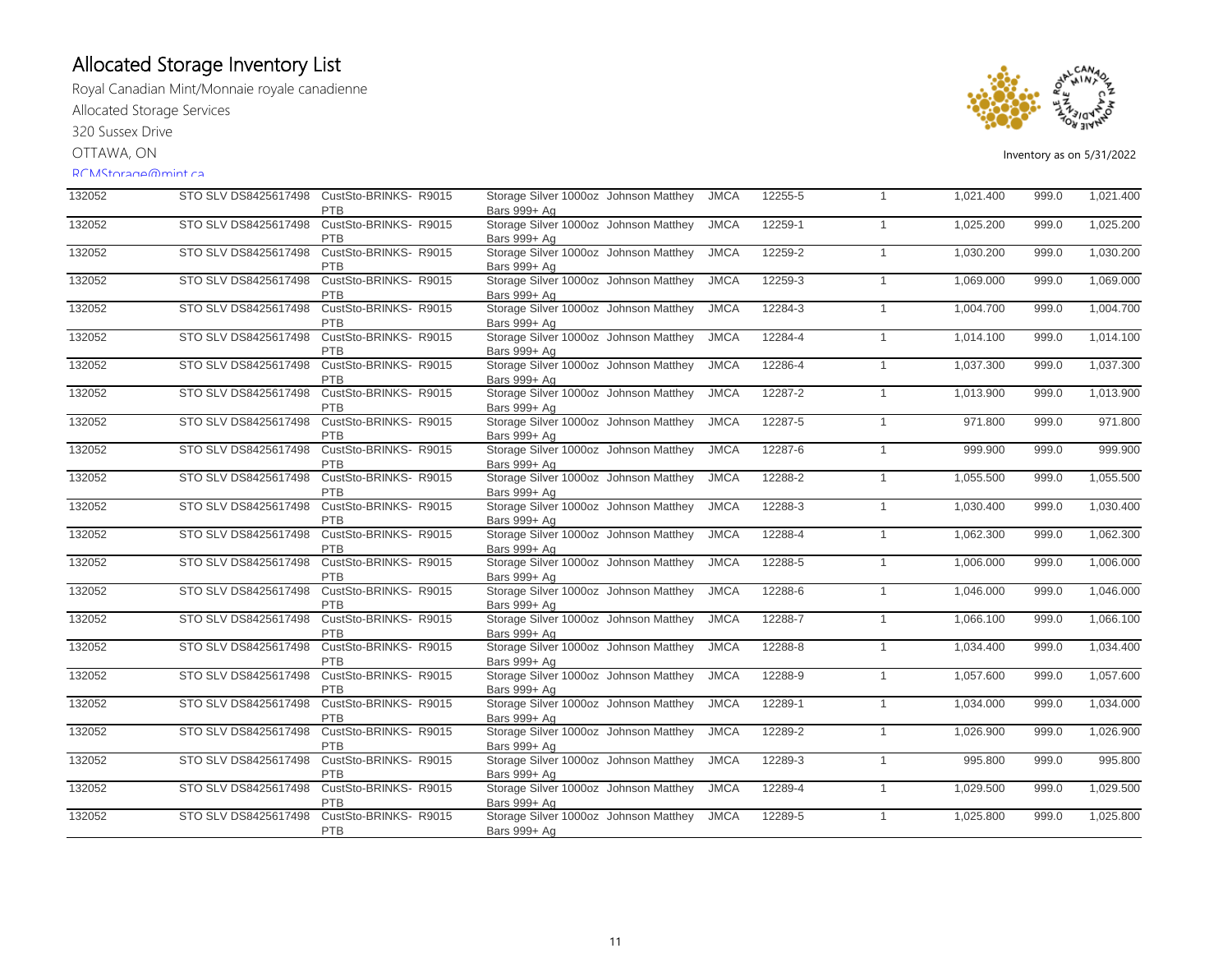Royal Canadian Mint/Monnaie royale canadienne Allocated Storage Services

320 Sussex Drive

OTTAWA, ON

#### RCMStorage@mint.ca



| 132052 | STO SLV DS8425617498 | CustSto-BRINKS-R9015<br>PTB         | Storage Silver 1000oz Johnson Matthey<br>Bars 999+ Ag | <b>JMCA</b> | 13175-5    | $\mathbf{1}$ | 1,079.600 | 999.0 | 1,079.600 |
|--------|----------------------|-------------------------------------|-------------------------------------------------------|-------------|------------|--------------|-----------|-------|-----------|
| 132052 | STO SLV DS8425617498 | CustSto-BRINKS- R9015<br><b>PTB</b> | Storage Silver 1000oz Johnson Matthey<br>Bars 999+ Ag | <b>JMCA</b> | 15011-6    | $\mathbf{1}$ | 995.100   | 999.0 | 995.100   |
| 132052 | STO SLV DS8425617498 | CustSto-BRINKS-R9015<br><b>PTB</b>  | Storage Silver 1000oz Johnson Matthey<br>Bars 999+ Ag | <b>JMCA</b> | 15020-6    | $\mathbf{1}$ | 1,066.200 | 999.0 | 1,066.200 |
| 132052 | STO SLV DS8425617498 | CustSto-BRINKS- R9015<br>PTB        | Storage Silver 1000oz Johnson Matthey<br>Bars 999+ Ag | <b>JMCA</b> | 16581-4    | $\mathbf{1}$ | 981.000   | 999.0 | 981.000   |
| 132052 | STO SLV DS8425617498 | CustSto-BRINKS-R9015<br>PTB         | Storage Silver 1000oz Johnson Matthey<br>Bars 999+ Ag | <b>JMCA</b> | 21011-1    | $\mathbf{1}$ | 1,017.000 | 999.0 | 1,017.000 |
| 132052 | STO SLV DS8425617498 | CustSto-BRINKS-R9015<br>PTB         | Storage Silver 1000oz Johnson Matthey<br>Bars 999+ Ag | <b>JMCA</b> | 21898-8    | $\mathbf{1}$ | 994.800   | 999.0 | 994.800   |
| 132052 | STO SLV DS8425617498 | CustSto-BRINKS-R9015<br><b>PTB</b>  | Storage Silver 1000oz Johnson Matthey<br>Bars 999+ Ag | <b>JMCA</b> | 2492-1     | $\mathbf{1}$ | 1,019.700 | 999.0 | 1,019.700 |
| 132052 | STO SLV DS8425617498 | CustSto-BRINKS-R9015<br><b>PTB</b>  | Storage Silver 1000oz Johnson Matthey<br>Bars 999+ Ag | <b>JMCA</b> | 24931-7    | $\mathbf{1}$ | 1,025.200 | 999.0 | 1,025.200 |
| 132052 | STO SLV DS8425617498 | CustSto-BRINKS-R9015<br>PTB         | Storage Silver 1000oz Johnson Matthey<br>Bars 999+ Ag | <b>JMCA</b> | 24933-7    | $\mathbf{1}$ | 1,085.000 | 999.0 | 1,085.000 |
| 132052 | STO SLV DS8425617498 | CustSto-BRINKS-R9015<br><b>PTB</b>  | Storage Silver 1000oz Johnson Matthey<br>Bars 999+ Ag | <b>JMCA</b> | 24968-5    | $\mathbf{1}$ | 1,023.200 | 999.0 | 1,023.200 |
| 132052 | STO SLV DS8425617498 | CustSto-BRINKS- R9015<br><b>PTB</b> | Storage Silver 1000oz Johnson Matthey<br>Bars 999+ Ag | <b>JMCA</b> | 24968-7    | $\mathbf{1}$ | 1,002.600 | 999.0 | 1,002.600 |
| 132052 | STO SLV DS8425617498 | CustSto-BRINKS- R9015<br><b>PTB</b> | Storage Silver 1000oz Johnson Matthey<br>Bars 999+ Ag | <b>JMCA</b> | 24969-1    | $\mathbf{1}$ | 1,017.100 | 999.0 | 1,017.100 |
| 132052 | STO SLV DS8425617498 | CustSto-BRINKS-R9015<br><b>PTB</b>  | Storage Silver 1000oz Johnson Matthey<br>Bars 999+ Ag | <b>JMCA</b> | 24969-2    | $\mathbf{1}$ | 988.900   | 999.0 | 988.900   |
| 132052 | STO SLV DS8425617498 | CustSto-BRINKS- R9015<br>PTB        | Storage Silver 1000oz Johnson Matthey<br>Bars 999+ Ag | <b>JMCA</b> | 24969-3    | $\mathbf{1}$ | 1,012.500 | 999.0 | 1,012.500 |
| 132052 | STO SLV DS8425617498 | CustSto-BRINKS-R9015<br>PTB         | Storage Silver 1000oz Johnson Matthey<br>Bars 999+ Ag | <b>JMCA</b> | 24969-4    | $\mathbf{1}$ | 1,031.500 | 999.0 | 1,031.500 |
| 132052 | STO SLV DS8425617498 | CustSto-BRINKS-R9015<br>PTB         | Storage Silver 1000oz Johnson Matthey<br>Bars 999+ Ag | <b>JMCA</b> | 24973-4    | $\mathbf{1}$ | 1,045.600 | 999.0 | 1,045.600 |
| 132052 | STO SLV DS8425617498 | CustSto-BRINKS-R9015<br>PTB         | Storage Silver 1000oz Johnson Matthey<br>Bars 999+ Ag | <b>JMCA</b> | $2503 - 1$ | $\mathbf{1}$ | 1,047.100 | 999.0 | 1,047.100 |
| 132052 | STO SLV DS8425617498 | CustSto-BRINKS-R9015<br>PTB         | Storage Silver 1000oz Johnson Matthey<br>Bars 999+ Ag | <b>JMCA</b> | $2504-1$   | $\mathbf{1}$ | 1,088.400 | 999.0 | 1,088.400 |
| 132052 | STO SLV DS8425617498 | CustSto-BRINKS- R9015<br>PTB        | Storage Silver 1000oz Johnson Matthey<br>Bars 999+ Ag | <b>JMCA</b> | 2504-4     | $\mathbf{1}$ | 1,051.800 | 999.0 | 1,051.800 |
| 132052 | STO SLV DS8425617498 | CustSto-BRINKS-R9015<br>PTB         | Storage Silver 1000oz Johnson Matthey<br>Bars 999+ Ag | <b>JMCA</b> | 2504-5     | $\mathbf{1}$ | 1,051.100 | 999.0 | 1,051.100 |
| 132052 | STO SLV DS8425617498 | CustSto-BRINKS- R9015<br><b>PTB</b> | Storage Silver 1000oz Johnson Matthey<br>Bars 999+ Ag | <b>JMCA</b> | 2506-2     | $\mathbf{1}$ | 1,062.800 | 999.0 | 1,062.800 |
| 132052 | STO SLV DS8425617498 | CustSto-BRINKS-R9015<br>PTB         | Storage Silver 1000oz Johnson Matthey<br>Bars 999+ Ag | <b>JMCA</b> | $2507 - 1$ | $\mathbf{1}$ | 1,015.600 | 999.0 | 1,015.600 |
| 132052 | STO SLV DS8425617498 | CustSto-BRINKS-R9015<br>PTB         | Storage Silver 1000oz Johnson Matthey<br>Bars 999+ Ag | <b>JMCA</b> | 2508-1     | $\mathbf{1}$ | 1,096.600 | 999.0 | 1,096.600 |
|        |                      |                                     |                                                       |             |            |              |           |       |           |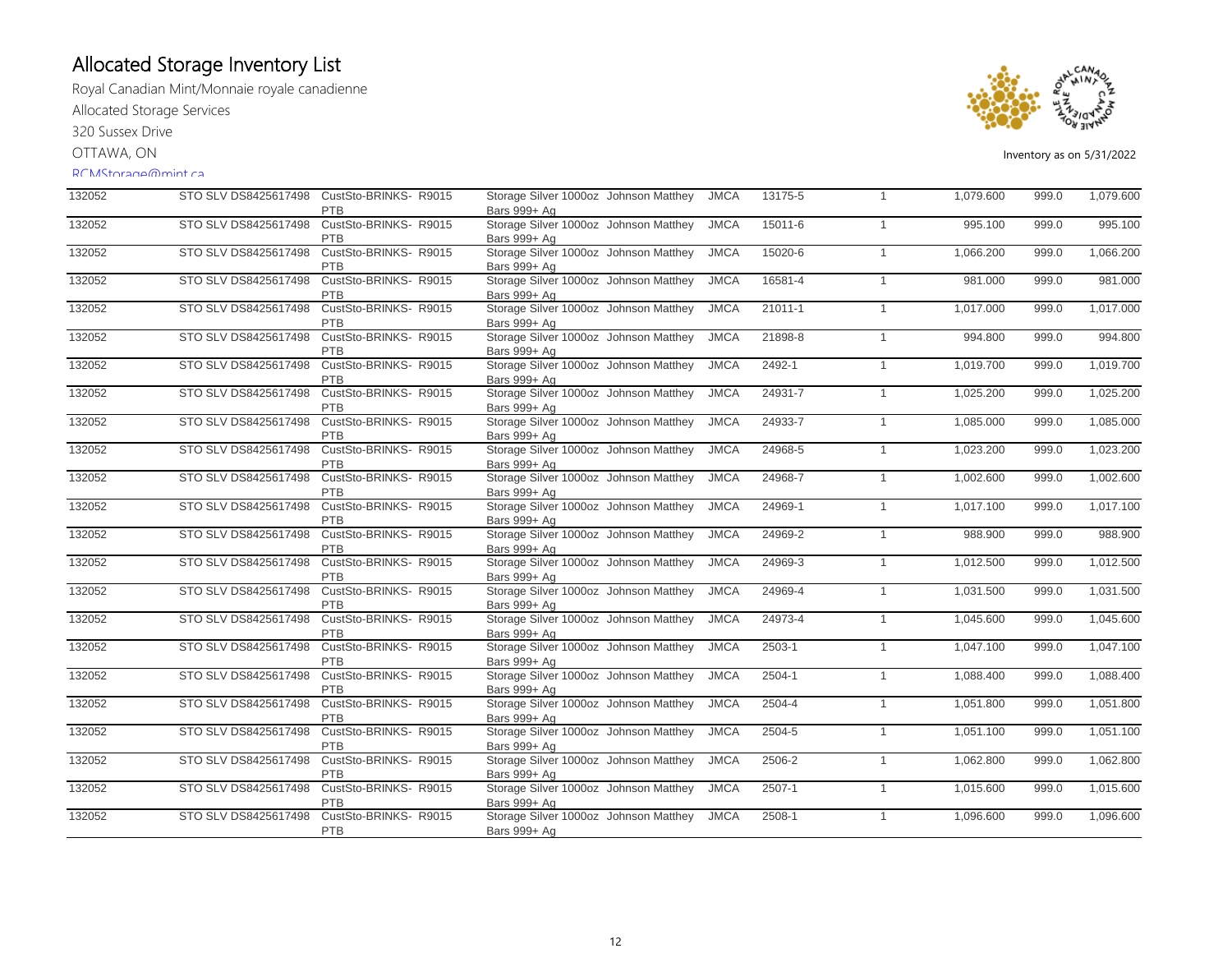Royal Canadian Mint/Monnaie royale canadienne Allocated Storage Services

320 Sussex Drive

OTTAWA, ON

#### RCMStorage@mint.ca



| 132052 | STO SLV DS8425617498 | CustSto-BRINKS-R9015<br><b>PTB</b>  | Storage Silver 1000oz Johnson Matthey<br>Bars 999+ Ag | <b>JMCA</b> | 2508-2     | $\mathbf{1}$ | 1,076.900 | 999.0 | 1,076.900 |
|--------|----------------------|-------------------------------------|-------------------------------------------------------|-------------|------------|--------------|-----------|-------|-----------|
| 132052 | STO SLV DS8425617498 | CustSto-BRINKS- R9015<br><b>PTB</b> | Storage Silver 1000oz Johnson Matthey<br>Bars 999+ Ag | <b>JMCA</b> | 2509-3     | $\mathbf{1}$ | 1,060.200 | 999.0 | 1,060.200 |
| 132052 | STO SLV DS8425617498 | CustSto-BRINKS-R9015<br><b>PTB</b>  | Storage Silver 1000oz Johnson Matthey<br>Bars 999+ Ag | <b>JMCA</b> | 2510-1     | $\mathbf{1}$ | 1,056.300 | 999.0 | 1,056.300 |
| 132052 | STO SLV DS8425617498 | CustSto-BRINKS-R9015<br><b>PTB</b>  | Storage Silver 1000oz Johnson Matthey<br>Bars 999+ Ag | <b>JMCA</b> | 2510-3     | $\mathbf{1}$ | 1,048.400 | 999.0 | 1,048.400 |
| 132052 | STO SLV DS8425617498 | CustSto-BRINKS-R9015<br><b>PTB</b>  | Storage Silver 1000oz Johnson Matthey<br>Bars 999+ Ag | <b>JMCA</b> | 2511-4     | $\mathbf{1}$ | 1,048.700 | 999.0 | 1,048.700 |
| 132052 | STO SLV DS8425617498 | CustSto-BRINKS-R9015<br>PTB         | Storage Silver 1000oz Johnson Matthey<br>Bars 999+ Ag | <b>JMCA</b> | 2512-5     | $\mathbf{1}$ | 1,074.500 | 999.0 | 1,074.500 |
| 132052 | STO SLV DS8425617498 | CustSto-BRINKS-R9015<br><b>PTB</b>  | Storage Silver 1000oz Johnson Matthey<br>Bars 999+ Ag | <b>JMCA</b> | 2514-2     | $\mathbf{1}$ | 1,042.700 | 999.0 | 1,042.700 |
| 132052 | STO SLV DS8425617498 | CustSto-BRINKS-R9015<br><b>PTB</b>  | Storage Silver 1000oz Johnson Matthey<br>Bars 999+ Ag | <b>JMCA</b> | 2516-1     | $\mathbf{1}$ | 1,047.100 | 999.0 | 1,047.100 |
| 132052 | STO SLV DS8425617498 | CustSto-BRINKS-R9015<br>PTB         | Storage Silver 1000oz Johnson Matthey<br>Bars 999+ Ag | <b>JMCA</b> | $2521 - 1$ | $\mathbf{1}$ | 1,033.900 | 999.0 | 1,033.900 |
| 132052 | STO SLV DS8425617498 | CustSto-BRINKS-R9015<br>PTB         | Storage Silver 1000oz Johnson Matthey<br>Bars 999+ Ag | <b>JMCA</b> | 2521-2     | $\mathbf{1}$ | 1,037.800 | 999.0 | 1,037.800 |
| 132052 | STO SLV DS8425617498 | CustSto-BRINKS-R9015<br>PTB         | Storage Silver 1000oz Johnson Matthey<br>Bars 999+ Ag | <b>JMCA</b> | $2523 - 1$ | $\mathbf{1}$ | 1,057.100 | 999.0 | 1,057.100 |
| 132052 | STO SLV DS8425617498 | CustSto-BRINKS-R9015<br><b>PTB</b>  | Storage Silver 1000oz Johnson Matthey<br>Bars 999+ Ag | <b>JMCA</b> | 2523-2     | $\mathbf{1}$ | 1,084.000 | 999.0 | 1,084.000 |
| 132052 | STO SLV DS8425617498 | CustSto-BRINKS-R9015<br><b>PTB</b>  | Storage Silver 1000oz Johnson Matthey<br>Bars 999+ Ag | <b>JMCA</b> | 2523-3     | $\mathbf{1}$ | 1,050.200 | 999.0 | 1,050.200 |
| 132052 | STO SLV DS8425617498 | CustSto-BRINKS-R9015<br><b>PTB</b>  | Storage Silver 1000oz Johnson Matthey<br>Bars 999+ Ag | <b>JMCA</b> | 2524-1     | $\mathbf{1}$ | 1,046.200 | 999.0 | 1,046.200 |
| 132052 | STO SLV DS8425617498 | CustSto-BRINKS-R9015<br>PTB         | Storage Silver 1000oz Johnson Matthey<br>Bars 999+ Ag | <b>JMCA</b> | 2524-2     | $\mathbf{1}$ | 1,035.000 | 999.0 | 1,035.000 |
| 132052 | STO SLV DS8425617498 | CustSto-BRINKS-R9015<br><b>PTB</b>  | Storage Silver 1000oz Johnson Matthey<br>Bars 999+ Ag | <b>JMCA</b> | 2524-3     | $\mathbf{1}$ | 1,085.400 | 999.0 | 1,085.400 |
| 132052 | STO SLV DS8425617498 | CustSto-BRINKS- R9015<br>PTB        | Storage Silver 1000oz Johnson Matthey<br>Bars 999+ Ag | <b>JMCA</b> | 2524-5     | $\mathbf{1}$ | 1,067.900 | 999.0 | 1,067.900 |
| 132052 | STO SLV DS8425617498 | CustSto-BRINKS-R9015<br><b>PTB</b>  | Storage Silver 1000oz Johnson Matthey<br>Bars 999+ Ag | <b>JMCA</b> | 2525-2     | $\mathbf{1}$ | 1,002.900 | 999.0 | 1,002.900 |
| 132052 | STO SLV DS8425617498 | CustSto-BRINKS-R9015<br>PTB         | Storage Silver 1000oz Johnson Matthey<br>Bars 999+ Ag | <b>JMCA</b> | 2525-3     | $\mathbf{1}$ | 1,065.500 | 999.0 | 1,065.500 |
| 132052 | STO SLV DS8425617498 | CustSto-BRINKS-R9015<br>PTB         | Storage Silver 1000oz Johnson Matthey<br>Bars 999+ Ag | <b>JMCA</b> | 2562-2     | $\mathbf{1}$ | 1,038.200 | 999.0 | 1,038.200 |
| 132052 | STO SLV DS8425617498 | CustSto-BRINKS- R9015<br>PTB        | Storage Silver 1000oz Johnson Matthey<br>Bars 999+ Ag | <b>JMCA</b> | 2562-4     | $\mathbf{1}$ | 1,023.800 | 999.0 | 1,023.800 |
| 132052 | STO SLV DS8425617498 | CustSto-BRINKS- R9015<br>PTB        | Storage Silver 1000oz Johnson Matthey<br>Bars 999+ Ag | <b>JMCA</b> | 2563-1     | $\mathbf{1}$ | 1,019.500 | 999.0 | 1,019.500 |
| 132052 | STO SLV DS8425617498 | CustSto-BRINKS- R9015<br>PTB        | Storage Silver 1000oz Johnson Matthey<br>Bars 999+ Ag | <b>JMCA</b> | 2563-5     | $\mathbf{1}$ | 992.600   | 999.0 | 992.600   |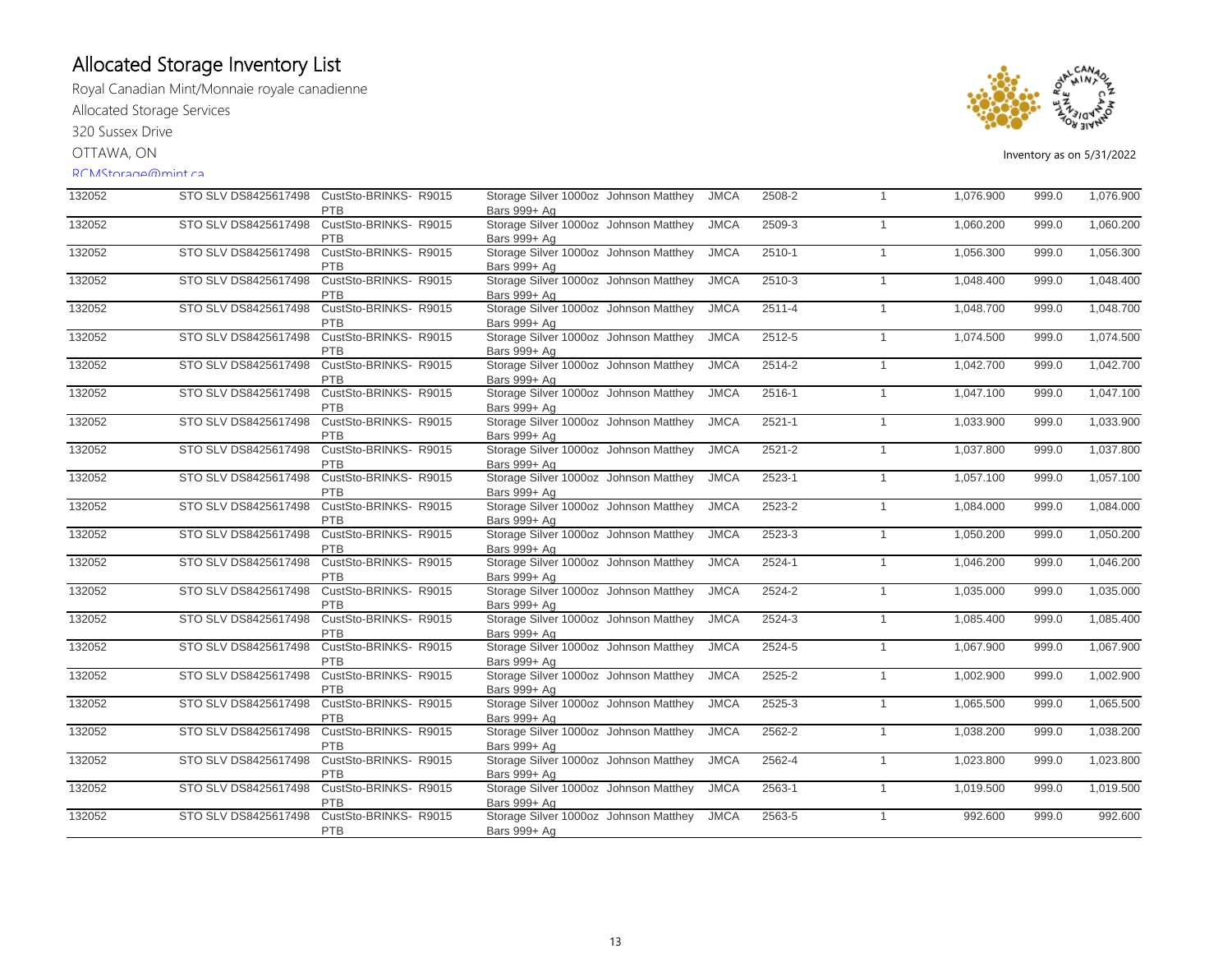Royal Canadian Mint/Monnaie royale canadienne Allocated Storage Services

320 Sussex Drive

OTTAWA, ON

#### RCMStorage@mint.ca



| 132052 |                      | STO SLV DS8425617498 CustSto-BRINKS-R9015<br><b>PTB</b> | Storage Silver 1000oz Johnson Matthey<br>Bars 999+ Ag | <b>JMCA</b> | 2568-1  | $\mathbf{1}$ | 1,033.400 | 999.0 | 1,033.400 |
|--------|----------------------|---------------------------------------------------------|-------------------------------------------------------|-------------|---------|--------------|-----------|-------|-----------|
| 132052 | STO SLV DS8425617498 | CustSto-BRINKS- R9015<br><b>PTB</b>                     | Storage Silver 1000oz Johnson Matthey<br>Bars 999+ Ag | <b>JMCA</b> | 2568-4  | $\mathbf{1}$ | 1,027.000 | 999.0 | 1,027.000 |
| 132052 | STO SLV DS8425617498 | CustSto-BRINKS-R9015<br><b>PTB</b>                      | Storage Silver 1000oz Johnson Matthey<br>Bars 999+ Ag | <b>JMCA</b> | 2568-5  | $\mathbf{1}$ | 973.800   | 999.0 | 973.800   |
| 132052 | STO SLV DS8425617498 | CustSto-BRINKS-R9015<br>PTB                             | Storage Silver 1000oz Johnson Matthey<br>Bars 999+ Ag | <b>JMCA</b> | 2569-4  | $\mathbf{1}$ | 1,006.200 | 999.0 | 1,006.200 |
| 132052 | STO SLV DS8425617498 | CustSto-BRINKS-R9015<br>PTB                             | Storage Silver 1000oz Johnson Matthey<br>Bars 999+ Ag | <b>JMCA</b> | 2569-6  | $\mathbf{1}$ | 1,024.300 | 999.0 | 1,024.300 |
| 132052 | STO SLV DS8425617498 | CustSto-BRINKS-R9015<br><b>PTB</b>                      | Storage Silver 1000oz Johnson Matthey<br>Bars 999+ Ag | <b>JMCA</b> | 2570-1  | $\mathbf{1}$ | 1,017.700 | 999.0 | 1,017.700 |
| 132052 | STO SLV DS8425617498 | CustSto-BRINKS-R9015<br><b>PTB</b>                      | Storage Silver 1000oz Johnson Matthey<br>Bars 999+ Ag | <b>JMCA</b> | 2618-2  | $\mathbf{1}$ | 1,030.500 | 999.0 | 1,030.500 |
| 132052 | STO SLV DS8425617498 | CustSto-BRINKS-R9015<br>PTB                             | Storage Silver 1000oz Johnson Matthey<br>Bars 999+ Ag | <b>JMCA</b> | 2618-4  | $\mathbf{1}$ | 1,007.000 | 999.0 | 1,007.000 |
| 132052 | STO SLV DS8425617498 | CustSto-BRINKS-R9015<br>PTB                             | Storage Silver 1000oz Johnson Matthey<br>Bars 999+ Ag | <b>JMCA</b> | 2618-5  | $\mathbf{1}$ | 1,032.000 | 999.0 | 1,032.000 |
| 132052 | STO SLV DS8425617498 | CustSto-BRINKS- R9015<br>PTB                            | Storage Silver 1000oz Johnson Matthey<br>Bars 999+ Ag | <b>JMCA</b> | 9313-2  | $\mathbf{1}$ | 987.600   | 999.0 | 987.600   |
| 132052 | STO SLV DS8425617498 | CustSto-BRINKS-R9015<br>PTB                             | Storage Silver 1000oz Johnson Matthey<br>Bars 999+ Ag | <b>JMCA</b> | 9337-2  | $\mathbf{1}$ | 1,068.600 | 999.0 | 1,068.600 |
| 132052 | STO SLV DS8425617498 | CustSto-BRINKS-R9015<br><b>PTB</b>                      | Storage Silver 1000oz Johnson Matthey<br>Bars 999+ Ag | <b>JMCA</b> | 9337-3  | $\mathbf{1}$ | 1,025.400 | 999.0 | 1,025.400 |
| 132052 | STO SLV DS8425617498 | CustSto-BRINKS-R9015<br><b>PTB</b>                      | Storage Silver 1000oz Johnson Matthey<br>Bars 999+ Ag | <b>JMCA</b> | 9337-5  | $\mathbf{1}$ | 1,071.500 | 999.0 | 1,071.500 |
| 132052 | STO SLV DS8425617498 | CustSto-BRINKS-R9015<br>PTB                             | Storage Silver 1000oz Johnson Matthey<br>Bars 999+ Ag | <b>JMCA</b> | 9338-3  | $\mathbf{1}$ | 1,027.700 | 999.0 | 1,027.700 |
| 132052 | STO SLV DS8425617498 | CustSto-BRINKS-R9015<br>PTB                             | Storage Silver 1000oz Johnson Matthey<br>Bars 999+ Ag | <b>JMCA</b> | 9338-4  | $\mathbf{1}$ | 1,083.000 | 999.0 | 1,083.000 |
| 132052 | STO SLV DS8425617498 | CustSto-BRINKS- R9015<br><b>PTB</b>                     | Storage Silver 1000oz Johnson Matthey<br>Bars 999+ Ag | <b>JMCA</b> | 9338-5  | $\mathbf{1}$ | 1,065.200 | 999.0 | 1,065.200 |
| 132052 | STO SLV DS8425617498 | CustSto-BRINKS-R9015<br><b>PTB</b>                      | Storage Silver 1000oz Johnson Matthey<br>Bars 999+ Ag | <b>JMCA</b> | 9339-1  | $\mathbf{1}$ | 1,044.300 | 999.0 | 1,044.300 |
| 132052 | STO SLV DS8425617498 | CustSto-BRINKS-R9015<br><b>PTB</b>                      | Storage Silver 1000oz Johnson Matthey<br>Bars 999+ Ag | <b>JMCA</b> | 9339-2  | $\mathbf{1}$ | 1,051.400 | 999.0 | 1,051.400 |
| 132052 | STO SLV DS8425617498 | CustSto-BRINKS-R9015<br>PTB                             | Storage Silver 1000oz Johnson Matthey<br>Bars 999+ Ag | <b>JMCA</b> | 9339-4  | $\mathbf{1}$ | 1,079.400 | 999.0 | 1,079.400 |
| 132052 | STO SLV DS8425617498 | CustSto-BRINKS-R9015<br><b>PTB</b>                      | Storage Silver 1000oz Johnson Matthey<br>Bars 999+ Ag | <b>JMCA</b> | 9794-1  | $\mathbf{1}$ | 1,037.300 | 999.0 | 1,037.300 |
| 132052 | STO SLV DS8425617498 | CustSto-BRINKS- R9015<br><b>PTB</b>                     | Storage Silver 1000oz Johnson Matthey<br>Bars 999+ Ag | <b>JMCA</b> | 9795-3  | $\mathbf{1}$ | 1,068.300 | 999.0 | 1,068.300 |
| 132052 | STO SLV DS8425617498 | CustSto-BRINKS- R9015<br>PTB                            | Storage Silver 1000oz Johnson Matthey<br>Bars 999+ Ag | <b>JMCA</b> | 9796-4  | $\mathbf{1}$ | 1,017.200 | 999.0 | 1,017.200 |
| 132052 | STO SLV DS8425617498 | CustSto-BRINKS- R9015<br>PTB                            | Storage Silver 1000oz Johnson Matthey<br>Bars 999+ Ag | <b>JMJM</b> | 17786-5 | $\mathbf{1}$ | 976.600   | 999.0 | 976.600   |
|        |                      |                                                         |                                                       |             |         |              |           |       |           |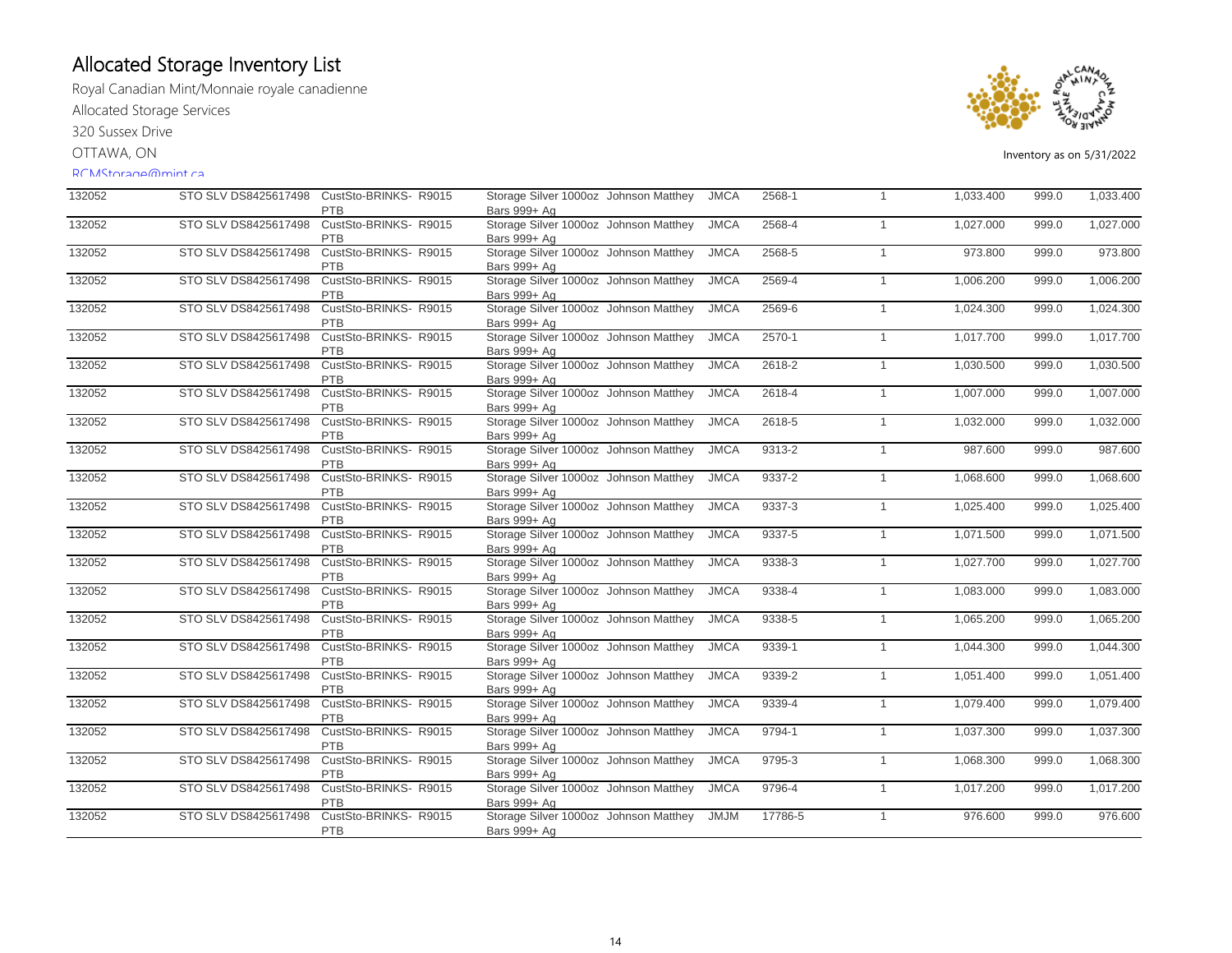Royal Canadian Mint/Monnaie royale canadienne Allocated Storage Services

320 Sussex Drive

OTTAWA, ON

#### RCMStorage@mint.ca



| 132052 |                      | STO SLV DS8425617498 CustSto-BRINKS-R9015<br>PTB | Storage Silver 1000oz Johnson Matthey<br>Bars 999+ Ag | <b>JMJM</b> | 21140-5 | $\overline{1}$ | 995.800   | 999.0 | 995.800   |
|--------|----------------------|--------------------------------------------------|-------------------------------------------------------|-------------|---------|----------------|-----------|-------|-----------|
| 132052 | STO SLV DS8425617498 | CustSto-BRINKS- R9015<br><b>PTB</b>              | Storage Silver 1000oz Johnson Matthey<br>Bars 999+ Ag | <b>JMJM</b> | 21141-1 | $\mathbf{1}$   | 1,007.400 | 999.0 | 1,007.400 |
| 132052 | STO SLV DS8425617498 | CustSto-BRINKS-R9015<br><b>PTB</b>               | Storage Silver 1000oz Johnson Matthey<br>Bars 999+ Ag | <b>JMJM</b> | 21141-3 | $\overline{1}$ | 1,017.300 | 999.0 | 1,017.300 |
| 132052 | STO SLV DS8425617498 | CustSto-BRINKS-R9015<br><b>PTB</b>               | Storage Silver 1000oz Johnson Matthey<br>Bars 999+ Ag | <b>JMJM</b> | 21142-7 | $\overline{1}$ | 957.200   | 999.0 | 957.200   |
| 132052 | STO SLV DS8425617498 | CustSto-BRINKS-R9015<br><b>PTB</b>               | Storage Silver 1000oz Johnson Matthey<br>Bars 999+ Ag | <b>JMJM</b> | 21147-3 | $\overline{1}$ | 987.600   | 999.0 | 987.600   |
| 132052 | STO SLV DS8425617498 | CustSto-BRINKS-R9015<br><b>PTB</b>               | Storage Silver 1000oz Johnson Matthey<br>Bars 999+ Ag | <b>JMJM</b> | 21147-7 | $\mathbf{1}$   | 981.900   | 999.0 | 981.900   |
| 132052 | STO SLV DS8425617498 | CustSto-BRINKS- R9015<br><b>PTB</b>              | Storage Silver 1000oz Johnson Matthey<br>Bars 999+ Ag | <b>JMJM</b> | 21200-2 | $\mathbf{1}$   | 1,005.000 | 999.0 | 1,005.000 |
| 132052 | STO SLV DS8425617498 | CustSto-BRINKS- R9015<br><b>PTB</b>              | Storage Silver 1000oz Johnson Matthey<br>Bars 999+ Ag | <b>JMJM</b> | 21200-5 | $\mathbf{1}$   | 992.100   | 999.0 | 992.100   |
| 132052 | STO SLV DS8425617498 | CustSto-BRINKS- R9015<br>PTB                     | Storage Silver 1000oz Johnson Matthey<br>Bars 999+ Ag | <b>JMJM</b> | 21200-6 | $\overline{1}$ | 1,020.900 | 999.0 | 1,020.900 |
| 132052 | STO SLV DS8425617498 | CustSto-BRINKS-R9015<br><b>PTB</b>               | Storage Silver 1000oz Johnson Matthey<br>Bars 999+ Ag | <b>JMLO</b> | 34976R  | $\overline{1}$ | 1,011.200 | 999.0 | 1,011.200 |
| 132052 | STO SLV DS8425617498 | CustSto-BRINKS-R9015<br>PTB                      | Storage Silver 1000oz Johnson Matthey<br>Bars 999+ Ag | <b>JMLO</b> | 37935R  | $\mathbf{1}$   | 955.200   | 999.0 | 955.200   |
| 132052 | STO SLV DS8425617498 | CustSto-BRINKS-R9015<br>PTB                      | Storage Silver 1000oz Johnson Matthey<br>Bars 999+ Ag | <b>JMLO</b> | 38026R  | $\mathbf{1}$   | 994.100   | 999.0 | 994.100   |
| 132052 | STO SLV DS8425617498 | CustSto-BRINKS- R9015<br><b>PTB</b>              | Storage Silver 1000oz Johnson Matthey<br>Bars 999+ Ag | <b>JMLO</b> | 38030R  | $\overline{1}$ | 989.800   | 999.0 | 989.800   |
| 132052 | STO SLV DS8425617498 | CustSto-BRINKS-R9015<br><b>PTB</b>               | Storage Silver 1000oz Johnson Matthey<br>Bars 999+ Ag | <b>JMLO</b> | 38033R  | $\mathbf{1}$   | 1,004.100 | 999.0 | 1,004.100 |
| 132052 | STO SLV DS8425617498 | CustSto-BRINKS-R9015<br><b>PTB</b>               | Storage Silver 1000oz Johnson Matthey<br>Bars 999+ Ag | <b>JMLO</b> | 40631R  | $\mathbf{1}$   | 932.700   | 999.0 | 932.700   |
| 132052 | STO SLV DS8425617498 | CustSto-BRINKS-R9015<br><b>PTB</b>               | Storage Silver 1000oz Johnson Matthey<br>Bars 999+ Ag | <b>JMLO</b> | 40750   | $\mathbf{1}$   | 970.200   | 999.0 | 970.200   |
| 132052 | STO SLV DS8425617498 | CustSto-BRINKS-R9015<br>PTB                      | Storage Silver 1000oz Johnson Matthey<br>Bars 999+ Ag | <b>JMLO</b> | 40758   | $\mathbf{1}$   | 1,032.800 | 999.0 | 1,032.800 |
| 132052 | STO SLV DS8425617498 | CustSto-BRINKS-R9015<br><b>PTB</b>               | Storage Silver 1000oz Johnson Matthey<br>Bars 999+ Ag | <b>JMLO</b> | 43593   | $\overline{1}$ | 949.900   | 999.0 | 949.900   |
| 132052 | STO SLV DS8425617498 | CustSto-BRINKS-R9015<br>PTB                      | Storage Silver 1000oz Johnson Matthey<br>Bars 999+ Ag | <b>JMLO</b> | 49731R  | $\mathbf{1}$   | 1,006.100 | 999.0 | 1,006.100 |
| 132052 | STO SLV DS8425617498 | CustSto-BRINKS-R9015<br>PTB                      | Storage Silver 1000oz Johnson Matthey<br>Bars 999+ Ag | <b>JMLO</b> | 49741R  | $\mathbf{1}$   | 984.300   | 999.0 | 984.300   |
| 132052 | STO SLV DS8425617498 | CustSto-BRINKS- R9015<br><b>PTB</b>              | Storage Silver 1000oz Johnson Matthey<br>Bars 999+ Ag | <b>JMLO</b> | 49752R  | $\overline{1}$ | 1,043.200 | 999.0 | 1,043.200 |
| 132052 | STO SLV DS8425617498 | CustSto-BRINKS- R9015<br>PTB                     | Storage Silver 1000oz Johnson Matthey<br>Bars 999+ Ag | <b>JMLO</b> | 49759R  | $\mathbf{1}$   | 1,062.700 | 999.0 | 1,062.700 |
| 132052 | STO SLV DS8425617498 | CustSto-BRINKS- R9015<br>PTB                     | Storage Silver 1000oz Johnson Matthey<br>Bars 999+ Ag | <b>JMLO</b> | 49760R  | $\overline{1}$ | 1,000.600 | 999.0 | 1,000.600 |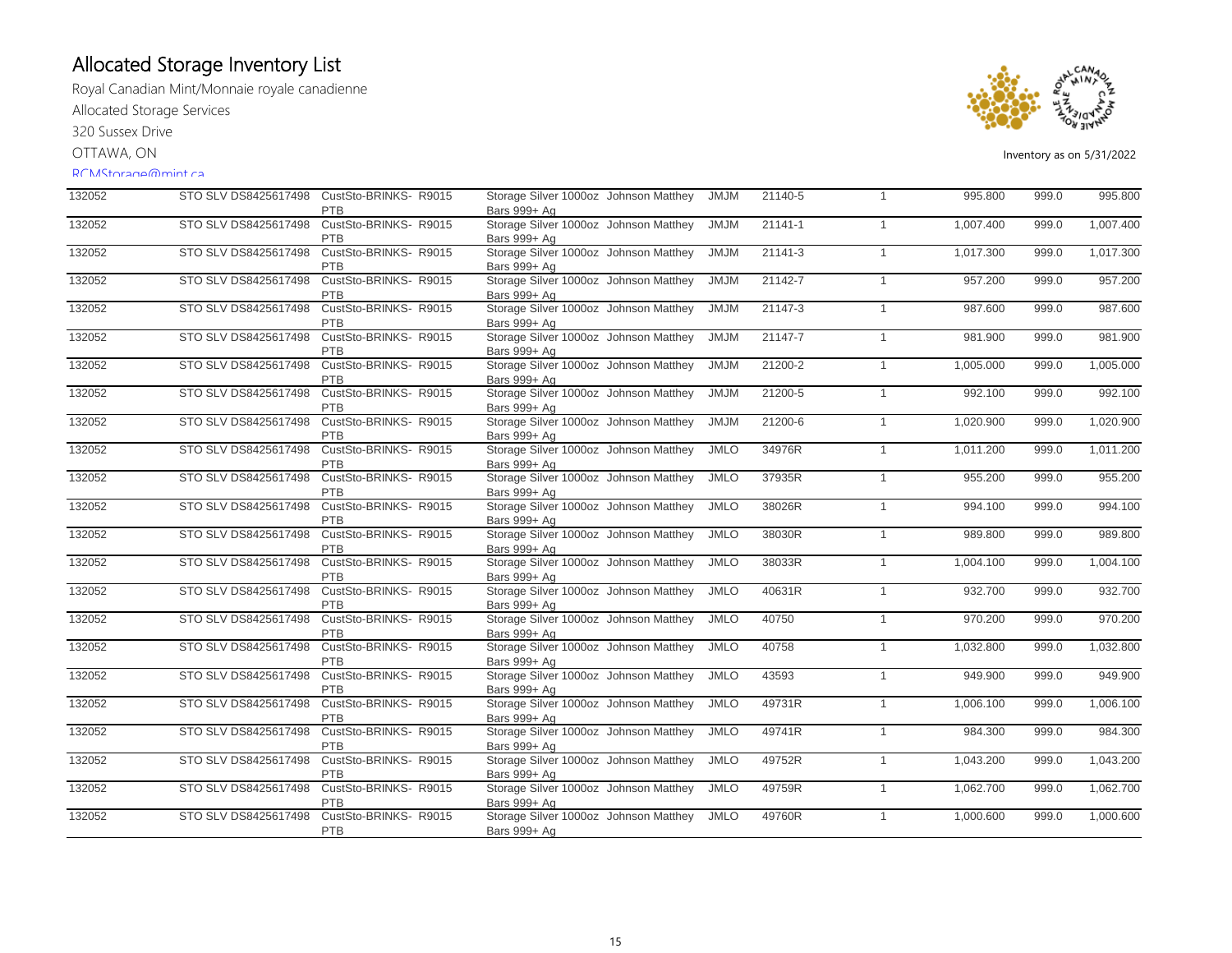Royal Canadian Mint/Monnaie royale canadienne Allocated Storage Services

320 Sussex Drive

OTTAWA, ON

#### RCMStorage@mint.ca



| 132052 |                      | STO SLV DS8425617498 CustSto-BRINKS-R9015<br>PTB | Storage Silver 1000oz Johnson Matthey<br>Bars 999+ Ag | <b>JMLO</b> | 49764R | 1              | 1,028.400 | 999.0 | 1,028.400 |
|--------|----------------------|--------------------------------------------------|-------------------------------------------------------|-------------|--------|----------------|-----------|-------|-----------|
| 132052 | STO SLV DS8425617498 | CustSto-BRINKS-R9015<br>PTB                      | Storage Silver 1000oz Johnson Matthey<br>Bars 999+ Ag | <b>JMLO</b> | 49765R | $\mathbf{1}$   | 1,017.800 | 999.0 | 1,017.800 |
| 132052 | STO SLV DS8425617498 | CustSto-BRINKS-R9015<br><b>PTB</b>               | Storage Silver 1000oz Johnson Matthey<br>Bars 999+ Ag | <b>JMLO</b> | 49776R | $\mathbf{1}$   | 1,037.600 | 999.0 | 1,037.600 |
| 132052 | STO SLV DS8425617498 | CustSto-BRINKS-R9015<br><b>PTB</b>               | Storage Silver 1000oz Johnson Matthey<br>Bars 999+ Ag | <b>JMLO</b> | 49785R | $\mathbf{1}$   | 1,039.000 | 999.0 | 1,039.000 |
| 132052 | STO SLV DS8425617498 | CustSto-BRINKS-R9015<br><b>PTB</b>               | Storage Silver 1000oz Johnson Matthey<br>Bars 999+ Ag | <b>JMLO</b> | 51298R | $\mathbf{1}$   | 1,057.800 | 999.0 | 1,057.800 |
| 132052 | STO SLV DS8425617498 | CustSto-BRINKS-R9015<br><b>PTB</b>               | Storage Silver 1000oz Johnson Matthey<br>Bars 999+ Ag | <b>JMLO</b> | 51314R | $\mathbf{1}$   | 1,020.900 | 999.0 | 1,020.900 |
| 132052 | STO SLV DS8425617498 | CustSto-BRINKS-R9015<br><b>PTB</b>               | Storage Silver 1000oz Johnson Matthey<br>Bars 999+ Ag | <b>JMLO</b> | 51318R | $\mathbf{1}$   | 1,027.900 | 999.0 | 1,027.900 |
| 132052 | STO SLV DS8425617498 | CustSto-BRINKS-R9015<br><b>PTB</b>               | Storage Silver 1000oz Johnson Matthey<br>Bars 999+ Ag | <b>JMLO</b> | 51878R | $\mathbf{1}$   | 1,042.400 | 999.0 | 1,042.400 |
| 132052 | STO SLV DS8425617498 | CustSto-BRINKS-R9015<br>PTB                      | Storage Silver 1000oz Johnson Matthey<br>Bars 999+ Ag | <b>JMLO</b> | 51883R | $\mathbf{1}$   | 1,035.900 | 999.0 | 1,035.900 |
| 132052 | STO SLV DS8425617498 | CustSto-BRINKS-R9015<br>PTB                      | Storage Silver 1000oz Johnson Matthey<br>Bars 999+ Ag | <b>JMLO</b> | 51884R | $\mathbf{1}$   | 1,064.500 | 999.0 | 1,064.500 |
| 132052 | STO SLV DS8425617498 | CustSto-BRINKS-R9015<br>PTB                      | Storage Silver 1000oz Johnson Matthey<br>Bars 999+ Ag | <b>JMLO</b> | 55397R | $\overline{1}$ | 965.700   | 999.0 | 965.700   |
| 132052 | STO SLV DS8425617498 | CustSto-BRINKS-R9015<br><b>PTB</b>               | Storage Silver 1000oz Johnson Matthey<br>Bars 999+ Ag | <b>JMLO</b> | 61198R | $\mathbf{1}$   | 1,003.500 | 999.0 | 1,003.500 |
| 132052 | STO SLV DS8425617498 | CustSto-BRINKS-R9015<br><b>PTB</b>               | Storage Silver 1000oz Johnson Matthey<br>Bars 999+ Ag | <b>JMLO</b> | 61207R | $\mathbf{1}$   | 1,031.000 | 999.0 | 1,031.000 |
| 132052 | STO SLV DS8425617498 | CustSto-BRINKS-R9015<br>PTB                      | Storage Silver 1000oz Johnson Matthey<br>Bars 999+ Ag | <b>JMLO</b> | 62524R | $\mathbf{1}$   | 977.000   | 999.0 | 977.000   |
| 132052 | STO SLV DS8425617498 | CustSto-BRINKS-R9015<br>PTB                      | Storage Silver 1000oz Johnson Matthey<br>Bars 999+ Ag | <b>JMLO</b> | 62525R | $\mathbf{1}$   | 955.400   | 999.0 | 955.400   |
| 132052 | STO SLV DS8425617498 | CustSto-BRINKS-R9015<br><b>PTB</b>               | Storage Silver 1000oz Johnson Matthey<br>Bars 999+ Ag | <b>JMLO</b> | 63427R | $\mathbf{1}$   | 1,015.600 | 999.0 | 1,015.600 |
| 132052 | STO SLV DS8425617498 | CustSto-BRINKS- R9015<br><b>PTB</b>              | Storage Silver 1000oz Johnson Matthey<br>Bars 999+ Ag | <b>JMLO</b> | 63433R | $\mathbf{1}$   | 1,064.100 | 999.0 | 1,064.100 |
| 132052 | STO SLV DS8425617498 | CustSto-BRINKS-R9015<br>PTB                      | Storage Silver 1000oz Johnson Matthey<br>Bars 999+ Ag | <b>JMLO</b> | 67788R | $\mathbf{1}$   | 1,076.600 | 999.0 | 1,076.600 |
| 132052 | STO SLV DS8425617498 | CustSto-BRINKS-R9015<br>PTB                      | Storage Silver 1000oz Johnson Matthey<br>Bars 999+ Ag | <b>JMLO</b> | 67818R | $\mathbf{1}$   | 1,013.700 | 999.0 | 1,013.700 |
| 132052 | STO SLV DS8425617498 | CustSto-BRINKS-R9015<br><b>PTB</b>               | Storage Silver 1000oz Johnson Matthey<br>Bars 999+ Ag | <b>JMLO</b> | 67821R | $\overline{1}$ | 1,007.300 | 999.0 | 1,007.300 |
| 132052 | STO SLV DS8425617498 | CustSto-BRINKS- R9015<br><b>PTB</b>              | Storage Silver 1000oz Johnson Matthey<br>Bars 999+ Ag | <b>JMLO</b> | 67828R | $\mathbf{1}$   | 978.500   | 999.0 | 978.500   |
| 132052 | STO SLV DS8425617498 | CustSto-BRINKS-R9015<br>PTB                      | Storage Silver 1000oz Johnson Matthey<br>Bars 999+ Ag | <b>JMLO</b> | 67829R | $\overline{1}$ | 1,006.300 | 999.0 | 1,006.300 |
| 132052 | STO SLV DS8425617498 | CustSto-BRINKS- R9015<br>PTB                     | Storage Silver 1000oz Johnson Matthey<br>Bars 999+ Ag | <b>JMLO</b> | 67830R | $\mathbf{1}$   | 1,008.300 | 999.0 | 1,008.300 |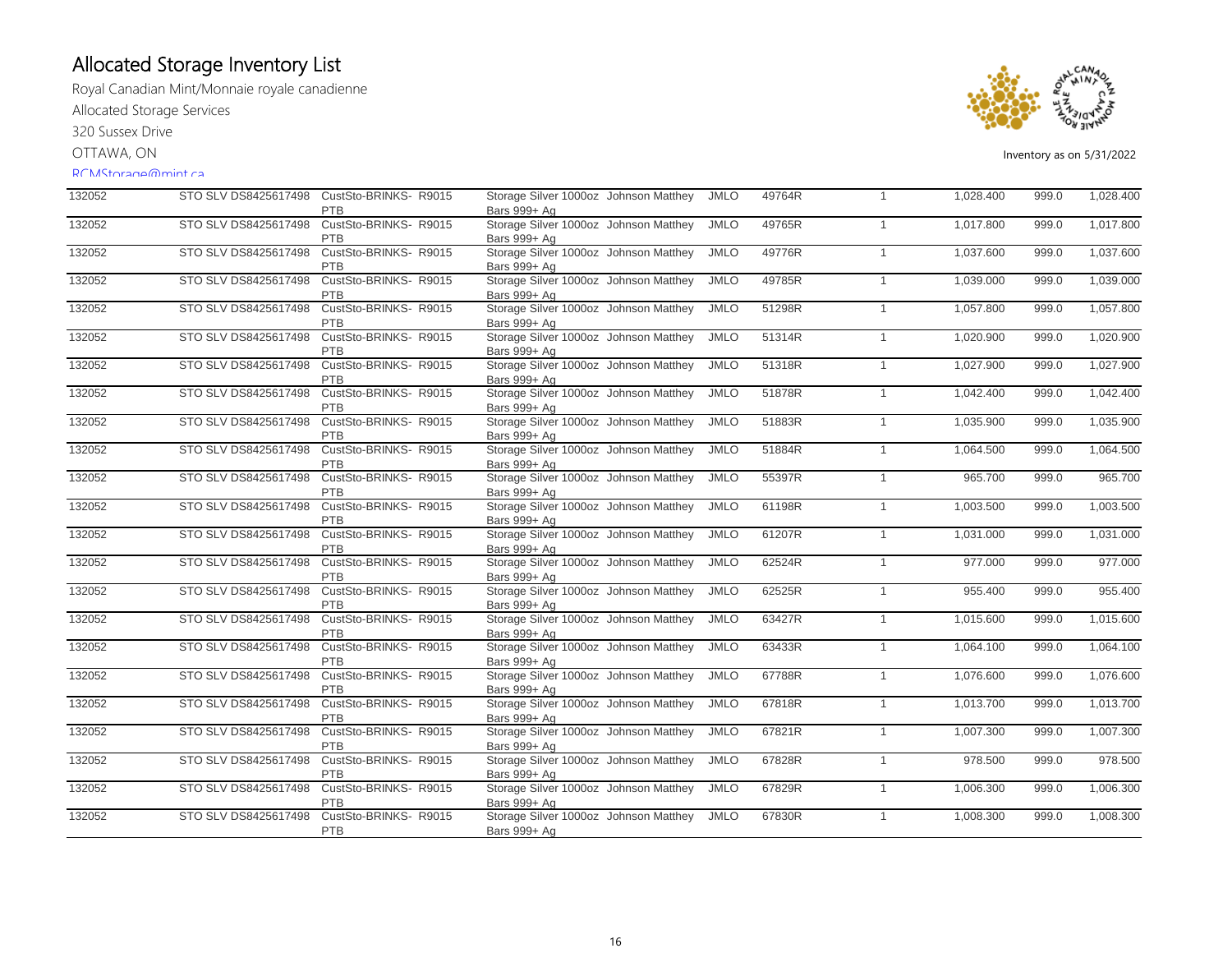Royal Canadian Mint/Monnaie royale canadienne Allocated Storage Services

320 Sussex Drive

OTTAWA, ON

#### RCMStorage@mint.ca



| 132052 | STO SLV DS8425617498 | CustSto-BRINKS-R9015<br><b>PTB</b>  | Storage Silver 1000oz Johnson Matthey<br>Bars 999+ Ag | <b>JMLO</b> | 67832R  | $\mathbf{1}$ | 998.200   | 999.0 | 998.200   |
|--------|----------------------|-------------------------------------|-------------------------------------------------------|-------------|---------|--------------|-----------|-------|-----------|
| 132052 | STO SLV DS8425617498 | CustSto-BRINKS- R9015<br><b>PTB</b> | Storage Silver 1000oz Johnson Matthey<br>Bars 999+ Ag | <b>JMLO</b> | 67858R  | $\mathbf{1}$ | 1,006.000 | 999.0 | 1,006.000 |
| 132052 | STO SLV DS8425617498 | CustSto-BRINKS-R9015<br><b>PTB</b>  | Storage Silver 1000oz Johnson Matthey<br>Bars 999+ Ag | <b>JMLO</b> | 67862r  | $\mathbf{1}$ | 1,034.000 | 999.0 | 1,034.000 |
| 132052 | STO SLV DS8425617498 | CustSto-BRINKS- R9015<br>PTB        | Storage Silver 1000oz Johnson Matthey<br>Bars 999+ Ag | <b>JMLO</b> | 67867R  | $\mathbf{1}$ | 1,025.600 | 999.0 | 1,025.600 |
| 132052 | STO SLV DS8425617498 | CustSto-BRINKS-R9015<br>PTB         | Storage Silver 1000oz Johnson Matthey<br>Bars 999+ Ag | <b>JMLO</b> | 67873R  | $\mathbf{1}$ | 1,078.900 | 999.0 | 1,078.900 |
| 132052 | STO SLV DS8425617498 | CustSto-BRINKS-R9015<br>PTB         | Storage Silver 1000oz Johnson Matthey<br>Bars 999+ Ag | <b>JMLO</b> | 67877R  | $\mathbf{1}$ | 1,072.200 | 999.0 | 1,072.200 |
| 132052 | STO SLV DS8425617498 | CustSto-BRINKS-R9015<br><b>PTB</b>  | Storage Silver 1000oz Johnson Matthey<br>Bars 999+ Ag | <b>JMRI</b> | 11827-7 | $\mathbf{1}$ | 1,027.600 | 999.0 | 1,027.600 |
| 132052 | STO SLV DS8425617498 | CustSto-BRINKS-R9015<br><b>PTB</b>  | Storage Silver 1000oz Johnson Matthey<br>Bars 999+ Ag | <b>JMRI</b> | 11827-8 | $\mathbf{1}$ | 991.400   | 999.0 | 991.400   |
| 132052 | STO SLV DS8425617498 | CustSto-BRINKS-R9015<br>PTB         | Storage Silver 1000oz Johnson Matthey<br>Bars 999+ Ag | <b>JMRI</b> | 11827-9 | $\mathbf{1}$ | 985.500   | 999.0 | 985.500   |
| 132052 | STO SLV DS8425617498 | CustSto-BRINKS- R9015<br><b>PTB</b> | Storage Silver 1000oz Johnson Matthey<br>Bars 999+ Ag | <b>JMRI</b> | 11828-1 | $\mathbf{1}$ | 938.000   | 999.0 | 938.000   |
| 132052 | STO SLV DS8425617498 | CustSto-BRINKS- R9015<br><b>PTB</b> | Storage Silver 1000oz Johnson Matthey<br>Bars 999+ Ag | <b>JMRI</b> | 11828-3 | $\mathbf{1}$ | 980.200   | 999.0 | 980.200   |
| 132052 | STO SLV DS8425617498 | CustSto-BRINKS- R9015<br><b>PTB</b> | Storage Silver 1000oz Johnson Matthey<br>Bars 999+ Ag | <b>JMRI</b> | 11828-4 | $\mathbf{1}$ | 980.200   | 999.0 | 980.200   |
| 132052 | STO SLV DS8425617498 | CustSto-BRINKS- R9015<br><b>PTB</b> | Storage Silver 1000oz Johnson Matthey<br>Bars 999+ Ag | <b>JMRI</b> | 11828-5 | $\mathbf{1}$ | 974.200   | 999.0 | 974.200   |
| 132052 | STO SLV DS8425617498 | CustSto-BRINKS- R9015<br>PTB        | Storage Silver 1000oz Johnson Matthey<br>Bars 999+ Ag | <b>JMRI</b> | 11828-7 | $\mathbf{1}$ | 974.500   | 999.0 | 974.500   |
| 132052 | STO SLV DS8425617498 | CustSto-BRINKS- R9015<br><b>PTB</b> | Storage Silver 1000oz Johnson Matthey<br>Bars 999+ Ag | <b>JMRI</b> | 11828-8 | $\mathbf{1}$ | 983.300   | 999.0 | 983.300   |
| 132052 | STO SLV DS8425617498 | CustSto-BRINKS- R9015<br>PTB        | Storage Silver 1000oz Johnson Matthey<br>Bars 999+ Ag | <b>JMRI</b> | 11828-9 | $\mathbf{1}$ | 970.900   | 999.0 | 970.900   |
| 132052 | STO SLV DS8425617498 | CustSto-BRINKS-R9015<br>PTB         | Storage Silver 1000oz Johnson Matthey<br>Bars 999+ Ag | <b>JMRI</b> | 11839-1 | $\mathbf{1}$ | 1,018.400 | 999.0 | 1,018.400 |
| 132052 | STO SLV DS8425617498 | CustSto-BRINKS-R9015<br>PTB         | Storage Silver 1000oz Johnson Matthey<br>Bars 999+ Ag | <b>JMRI</b> | 11839-2 | $\mathbf{1}$ | 1,012.900 | 999.0 | 1,012.900 |
| 132052 | STO SLV DS8425617498 | CustSto-BRINKS- R9015<br>PTB        | Storage Silver 1000oz Johnson Matthey<br>Bars 999+ Ag | <b>JMRI</b> | 11839-3 | $\mathbf{1}$ | 1,009.800 | 999.0 | 1,009.800 |
| 132052 | STO SLV DS8425617498 | CustSto-BRINKS- R9015<br>PTB        | Storage Silver 1000oz Johnson Matthey<br>Bars 999+ Ag | <b>JMRI</b> | 11839-4 | $\mathbf{1}$ | 994.800   | 999.0 | 994.800   |
| 132052 | STO SLV DS8425617498 | CustSto-BRINKS- R9015<br><b>PTB</b> | Storage Silver 1000oz Johnson Matthey<br>Bars 999+ Ag | <b>JMRI</b> | 11839-6 | $\mathbf{1}$ | 980.700   | 999.0 | 980.700   |
| 132052 | STO SLV DS8425617498 | CustSto-BRINKS- R9015<br>PTB        | Storage Silver 1000oz Johnson Matthey<br>Bars 999+ Ag | <b>JMRI</b> | 11839-7 | $\mathbf{1}$ | 1,026.900 | 999.0 | 1,026.900 |
| 132052 | STO SLV DS8425617498 | CustSto-BRINKS- R9015<br>PTB        | Storage Silver 1000oz Johnson Matthey<br>Bars 999+ Ag | <b>JMRI</b> | 11840-1 | $\mathbf{1}$ | 998.600   | 999.0 | 998.600   |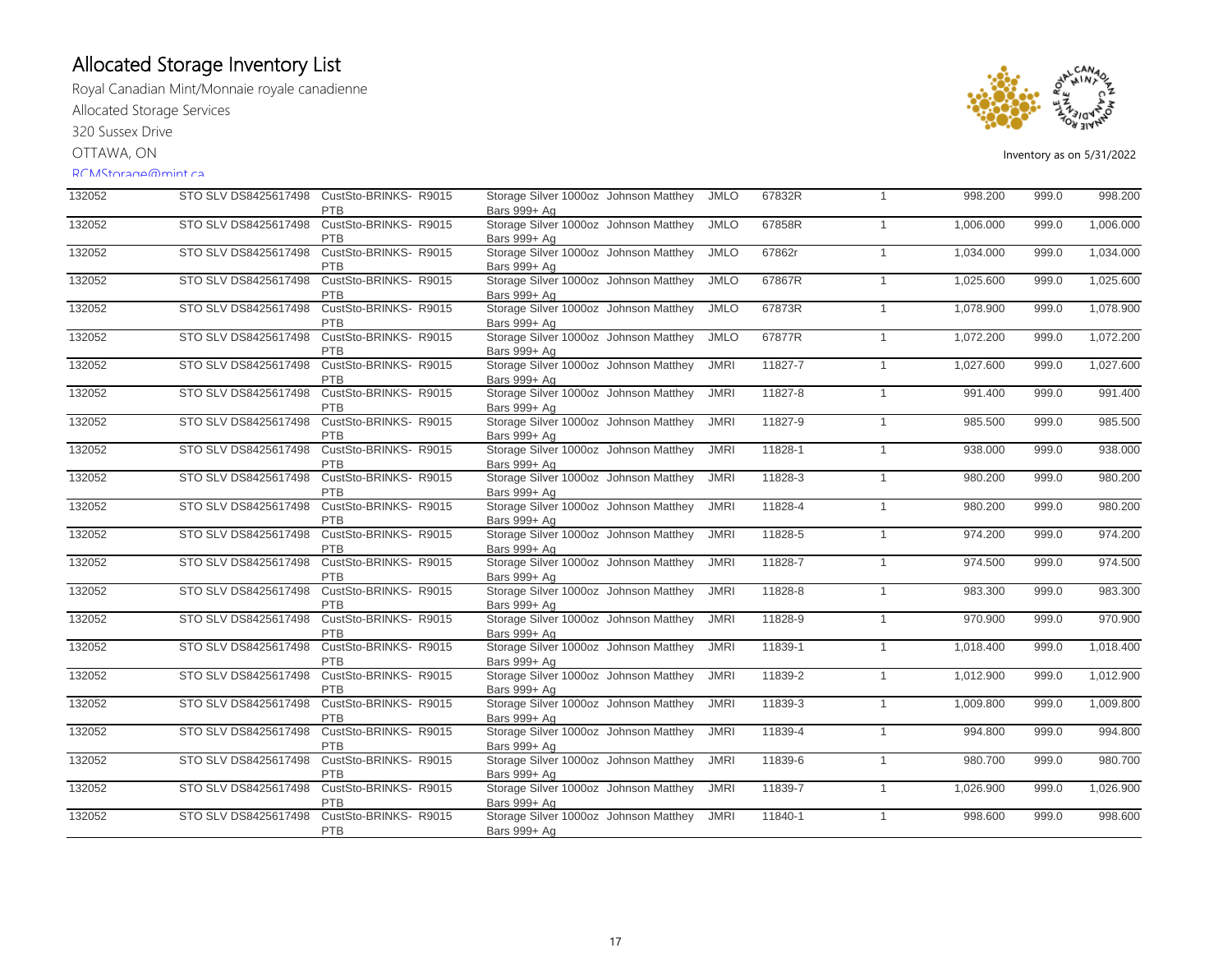Royal Canadian Mint/Monnaie royale canadienne Allocated Storage Services

320 Sussex Drive

OTTAWA, ON

#### RCMStorage@mint.ca



| 132052 |                      | STO SLV DS8425617498 CustSto-BRINKS-R9015<br><b>PTB</b> | Storage Silver 1000oz Johnson Matthey<br>Bars 999+ Ag | JMRI        | 13151-1  | $\mathbf{1}$   | 992.600   | 999.0 | 992.600   |
|--------|----------------------|---------------------------------------------------------|-------------------------------------------------------|-------------|----------|----------------|-----------|-------|-----------|
| 132052 | STO SLV DS8425617498 | CustSto-BRINKS- R9015<br><b>PTB</b>                     | Storage Silver 1000oz Johnson Matthey<br>Bars 999+ Ag | <b>JMRI</b> | 13152-1  | $\mathbf{1}$   | 1,012.600 | 999.0 | 1,012.600 |
| 132052 | STO SLV DS8425617498 | CustSto-BRINKS-R9015<br><b>PTB</b>                      | Storage Silver 1000oz Johnson Matthey<br>Bars 999+ Ag | <b>JMRI</b> | 13152-3  | $\mathbf{1}$   | 1,026.900 | 999.0 | 1,026.900 |
| 132052 | STO SLV DS8425617498 | CustSto-BRINKS- R9015<br><b>PTB</b>                     | Storage Silver 1000oz Johnson Matthey<br>Bars 999+ Ag | <b>JMRI</b> | 13152-5  | $\mathbf{1}$   | 1,041.600 | 999.0 | 1,041.600 |
| 132052 | STO SLV DS8425617498 | CustSto-BRINKS- R9015<br>PTB                            | Storage Silver 1000oz Johnson Matthey<br>Bars 999+ Ag | <b>JMRI</b> | 13152-6  | $\mathbf{1}$   | 1,058.100 | 999.0 | 1,058.100 |
| 132052 | STO SLV DS8425617498 | CustSto-BRINKS- R9015<br>PTB                            | Storage Silver 1000oz Johnson Matthey<br>Bars 999+ Ag | <b>JMRI</b> | 13153-1  | $\overline{1}$ | 1,055.300 | 999.0 | 1,055.300 |
| 132052 | STO SLV DS8425617498 | CustSto-BRINKS-R9015<br>PTB                             | Storage Silver 1000oz Johnson Matthey<br>Bars 999+ Ag | <b>JMRI</b> | 13153-2  | $\mathbf{1}$   | 1,050.200 | 999.0 | 1,050.200 |
| 132052 | STO SLV DS8425617498 | CustSto-BRINKS- R9015<br><b>PTB</b>                     | Storage Silver 1000oz Johnson Matthey<br>Bars 999+ Ag | <b>JMRI</b> | 13153-3  | $\mathbf{1}$   | 1,048.600 | 999.0 | 1,048.600 |
| 132052 | STO SLV DS8425617498 | CustSto-BRINKS- R9015<br>PTB                            | Storage Silver 1000oz Johnson Matthey<br>Bars 999+ Ag | <b>JMRI</b> | 13153-4  | $\mathbf{1}$   | 982.300   | 999.0 | 982.300   |
| 132052 | STO SLV DS8425617498 | CustSto-BRINKS-R9015<br>PTB                             | Storage Silver 1000oz Johnson Matthey<br>Bars 999+ Ag | <b>JMRI</b> | 13153-5  | $\mathbf{1}$   | 1,007.100 | 999.0 | 1,007.100 |
| 132052 | STO SLV DS8425617498 | CustSto-BRINKS- R9015<br><b>PTB</b>                     | Storage Silver 1000oz Johnson Matthey<br>Bars 999+ Ag | <b>JMRI</b> | 13153-6  | $\mathbf{1}$   | 1,040.700 | 999.0 | 1,040.700 |
| 132052 | STO SLV DS8425617498 | CustSto-BRINKS- R9015<br><b>PTB</b>                     | Storage Silver 1000oz Johnson Matthey<br>Bars 999+ Ag | <b>JMRI</b> | 13153-8  | $\mathbf{1}$   | 985.100   | 999.0 | 985.100   |
| 132052 | STO SLV DS8425617498 | CustSto-BRINKS- R9015<br>PTB                            | Storage Silver 1000oz Johnson Matthey<br>Bars 999+ Ag | <b>JMRI</b> | 13157-10 | $\mathbf{1}$   | 1,047.500 | 999.0 | 1,047.500 |
| 132052 | STO SLV DS8425617498 | CustSto-BRINKS- R9015<br>PTB                            | Storage Silver 1000oz Johnson Matthey<br>Bars 999+ Ag | <b>JMRI</b> | 13157-8  | $\mathbf{1}$   | 1,049.600 | 999.0 | 1,049.600 |
| 132052 | STO SLV DS8425617498 | CustSto-BRINKS-R9015<br>PTB                             | Storage Silver 1000oz Johnson Matthey<br>Bars 999+ Ag | <b>JMRI</b> | 13157-9  | $\overline{1}$ | 1,058.500 | 999.0 | 1,058.500 |
| 132052 | STO SLV DS8425617498 | CustSto-BRINKS-R9015<br><b>PTB</b>                      | Storage Silver 1000oz Johnson Matthey<br>Bars 999+ Ag | <b>JMRI</b> | 13158-1  | $\mathbf{1}$   | 1,000.700 | 999.0 | 1,000.700 |
| 132052 | STO SLV DS8425617498 | CustSto-BRINKS- R9015<br>PTB                            | Storage Silver 1000oz Johnson Matthey<br>Bars 999+ Ag | <b>JMRI</b> | 13158-2  | $\mathbf{1}$   | 1,007.000 | 999.0 | 1,007.000 |
| 132052 | STO SLV DS8425617498 | CustSto-BRINKS- R9015<br>PTB                            | Storage Silver 1000oz Johnson Matthey<br>Bars 999+ Ag | <b>JMRI</b> | 13158-3  | $\mathbf{1}$   | 989.900   | 999.0 | 989.900   |
| 132052 | STO SLV DS8425617498 | CustSto-BRINKS- R9015<br>PTB                            | Storage Silver 1000oz Johnson Matthey<br>Bars 999+ Ag | <b>JMRI</b> | 1423505  | $\mathbf{1}$   | 1,002.500 | 999.0 | 1,002.500 |
| 132052 | STO SLV DS8425617498 | CustSto-BRINKS-R9015<br><b>PTB</b>                      | Storage Silver 1000oz Johnson Matthey<br>Bars 999+ Ag | <b>JMRI</b> | 1453307  | $\mathbf{1}$   | 1,001.900 | 999.0 | 1,001.900 |
| 132052 | STO SLV DS8425617498 | CustSto-BRINKS- R9015<br><b>PTB</b>                     | Storage Silver 1000oz Johnson Matthey<br>Bars 999+ Ag | <b>JMRI</b> | 1453603  | $\mathbf{1}$   | 971.000   | 999.0 | 971.000   |
| 132052 | STO SLV DS8425617498 | CustSto-BRINKS-R9015<br>PTB                             | Storage Silver 1000oz Johnson Matthey<br>Bars 999+ Ag | <b>JMRI</b> | 1455209  | $\mathbf{1}$   | 973.000   | 999.0 | 973.000   |
| 132052 | STO SLV DS8425617498 | CustSto-BRINKS- R9015<br>PTB                            | Storage Silver 1000oz Johnson Matthey<br>Bars 999+ Ag | <b>JMRI</b> | 1980348A | $\mathbf{1}$   | 1,001.850 | 999.0 | 1,001.850 |
|        |                      |                                                         |                                                       |             |          |                |           |       |           |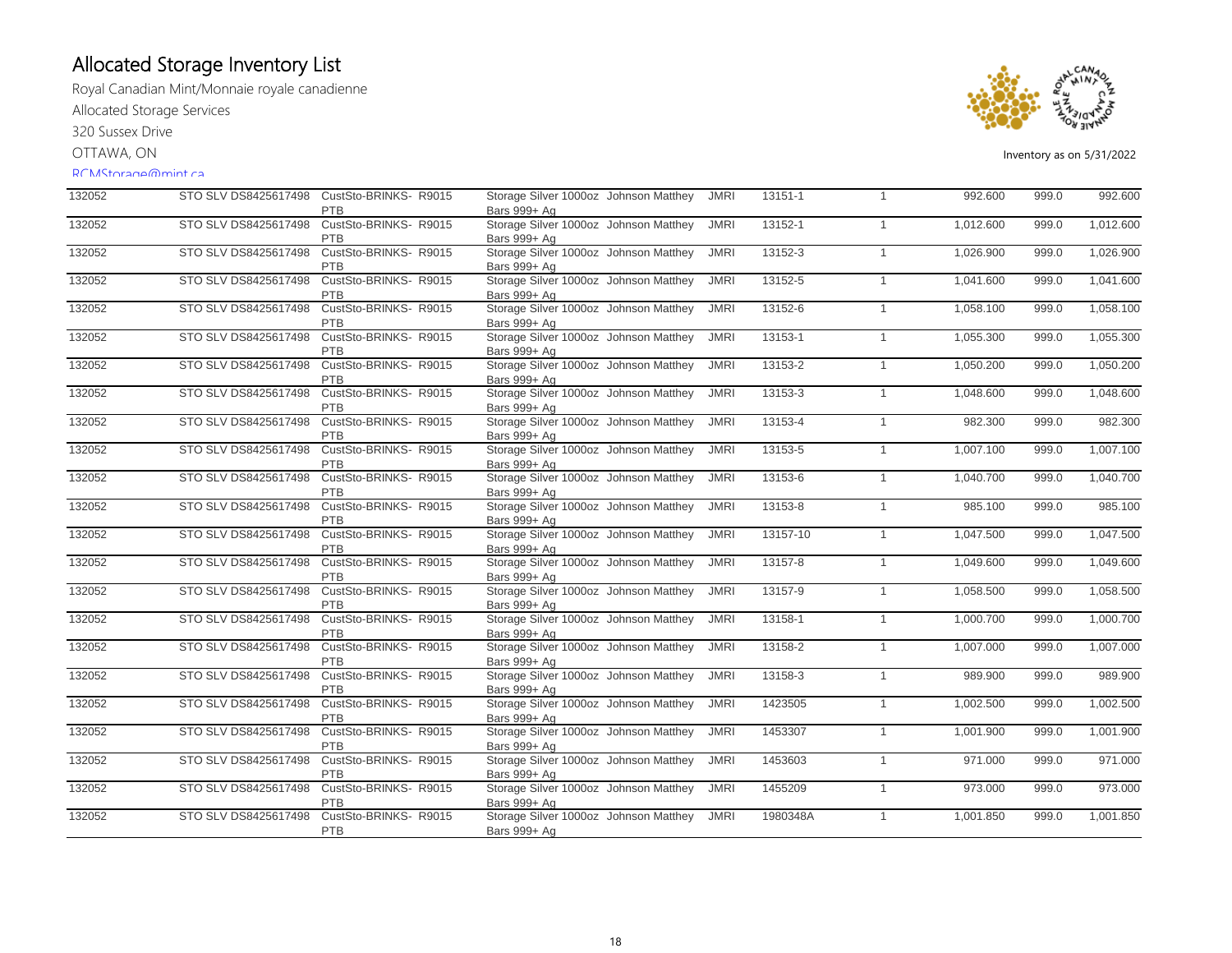Royal Canadian Mint/Monnaie royale canadienne Allocated Storage Services

320 Sussex Drive

OTTAWA, ON

#### RCMStorage@mint.ca



| 132052 |                      | STO SLV DS8425617498 CustSto-BRINKS-R9015<br><b>PTB</b> | Storage Silver 1000oz Johnson Matthey<br>Bars 999+ Ag | <b>JMRI</b> | 2419410 | $\overline{1}$ | 946.700 | 999.0 | 946.700 |
|--------|----------------------|---------------------------------------------------------|-------------------------------------------------------|-------------|---------|----------------|---------|-------|---------|
| 132052 | STO SLV DS8425617498 | CustSto-BRINKS- R9015<br>PTB                            | Storage Silver 1000oz Johnson Matthey<br>Bars 999+ Ag | <b>JMRI</b> | 2419902 | $\mathbf{1}$   | 970.000 | 999.0 | 970.000 |
| 132052 | STO SLV DS8425617498 | CustSto-BRINKS- R9015<br><b>PTB</b>                     | Storage Silver 1000oz Johnson Matthey<br>Bars 999+ Ag | <b>JMRI</b> | 2419903 | $\mathbf{1}$   | 941.100 | 999.0 | 941.100 |
| 132052 | STO SLV DS8425617498 | CustSto-BRINKS- R9015<br><b>PTB</b>                     | Storage Silver 1000oz Johnson Matthey<br>Bars 999+ Ag | <b>JMRI</b> | 2419904 | $\mathbf{1}$   | 945.200 | 999.0 | 945.200 |
| 132052 | STO SLV DS8425617498 | CustSto-BRINKS-R9015<br><b>PTB</b>                      | Storage Silver 1000oz Johnson Matthey<br>Bars 999+ Ag | <b>JMRI</b> | 2419905 | $\mathbf{1}$   | 965,700 | 999.0 | 965.700 |
| 132052 | STO SLV DS8425617498 | CustSto-BRINKS-R9015<br>PTB                             | Storage Silver 1000oz Johnson Matthey<br>Bars 999+ Ag | <b>JMRI</b> | 2419906 | $\mathbf{1}$   | 945.300 | 999.0 | 945.300 |
| 132052 | STO SLV DS8425617498 | CustSto-BRINKS-R9015<br>PTB                             | Storage Silver 1000oz Johnson Matthey<br>Bars 999+ Ag | <b>JMRI</b> | 2419907 | $\mathbf{1}$   | 959.100 | 999.0 | 959.100 |
| 132052 | STO SLV DS8425617498 | CustSto-BRINKS-R9015<br>PTB                             | Storage Silver 1000oz Johnson Matthey<br>Bars 999+ Ag | <b>JMRI</b> | 2419908 | $\mathbf{1}$   | 947.700 | 999.0 | 947.700 |
| 132052 | STO SLV DS8425617498 | CustSto-BRINKS- R9015<br>PTB                            | Storage Silver 1000oz Johnson Matthey<br>Bars 999+ Ag | <b>JMRI</b> | 2420301 | $\mathbf{1}$   | 942.100 | 999.0 | 942.100 |
| 132052 | STO SLV DS8425617498 | CustSto-BRINKS-R9015<br>PTB                             | Storage Silver 1000oz Johnson Matthey<br>Bars 999+ Ag | <b>JMRI</b> | 2420302 | $\mathbf{1}$   | 948.200 | 999.0 | 948.200 |
| 132052 | STO SLV DS8425617498 | CustSto-BRINKS-R9015<br><b>PTB</b>                      | Storage Silver 1000oz Johnson Matthey<br>Bars 999+ Ag | <b>JMRI</b> | 2420303 | $\mathbf{1}$   | 954.300 | 999.0 | 954.300 |
| 132052 | STO SLV DS8425617498 | CustSto-BRINKS- R9015<br><b>PTB</b>                     | Storage Silver 1000oz Johnson Matthey<br>Bars 999+ Ag | <b>JMRI</b> | 2420304 | $\mathbf{1}$   | 965.000 | 999.0 | 965.000 |
| 132052 | STO SLV DS8425617498 | CustSto-BRINKS-R9015<br>PTB                             | Storage Silver 1000oz Johnson Matthey<br>Bars 999+ Ag | <b>JMRI</b> | 2420305 | $\mathbf{1}$   | 944.300 | 999.0 | 944.300 |
| 132052 | STO SLV DS8425617498 | CustSto-BRINKS- R9015<br>PTB                            | Storage Silver 1000oz Johnson Matthey<br>Bars 999+ Ag | <b>JMRI</b> | 2420306 | $\mathbf{1}$   | 962.600 | 999.0 | 962.600 |
| 132052 | STO SLV DS8425617498 | CustSto-BRINKS- R9015<br>PTB                            | Storage Silver 1000oz Johnson Matthey<br>Bars 999+ Ag | <b>JMRI</b> | 2420307 | $\mathbf{1}$   | 946.100 | 999.0 | 946.100 |
| 132052 | STO SLV DS8425617498 | CustSto-BRINKS- R9015<br><b>PTB</b>                     | Storage Silver 1000oz Johnson Matthey<br>Bars 999+ Ag | <b>JMRI</b> | 2420402 | $\mathbf{1}$   | 942.100 | 999.0 | 942.100 |
| 132052 | STO SLV DS8425617498 | CustSto-BRINKS- R9015<br>PTB                            | Storage Silver 1000oz Johnson Matthey<br>Bars 999+ Ag | <b>JMRI</b> | 2420403 | $\mathbf{1}$   | 950.500 | 999.0 | 950.500 |
| 132052 | STO SLV DS8425617498 | CustSto-BRINKS-R9015<br><b>PTB</b>                      | Storage Silver 1000oz Johnson Matthey<br>Bars 999+ Ag | <b>JMRI</b> | 2420405 | $\mathbf{1}$   | 953.700 | 999.0 | 953.700 |
| 132052 | STO SLV DS8425617498 | CustSto-BRINKS- R9015<br><b>PTB</b>                     | Storage Silver 1000oz Johnson Matthey<br>Bars 999+ Ag | <b>JMRI</b> | 2420406 | $\mathbf{1}$   | 946.800 | 999.0 | 946.800 |
| 132052 | STO SLV DS8425617498 | CustSto-BRINKS- R9015<br>PTB                            | Storage Silver 1000oz Johnson Matthey<br>Bars 999+ Ag | <b>JMRI</b> | 2420407 | $\mathbf{1}$   | 932.600 | 999.0 | 932.600 |
| 132052 | STO SLV DS8425617498 | CustSto-BRINKS-R9015<br>PTB                             | Storage Silver 1000oz Johnson Matthey<br>Bars 999+ Ag | <b>JMRI</b> | 2420408 | $\mathbf{1}$   | 947.400 | 999.0 | 947.400 |
| 132052 | STO SLV DS8425617498 | CustSto-BRINKS- R9015<br>PTB                            | Storage Silver 1000oz Johnson Matthey<br>Bars 999+ Ag | <b>JMRI</b> | 2420409 | $\mathbf{1}$   | 963.500 | 999.0 | 963.500 |
| 132052 | STO SLV DS8425617498 | CustSto-BRINKS- R9015<br>PTB                            | Storage Silver 1000oz Johnson Matthey<br>Bars 999+ Ag | <b>JMRI</b> | 2420410 | $\mathbf{1}$   | 961.300 | 999.0 | 961.300 |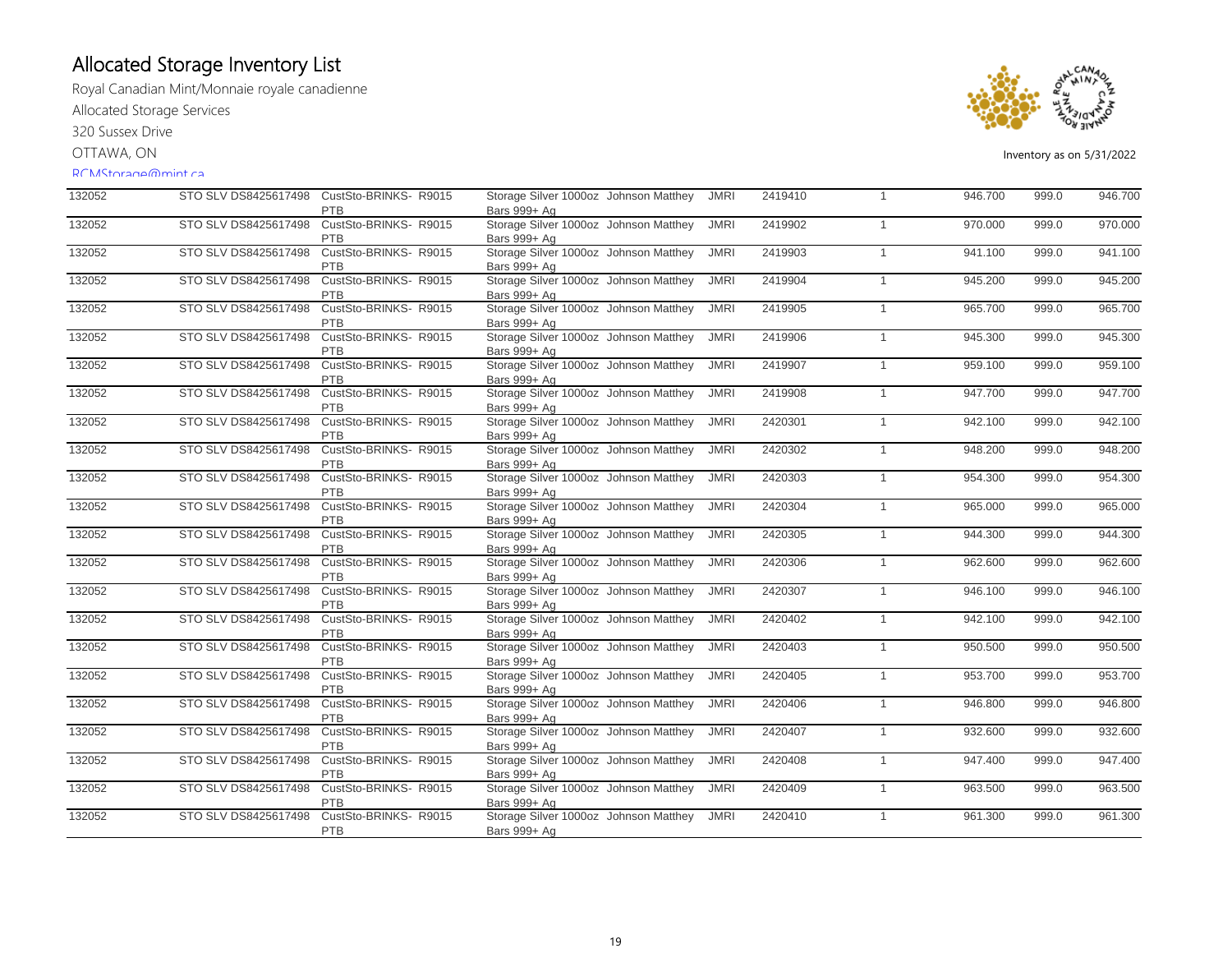Royal Canadian Mint/Monnaie royale canadienne Allocated Storage Services

320 Sussex Drive

OTTAWA, ON

#### RCMStorage@mint.ca



| 132052 | STO SLV DS8425617498 | CustSto-BRINKS-R9015<br>PTB         | Storage Silver 1000oz Johnson Matthey<br>Bars 999+ Ag | <b>JMRI</b> | 2448601 | $\mathbf{1}$ | 1,000.700 | 999.0 | 1,000.700 |
|--------|----------------------|-------------------------------------|-------------------------------------------------------|-------------|---------|--------------|-----------|-------|-----------|
| 132052 | STO SLV DS8425617498 | CustSto-BRINKS- R9015<br><b>PTB</b> | Storage Silver 1000oz Johnson Matthey<br>Bars 999+ Ag | <b>JMRI</b> | 2448602 | $\mathbf{1}$ | 993.900   | 999.0 | 993.900   |
| 132052 | STO SLV DS8425617498 | CustSto-BRINKS- R9015<br><b>PTB</b> | Storage Silver 1000oz Johnson Matthey<br>Bars 999+ Ag | <b>JMRI</b> | 2448603 | $\mathbf{1}$ | 977.900   | 999.0 | 977.900   |
| 132052 | STO SLV DS8425617498 | CustSto-BRINKS- R9015<br>PTB        | Storage Silver 1000oz Johnson Matthey<br>Bars 999+ Ag | <b>JMRI</b> | 2448604 | $\mathbf{1}$ | 968.700   | 999.0 | 968.700   |
| 132052 | STO SLV DS8425617498 | CustSto-BRINKS-R9015<br>PTB         | Storage Silver 1000oz Johnson Matthey<br>Bars 999+ Ag | <b>JMRI</b> | 2448605 | $\mathbf{1}$ | 990.500   | 999.0 | 990.500   |
| 132052 | STO SLV DS8425617498 | CustSto-BRINKS- R9015<br>PTB        | Storage Silver 1000oz Johnson Matthey<br>Bars 999+ Ag | <b>JMRI</b> | 2448606 | $\mathbf{1}$ | 992.500   | 999.0 | 992.500   |
| 132052 | STO SLV DS8425617498 | CustSto-BRINKS-R9015<br><b>PTB</b>  | Storage Silver 1000oz Johnson Matthey<br>Bars 999+ Ag | <b>JMRI</b> | 2448607 | $\mathbf{1}$ | 1,013.000 | 999.0 | 1,013.000 |
| 132052 | STO SLV DS8425617498 | CustSto-BRINKS-R9015<br><b>PTB</b>  | Storage Silver 1000oz Johnson Matthey<br>Bars 999+ Ag | <b>JMRI</b> | 2448608 | $\mathbf{1}$ | 988.800   | 999.0 | 988.800   |
| 132052 | STO SLV DS8425617498 | CustSto-BRINKS- R9015<br>PTB        | Storage Silver 1000oz Johnson Matthey<br>Bars 999+ Ag | <b>JMRI</b> | 2448609 | $\mathbf{1}$ | 977.000   | 999.0 | 977.000   |
| 132052 | STO SLV DS8425617498 | CustSto-BRINKS-R9015<br>PTB         | Storage Silver 1000oz Johnson Matthey<br>Bars 999+ Ag | <b>JMRI</b> | 2448610 | $\mathbf{1}$ | 1,000.000 | 999.0 | 1,000.000 |
| 132052 | STO SLV DS8425617498 | CustSto-BRINKS- R9015<br><b>PTB</b> | Storage Silver 1000oz Johnson Matthey<br>Bars 999+ Ag | <b>JMRI</b> | 2448701 | $\mathbf{1}$ | 997.400   | 999.0 | 997.400   |
| 132052 | STO SLV DS8425617498 | CustSto-BRINKS- R9015<br><b>PTB</b> | Storage Silver 1000oz Johnson Matthey<br>Bars 999+ Ag | <b>JMRI</b> | 2448702 | $\mathbf{1}$ | 1,002.200 | 999.0 | 1,002.200 |
| 132052 | STO SLV DS8425617498 | CustSto-BRINKS- R9015<br><b>PTB</b> | Storage Silver 1000oz Johnson Matthey<br>Bars 999+ Ag | <b>JMRI</b> | 2448703 | $\mathbf{1}$ | 1,018.100 | 999.0 | 1,018.100 |
| 132052 | STO SLV DS8425617498 | CustSto-BRINKS- R9015<br><b>PTB</b> | Storage Silver 1000oz Johnson Matthey<br>Bars 999+ Ag | <b>JMRI</b> | 2448704 | $\mathbf{1}$ | 1,004.100 | 999.0 | 1,004.100 |
| 132052 | STO SLV DS8425617498 | CustSto-BRINKS- R9015<br>PTB        | Storage Silver 1000oz Johnson Matthey<br>Bars 999+ Ag | <b>JMRI</b> | 2448705 | $\mathbf{1}$ | 995.800   | 999.0 | 995.800   |
| 132052 | STO SLV DS8425617498 | CustSto-BRINKS- R9015<br><b>PTB</b> | Storage Silver 1000oz Johnson Matthey<br>Bars 999+ Ag | <b>JMRI</b> | 2448706 | $\mathbf{1}$ | 1,020.500 | 999.0 | 1,020.500 |
| 132052 | STO SLV DS8425617498 | CustSto-BRINKS-R9015<br>PTB         | Storage Silver 1000oz Johnson Matthey<br>Bars 999+ Ag | <b>JMRI</b> | 2448707 | $\mathbf{1}$ | 971.900   | 999.0 | 971.900   |
| 132052 | STO SLV DS8425617498 | CustSto-BRINKS-R9015<br>PTB         | Storage Silver 1000oz Johnson Matthey<br>Bars 999+ Ag | <b>JMRI</b> | 2448708 | $\mathbf{1}$ | 985.900   | 999.0 | 985.900   |
| 132052 | STO SLV DS8425617498 | CustSto-BRINKS-R9015<br>PTB         | Storage Silver 1000oz Johnson Matthey<br>Bars 999+ Ag | <b>JMRI</b> | 2448709 | $\mathbf{1}$ | 1,001.000 | 999.0 | 1,001.000 |
| 132052 | STO SLV DS8425617498 | CustSto-BRINKS-R9015<br><b>PTB</b>  | Storage Silver 1000oz Johnson Matthey<br>Bars 999+ Ag | <b>JMRI</b> | 2448710 | $\mathbf{1}$ | 994.400   | 999.0 | 994.400   |
| 132052 | STO SLV DS8425617498 | CustSto-BRINKS-R9015<br><b>PTB</b>  | Storage Silver 1000oz Johnson Matthey<br>Bars 999+ Ag | <b>JMRI</b> | 2482304 | $\mathbf{1}$ | 992.800   | 999.0 | 992.800   |
| 132052 | STO SLV DS8425617498 | CustSto-BRINKS- R9015<br>PTB        | Storage Silver 1000oz Johnson Matthey<br>Bars 999+ Ag | <b>JMRI</b> | 2482305 | $\mathbf{1}$ | 957.700   | 999.0 | 957.700   |
| 132052 | STO SLV DS8425617498 | CustSto-BRINKS-R9015<br><b>PTB</b>  | Storage Silver 1000oz Johnson Matthey<br>Bars 999+ Ag | <b>JMRI</b> | 3334303 | $\mathbf{1}$ | 1,003.900 | 999.0 | 1,003.900 |
|        |                      |                                     |                                                       |             |         |              |           |       |           |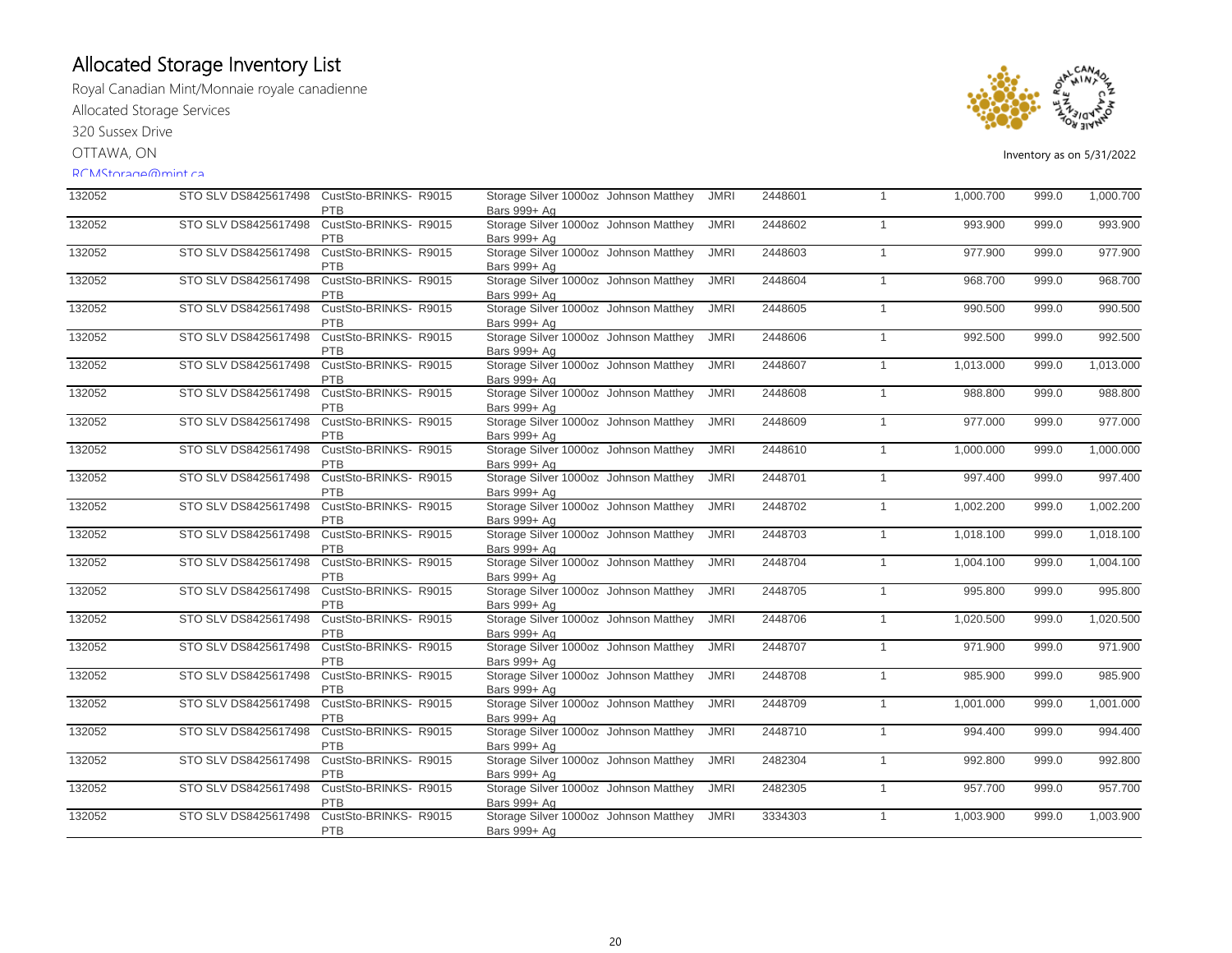Royal Canadian Mint/Monnaie royale canadienne Allocated Storage Services

320 Sussex Drive

OTTAWA, ON

#### RCMStorage@mint.ca



| 132052 | STO SLV DS8425617498 | CustSto-BRINKS-R9015<br>PTB         | Storage Silver 1000oz Johnson Matthey<br>Bars 999+ Ag |                  | <b>JMRI</b> | 3341910       | $\overline{1}$ | 1,001.000 | 999.0 | 1,001.000 |
|--------|----------------------|-------------------------------------|-------------------------------------------------------|------------------|-------------|---------------|----------------|-----------|-------|-----------|
| 132052 | STO SLV DS8425617498 | CustSto-BRINKS- R9015               | Storage Silver 1000oz Johnson Matthey                 |                  | <b>JMRI</b> | 3342010       | $\mathbf{1}$   | 1,006.500 | 999.0 | 1,006.500 |
|        |                      | PTB                                 | Bars 999+ Ag                                          |                  |             |               |                |           |       |           |
| 132052 | STO SLV DS8425617498 | CustSto-BRINKS- R9015<br><b>PTB</b> | Storage Silver 1000oz Johnson Matthey<br>Bars 999+ Ag |                  | <b>JMRI</b> | 3343510       | $\mathbf{1}$   | 1,007.100 | 999.0 | 1,007.100 |
| 132052 | STO SLV DS8425617498 | CustSto-BRINKS-R9015                | Storage Silver 1000oz Johnson Matthey                 |                  | <b>JMRI</b> | 3346502       | $\overline{1}$ | 1,001.500 | 999.0 | 1,001.500 |
|        |                      | <b>PTB</b>                          | Bars 999+ Ag                                          |                  |             |               |                |           |       |           |
| 132052 | STO SLV DS8425617498 | CustSto-BRINKS- R9015               | Storage Silver 1000oz Johnson Matthey                 |                  | <b>JMRI</b> | 3695109       | $\mathbf{1}$   | 995.400   | 999.0 | 995.400   |
|        |                      | PTB                                 | Bars 999+ Ag                                          |                  |             |               |                |           |       |           |
| 132052 | STO SLV DS8425617498 | CustSto-BRINKS-R9015                | Storage Silver 1000oz Kennecott Utah                  |                  | KUEU        | K04S83        | $\overline{1}$ | 968.870   | 999.0 | 968.870   |
|        |                      | PTB                                 | Bars 999+ Ag                                          | Copper LLC       |             |               |                |           |       |           |
| 132052 | STO SLV DS8425617498 | CustSto-BRINKS- R9015               | Storage Silver 1000oz Kennecott Utah                  |                  | <b>KUEU</b> | K07S83        | $\mathbf{1}$   | 995.210   | 999.0 | 995.210   |
|        |                      | <b>PTB</b>                          | Bars 999+ Ag                                          | Copper LLC       |             |               |                |           |       |           |
| 132052 | STO SLV DS8425617498 | CustSto-BRINKS- R9015               | Storage Silver 1000oz Kennecott Utah                  |                  | KUEU        | K08S81        | $\mathbf{1}$   | 912.900   | 999.0 | 912.900   |
|        |                      | <b>PTB</b>                          | Bars 999+ Ag                                          | Copper LLC       |             |               |                |           |       |           |
| 132052 | STO SLV DS8425617498 | CustSto-BRINKS-R9015                | Storage Silver 1000oz Kennecott Utah                  |                  | KUEU        | K08S83        | $\overline{1}$ | 998.380   | 999.0 | 998.380   |
|        |                      | PTB                                 | Bars 999+ Ag                                          | Copper LLC       |             |               |                |           |       |           |
| 132052 | STO SLV DS8425617498 | CustSto-BRINKS-R9015                | Storage Silver 1000oz Kennecott Utah                  |                  | <b>KUEU</b> | K11S83        | $\overline{1}$ | 1,005.690 | 999.0 | 1,005.690 |
|        |                      |                                     | Bars 999+ Ag                                          |                  |             |               |                |           |       |           |
| 132052 |                      | <b>PTB</b><br>CustSto-BRINKS- R9015 |                                                       | Copper LLC       | <b>KUEU</b> | K12S81        |                |           |       | 900.810   |
|        | STO SLV DS8425617498 |                                     | Storage Silver 1000oz Kennecott Utah                  |                  |             |               | $\overline{1}$ | 900.810   | 999.0 |           |
|        |                      | PTB                                 | Bars 999+ Ag                                          | Copper LLC       |             |               |                |           |       |           |
| 132052 | STO SLV DS8425617498 | CustSto-BRINKS- R9015               | Storage Silver 1000oz Kennecott Utah                  |                  | KUEU        | K12S83        | $\overline{1}$ | 979.780   | 999.0 | 979.780   |
|        |                      | <b>PTB</b>                          | Bars 999+ Ag                                          | Copper LLC       |             |               |                |           |       |           |
| 132052 | STO SLV DS8425617498 | CustSto-BRINKS- R9015               | Storage Silver 1000oz Kennecott Utah                  |                  | <b>KUEU</b> | K13S83        | $\mathbf{1}$   | 962.310   | 999.0 | 962.310   |
|        |                      | <b>PTB</b>                          | Bars 999+ Ag                                          | Copper LLC       |             |               |                |           |       |           |
| 132052 | STO SLV DS8425617498 | CustSto-BRINKS-R9015                | Storage Silver 1000oz Kennecott Utah                  |                  | KUEU        | <b>KO5S83</b> | $\mathbf{1}$   | 1,037.780 | 999.0 | 1,037.780 |
|        |                      | <b>PTB</b>                          | Bars 999+ Ag                                          | Copper LLC       |             |               |                |           |       |           |
| 132052 | STO SLV DS8425617498 | CustSto-BRINKS- R9015               | Storage Silver 1000oz Kennecott Utah                  |                  | <b>KUEU</b> | <b>KO9S83</b> | $\overline{1}$ | 996.190   | 999.0 | 996.190   |
|        |                      | <b>PTB</b>                          | Bars 999+ Ag                                          | Copper LLC       |             |               |                |           |       |           |
| 132052 | STO SLV DS8425617498 | CustSto-BRINKS-R9015                | Storage Silver 1000oz Mitsubishi                      |                  | <b>DIAM</b> | 8606          | $\mathbf{1}$   | 1,011.407 | 999.0 | 1,011.407 |
|        |                      | <b>PTB</b>                          | Bars 999+ Ag                                          | <b>Materials</b> |             |               |                |           |       |           |
|        |                      |                                     |                                                       | Corporation      |             |               |                |           |       |           |
| 132052 | STO SLV DS8425617498 | CustSto-BRINKS- R9015               | Storage Silver 1000oz Mitsubishi                      |                  | <b>DIAM</b> | 8607          | $\mathbf{1}$   | 1,006.263 | 999.0 | 1,006.263 |
|        |                      | PTB                                 | Bars 999+ Ag                                          | <b>Materials</b> |             |               |                |           |       |           |
|        |                      |                                     |                                                       | Corporation      |             |               |                |           |       |           |
| 132052 | STO SLV DS8425617498 | CustSto-BRINKS- R9015               | Storage Silver 1000oz Royal Canadian                  |                  | <b>RCM</b>  | 0221-00432    | $\overline{1}$ | 941.600   | 999.0 | 941.600   |
|        |                      | PTB                                 | Bars 999+ Ag                                          | Mint             |             |               |                |           |       |           |
| 132052 | STO SLV DS8425617498 | CustSto-BRINKS-R9015                | Storage Silver 1000oz Royal Canadian                  |                  | <b>RCM</b>  | 0321-00459    | $\overline{1}$ | 939.300   | 999.0 | 939.300   |
|        |                      | PTB                                 | Bars 999+ Ag                                          | Mint             |             |               |                |           |       |           |
| 132052 | STO SLV DS8425617498 | CustSto-BRINKS-R9015                | Storage Silver 1000oz Royal Canadian                  |                  | <b>RCM</b>  | 0321-00460    | $\mathbf{1}$   | 954.600   | 999.0 | 954.600   |
|        |                      | <b>PTB</b>                          |                                                       |                  |             |               |                |           |       |           |
| 132052 | STO SLV DS8425617498 | CustSto-BRINKS-R9015                | Bars 999+ Ag                                          | Mint             | <b>RCM</b>  |               |                |           |       | 975.400   |
|        |                      |                                     | Storage Silver 1000oz Royal Canadian                  |                  |             | 0321-00461    | $\mathbf{1}$   | 975.400   | 999.0 |           |
|        |                      | <b>PTB</b>                          | Bars 999+ Ag                                          | Mint             |             |               |                |           |       |           |
| 132052 | STO SLV DS8425617498 | CustSto-BRINKS- R9015               | Storage Silver 1000oz Royal Canadian                  |                  | <b>RCM</b>  | 0321-00514    | $\overline{1}$ | 932.000   | 999.0 | 932.000   |
|        |                      | PTB                                 | Bars 999+ Ag                                          | Mint             |             |               |                |           |       |           |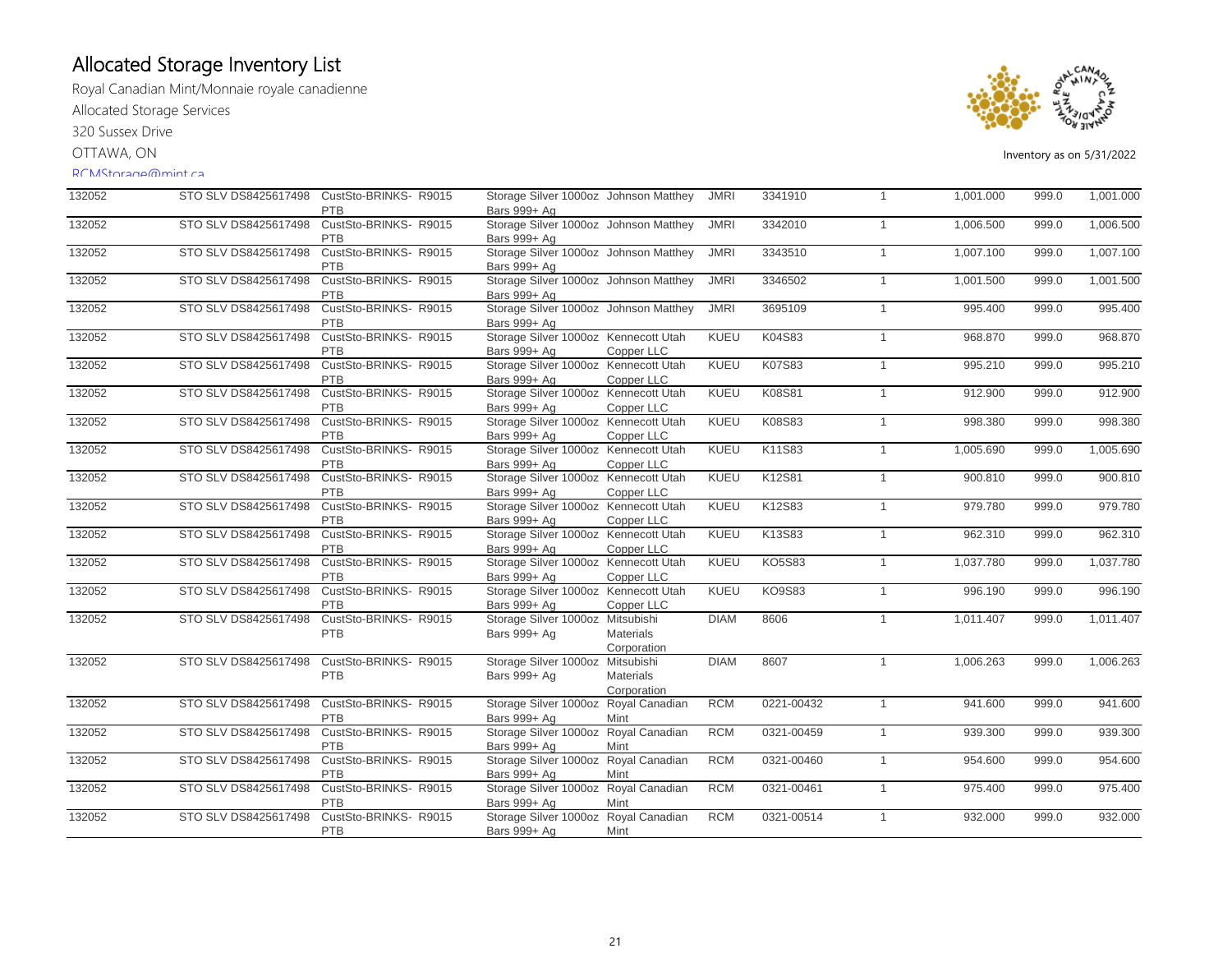Royal Canadian Mint/Monnaie royale canadienne Allocated Storage Services

320 Sussex Drive

OTTAWA, ON

#### RCMStorage@mint.ca



| 132052 | STO SLV DS8425617498 | CustSto-BRINKS-R9015<br><b>PTB</b>  | Storage Silver 1000oz Royal Canadian<br>Bars 999+ Ag | Mint | <b>RCM</b> | 0321-00515 | $\overline{1}$ | 972.800 | 999.0 | 972.800 |
|--------|----------------------|-------------------------------------|------------------------------------------------------|------|------------|------------|----------------|---------|-------|---------|
| 132052 | STO SLV DS8425617498 | CustSto-BRINKS- R9015<br><b>PTB</b> | Storage Silver 1000oz Royal Canadian<br>Bars 999+ Ag | Mint | <b>RCM</b> | 0321-00516 | $\mathbf{1}$   | 975.400 | 999.0 | 975.400 |
| 132052 | STO SLV DS8425617498 | CustSto-BRINKS-R9015<br><b>PTB</b>  | Storage Silver 1000oz Royal Canadian<br>Bars 999+ Ag | Mint | <b>RCM</b> | 0321-00517 | $\mathbf{1}$   | 962.000 | 999.0 | 962.000 |
| 132052 | STO SLV DS8425617498 | CustSto-BRINKS-R9015<br>PTB         | Storage Silver 1000oz Royal Canadian<br>Bars 999+ Ag | Mint | <b>RCM</b> | 0321-00518 | $\mathbf{1}$   | 968.100 | 999.0 | 968.100 |
| 132052 | STO SLV DS8425617498 | CustSto-BRINKS-R9015<br>PTB         | Storage Silver 1000oz Royal Canadian<br>Bars 999+ Ag | Mint | <b>RCM</b> | 0321-00519 | $\mathbf{1}$   | 952.300 | 999.0 | 952.300 |
| 132052 | STO SLV DS8425617498 | CustSto-BRINKS- R9015<br>PTB        | Storage Silver 1000oz Royal Canadian<br>Bars 999+ Ag | Mint | <b>RCM</b> | 0321-00520 | $\overline{1}$ | 972.500 | 999.0 | 972.500 |
| 132052 | STO SLV DS8425617498 | CustSto-BRINKS-R9015<br><b>PTB</b>  | Storage Silver 1000oz Royal Canadian<br>Bars 999+ Ag | Mint | <b>RCM</b> | 0321-00521 | $\mathbf{1}$   | 967.600 | 999.0 | 967.600 |
| 132052 | STO SLV DS8425617498 | CustSto-BRINKS- R9015<br>PTB        | Storage Silver 1000oz Royal Canadian<br>Bars 999+ Ag | Mint | <b>RCM</b> | 0321-00522 | $\mathbf{1}$   | 958.700 | 999.0 | 958.700 |
| 132052 | STO SLV DS8425617498 | CustSto-BRINKS- R9015<br>PTB        | Storage Silver 1000oz Royal Canadian<br>Bars 999+ Ag | Mint | <b>RCM</b> | 0321-00523 | $\mathbf{1}$   | 970.600 | 999.0 | 970.600 |
| 132052 | STO SLV DS8425617498 | CustSto-BRINKS- R9015<br>PTB        | Storage Silver 1000oz Royal Canadian<br>Bars 999+ Ag | Mint | <b>RCM</b> | 0321-00524 | $\overline{1}$ | 976.300 | 999.0 | 976.300 |
| 132052 | STO SLV DS8425617498 | CustSto-BRINKS- R9015<br>PTB        | Storage Silver 1000oz Royal Canadian<br>Bars 999+ Ag | Mint | <b>RCM</b> | 0321-00525 | $\mathbf{1}$   | 963.600 | 999.0 | 963.600 |
| 132052 | STO SLV DS8425617498 | CustSto-BRINKS-R9015<br><b>PTB</b>  | Storage Silver 1000oz Royal Canadian<br>Bars 999+ Ag | Mint | <b>RCM</b> | 0321-00526 | $\mathbf{1}$   | 961.700 | 999.0 | 961.700 |
| 132052 | STO SLV DS8425617498 | CustSto-BRINKS-R9015<br>PTB         | Storage Silver 1000oz Royal Canadian<br>Bars 999+ Ag | Mint | <b>RCM</b> | 0321-00527 | $\mathbf{1}$   | 944.200 | 999.0 | 944.200 |
| 132052 | STO SLV DS8425617498 | CustSto-BRINKS- R9015<br>PTB        | Storage Silver 1000oz Royal Canadian<br>Bars 999+ Ag | Mint | <b>RCM</b> | 0321-00528 | $\mathbf{1}$   | 965.200 | 999.0 | 965.200 |
| 132052 | STO SLV DS8425617498 | CustSto-BRINKS-R9015<br>PTB         | Storage Silver 1000oz Royal Canadian<br>Bars 999+ Ag | Mint | <b>RCM</b> | 0321-00529 | $\overline{1}$ | 968.800 | 999.0 | 968.800 |
| 132052 | STO SLV DS8425617498 | CustSto-BRINKS-R9015<br>PTB         | Storage Silver 1000oz Royal Canadian<br>Bars 999+ Ag | Mint | <b>RCM</b> | 0321-00530 | $\mathbf{1}$   | 939.300 | 999.0 | 939.300 |
| 132052 | STO SLV DS8425617498 | CustSto-BRINKS- R9015<br><b>PTB</b> | Storage Silver 1000oz Royal Canadian<br>Bars 999+ Ag | Mint | <b>RCM</b> | 0321-00531 | $\mathbf{1}$   | 958.000 | 999.0 | 958.000 |
| 132052 | STO SLV DS8425617498 | CustSto-BRINKS- R9015<br><b>PTB</b> | Storage Silver 1000oz Royal Canadian<br>Bars 999+ Ag | Mint | <b>RCM</b> | 0321-00532 | $\mathbf{1}$   | 940.700 | 999.0 | 940.700 |
| 132052 | STO SLV DS8425617498 | CustSto-BRINKS- R9015<br><b>PTB</b> | Storage Silver 1000oz Royal Canadian<br>Bars 999+ Ag | Mint | <b>RCM</b> | 0321-00533 | $\mathbf{1}$   | 920.600 | 999.0 | 920.600 |
| 132052 | STO SLV DS8425617498 | CustSto-BRINKS-R9015<br>PTB         | Storage Silver 1000oz Royal Canadian<br>Bars 999+ Ag | Mint | <b>RCM</b> | 0321-00534 | $\mathbf{1}$   | 966.300 | 999.0 | 966.300 |
| 132052 | STO SLV DS8425617498 | CustSto-BRINKS- R9015<br><b>PTB</b> | Storage Silver 1000oz Royal Canadian<br>Bars 999+ Ag | Mint | <b>RCM</b> | 0321-00535 | $\mathbf{1}$   | 950.000 | 999.0 | 950.000 |
| 132052 | STO SLV DS8425617498 | CustSto-BRINKS-R9015<br>PTB         | Storage Silver 1000oz Royal Canadian<br>Bars 999+ Ag | Mint | <b>RCM</b> | 0321-00536 | $\mathbf{1}$   | 949.100 | 999.0 | 949.100 |
| 132052 | STO SLV DS8425617498 | CustSto-BRINKS- R9015<br>PTB        | Storage Silver 1000oz Royal Canadian<br>Bars 999+ Ag | Mint | <b>RCM</b> | 0321-00537 | $\mathbf{1}$   | 978.000 | 999.0 | 978.000 |
|        |                      |                                     |                                                      |      |            |            |                |         |       |         |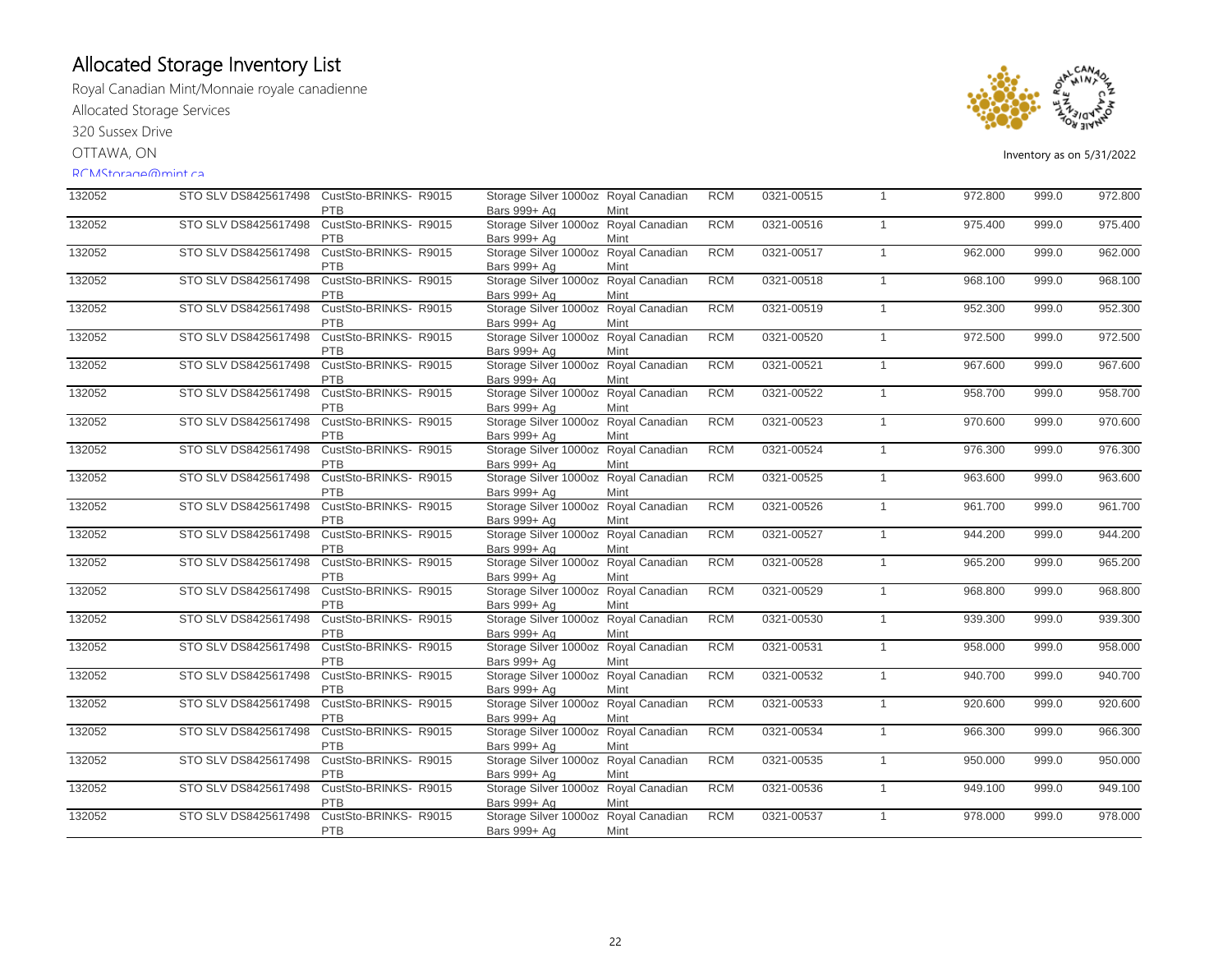Royal Canadian Mint/Monnaie royale canadienne Allocated Storage Services

320 Sussex Drive

OTTAWA, ON

### RCMStorage@mint.ca



| 132052 | STO SLV DS8425617498 | CustSto-BRINKS-R9015<br>PTB         | Storage Silver 1000oz Royal Canadian<br>Bars 999+ Ag | Mint                   | <b>RCM</b> | 0321-00538 | $\overline{1}$ | 982.900   | 999.0 | 982.900   |
|--------|----------------------|-------------------------------------|------------------------------------------------------|------------------------|------------|------------|----------------|-----------|-------|-----------|
| 132052 | STO SLV DS8425617498 | CustSto-BRINKS- R9015<br><b>PTB</b> | Storage Silver 1000oz Royal Canadian<br>Bars 999+ Ag | Mint                   | <b>RCM</b> | 0321-00539 | $\mathbf{1}$   | 986.700   | 999.0 | 986.700   |
| 132052 | STO SLV DS8425617498 | CustSto-BRINKS-R9015<br><b>PTB</b>  | Storage Silver 1000oz Royal Canadian<br>Bars 999+ Ag | Mint                   | <b>RCM</b> | 0321-00540 | $\mathbf{1}$   | 1,000.900 | 999.0 | 1,000.900 |
| 132052 | STO SLV DS8425617498 | CustSto-BRINKS-R9015<br><b>PTB</b>  | Storage Silver 1000oz Royal Canadian<br>Bars 999+ Ag | Mint                   | <b>RCM</b> | 0321-00541 | $\mathbf{1}$   | 1,004.400 | 999.0 | 1,004.400 |
| 132052 | STO SLV DS8425617498 | CustSto-BRINKS- R9015<br><b>PTB</b> | Storage Silver 1000oz<br>Bars 999+ Ag                | Royal Canadian<br>Mint | <b>RCM</b> | 0321-00542 | $\mathbf{1}$   | 984.300   | 999.0 | 984.300   |
| 132052 | STO SLV DS8425617498 | CustSto-BRINKS- R9015<br><b>PTB</b> | Storage Silver 1000oz Royal Canadian<br>Bars 999+ Ag | Mint                   | <b>RCM</b> | 0321-00543 | $\mathbf{1}$   | 992.900   | 999.0 | 992.900   |
| 132052 | STO SLV DS8425617498 | CustSto-BRINKS- R9015<br><b>PTB</b> | Storage Silver 1000oz Royal Canadian<br>Bars 999+ Ag | Mint                   | <b>RCM</b> | 0321-00544 | $\overline{1}$ | 977.600   | 999.0 | 977.600   |
| 132052 | STO SLV DS8425617498 | CustSto-BRINKS-R9015<br><b>PTB</b>  | Storage Silver 1000oz Royal Canadian<br>Bars 999+ Ag | Mint                   | <b>RCM</b> | 0321-00545 | $\mathbf{1}$   | 988.500   | 999.0 | 988.500   |
| 132052 | STO SLV DS8425617498 | CustSto-BRINKS- R9015<br>PTB        | Storage Silver 1000oz Royal Canadian<br>Bars 999+ Ag | Mint                   | <b>RCM</b> | 0321-00546 | $\overline{1}$ | 971.500   | 999.0 | 971.500   |
| 132052 | STO SLV DS8425617498 | CustSto-BRINKS-R9015<br><b>PTB</b>  | Storage Silver 1000oz Royal Canadian<br>Bars 999+ Ag | Mint                   | <b>RCM</b> | 0321-00547 | $\mathbf{1}$   | 975.700   | 999.0 | 975.700   |
| 132052 | STO SLV DS8425617498 | CustSto-BRINKS- R9015<br><b>PTB</b> | Storage Silver 1000oz Royal Canadian<br>Bars 999+ Ag | Mint                   | <b>RCM</b> | 0321-00548 | $\mathbf{1}$   | 968.000   | 999.0 | 968.000   |
| 132052 | STO SLV DS8425617498 | CustSto-BRINKS- R9015<br>PTB        | Storage Silver 1000oz Royal Canadian<br>Bars 999+ Ag | Mint                   | <b>RCM</b> | 0321-00549 | $\overline{1}$ | 966.100   | 999.0 | 966.100   |
| 132052 | STO SLV DS8425617498 | CustSto-BRINKS-R9015<br><b>PTB</b>  | Storage Silver 1000oz Royal Canadian<br>Bars 999+ Ag | Mint                   | <b>RCM</b> | 0321-00550 | $\overline{1}$ | 955.600   | 999.0 | 955.600   |
| 132052 | STO SLV DS8425617498 | CustSto-BRINKS-R9015<br><b>PTB</b>  | Storage Silver 1000oz Royal Canadian<br>Bars 999+ Ag | Mint                   | <b>RCM</b> | 0321-00551 | $\mathbf{1}$   | 980.300   | 999.0 | 980.300   |
| 132052 | STO SLV DS8425617498 | CustSto-BRINKS- R9015<br><b>PTB</b> | Storage Silver 1000oz Royal Canadian<br>Bars 999+ Ag | Mint                   | <b>RCM</b> | 0321-00552 | $\mathbf{1}$   | 1,003.000 | 999.0 | 1,003.000 |
| 132052 | STO SLV DS8425617498 | CustSto-BRINKS-R9015<br><b>PTB</b>  | Storage Silver 1000oz<br>Bars 999+ Ag                | Royal Canadian<br>Mint | <b>RCM</b> | 0321-00553 | $\mathbf{1}$   | 978.700   | 999.0 | 978.700   |
| 132052 | STO SLV DS8425617498 | CustSto-BRINKS- R9015<br><b>PTB</b> | Storage Silver 1000oz Royal Canadian<br>Bars 999+ Ag | Mint                   | <b>RCM</b> | 0321-00554 | $\overline{1}$ | 976.600   | 999.0 | 976.600   |
| 132052 | STO SLV DS8425617498 | CustSto-BRINKS-R9015<br><b>PTB</b>  | Storage Silver 1000oz<br>Bars 999+ Ag                | Royal Canadian<br>Mint | <b>RCM</b> | 0321-00555 | $\overline{1}$ | 969.800   | 999.0 | 969.800   |
| 132052 | STO SLV DS8425617498 | CustSto-BRINKS- R9015<br>PTB        | Storage Silver 1000oz Royal Canadian<br>Bars 999+ Ag | Mint                   | <b>RCM</b> | 0321-00556 | $\mathbf{1}$   | 980.200   | 999.0 | 980.200   |
| 132052 | STO SLV DS8425617498 | CustSto-BRINKS- R9015<br><b>PTB</b> | Storage Silver 1000oz Royal Canadian<br>Bars 999+ Ag | Mint                   | <b>RCM</b> | 0321-00557 | $\mathbf{1}$   | 962.100   | 999.0 | 962.100   |
| 132052 | STO SLV DS8425617498 | CustSto-BRINKS-R9015<br><b>PTB</b>  | Storage Silver 1000oz Royal Canadian<br>Bars 999+ Ag | Mint                   | <b>RCM</b> | 0321-00558 | $\mathbf{1}$   | 987.000   | 999.0 | 987.000   |
| 132052 | STO SLV DS8425617498 | CustSto-BRINKS- R9015<br>PTB        | Storage Silver 1000oz Royal Canadian<br>Bars 999+ Ag | Mint                   | <b>RCM</b> | 0321-00559 | $\mathbf{1}$   | 974.800   | 999.0 | 974.800   |
| 132052 | STO SLV DS8425617498 | CustSto-BRINKS- R9015<br>PTB        | Storage Silver 1000oz Royal Canadian<br>Bars 999+ Ag | Mint                   | <b>RCM</b> | 0321-00560 | $\overline{1}$ | 962.300   | 999.0 | 962.300   |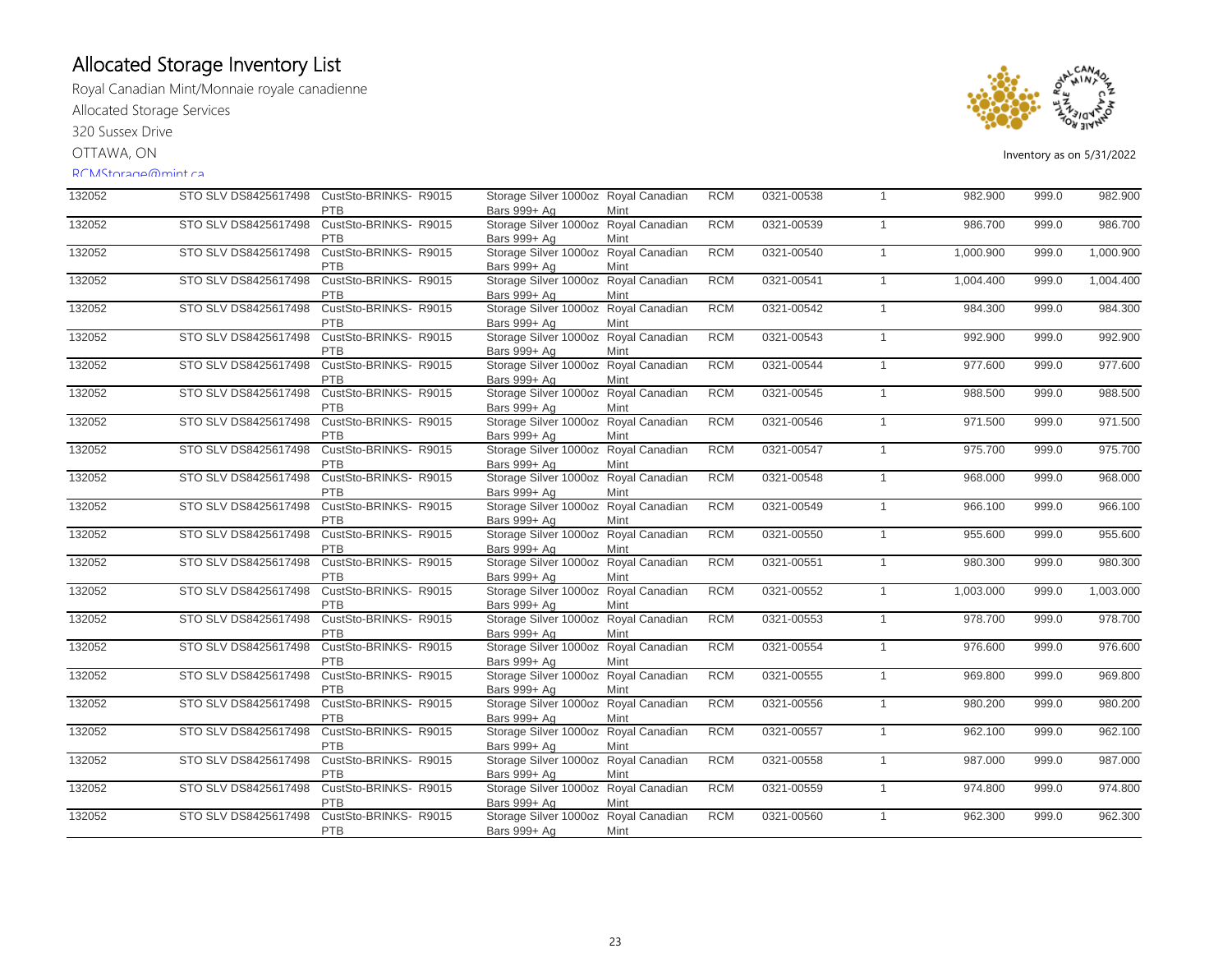Royal Canadian Mint/Monnaie royale canadienne Allocated Storage Services

320 Sussex Drive

OTTAWA, ON

#### RCMStorage@mint.ca



| 132052 | STO SLV DS8425617498 | CustSto-BRINKS-R9015<br><b>PTB</b>  | Storage Silver 1000oz Royal Canadian<br>Bars 999+ Ag | Mint                   | <b>RCM</b> | 0321-00561 | $\overline{1}$ | 964.800   | 999.0 | 964.800   |
|--------|----------------------|-------------------------------------|------------------------------------------------------|------------------------|------------|------------|----------------|-----------|-------|-----------|
| 132052 | STO SLV DS8425617498 | CustSto-BRINKS- R9015<br><b>PTB</b> | Storage Silver 1000oz Royal Canadian<br>Bars 999+ Ag | Mint                   | <b>RCM</b> | 0321-00562 | $\overline{1}$ | 967.000   | 999.0 | 967.000   |
| 132052 | STO SLV DS8425617498 | CustSto-BRINKS- R9015<br><b>PTB</b> | Storage Silver 1000oz Royal Canadian<br>Bars 999+ Ag | Mint                   | <b>RCM</b> | 0321-00563 | $\mathbf{1}$   | 969.900   | 999.0 | 969.900   |
| 132052 | STO SLV DS8425617498 | CustSto-BRINKS- R9015<br><b>PTB</b> | Storage Silver 1000oz Royal Canadian<br>Bars 999+ Ag | Mint                   | <b>RCM</b> | 0321-00564 | $\mathbf{1}$   | 972.800   | 999.0 | 972.800   |
| 132052 | STO SLV DS8425617498 | CustSto-BRINKS- R9015<br><b>PTB</b> | Storage Silver 1000oz<br>Bars 999+ Ag                | Royal Canadian<br>Mint | <b>RCM</b> | 0321-00565 | $\overline{1}$ | 946.900   | 999.0 | 946.900   |
| 132052 | STO SLV DS8425617498 | CustSto-BRINKS- R9015<br><b>PTB</b> | Storage Silver 1000oz Royal Canadian<br>Bars 999+ Ag | Mint                   | <b>RCM</b> | 0819-00691 | $\mathbf{1}$   | 971.400   | 999.0 | 971.400   |
| 132052 | STO SLV DS8425617498 | CustSto-BRINKS- R9015<br><b>PTB</b> | Storage Silver 1000oz Royal Canadian<br>Bars 999+ Ag | Mint                   | <b>RCM</b> | 0819-00692 | $\overline{1}$ | 964.800   | 999.0 | 964.800   |
| 132052 | STO SLV DS8425617498 | CustSto-BRINKS-R9015<br><b>PTB</b>  | Storage Silver 1000oz Royal Canadian<br>Bars 999+ Ag | Mint                   | <b>RCM</b> | 0819-00694 | $\mathbf{1}$   | 956.300   | 999.0 | 956.300   |
| 132052 | STO SLV DS8425617498 | CustSto-BRINKS- R9015<br>PTB        | Storage Silver 1000oz Royal Canadian<br>Bars 999+ Ag | Mint                   | <b>RCM</b> | 0819-00695 | $\overline{1}$ | 942.200   | 999.0 | 942.200   |
| 132052 | STO SLV DS8425617498 | CustSto-BRINKS-R9015<br>PTB         | Storage Silver 1000oz Royal Canadian<br>Bars 999+ Ag | Mint                   | <b>RCM</b> | 1019-00764 | $\mathbf{1}$   | 959.000   | 999.0 | 959.000   |
| 132052 | STO SLV DS8425617498 | CustSto-BRINKS- R9015<br><b>PTB</b> | Storage Silver 1000oz Royal Canadian<br>Bars 999+ Ag | Mint                   | <b>RCM</b> | 1019-00765 | $\mathbf{1}$   | 987.200   | 999.0 | 987.200   |
| 132052 | STO SLV DS8425617498 | CustSto-BRINKS- R9015<br>PTB        | Storage Silver 1000oz Royal Canadian<br>Bars 999+ Ag | Mint                   | <b>RCM</b> | 1019-00766 | $\overline{1}$ | 998.400   | 999.0 | 998.400   |
| 132052 | STO SLV DS8425617498 | CustSto-BRINKS- R9015<br><b>PTB</b> | Storage Silver 1000oz Royal Canadian<br>Bars 999+ Ag | Mint                   | <b>RCM</b> | 1019-00767 | $\mathbf{1}$   | 1,005.600 | 999.0 | 1,005.600 |
| 132052 | STO SLV DS8425617498 | CustSto-BRINKS- R9015<br>PTB        | Storage Silver 1000oz Royal Canadian<br>Bars 999+ Ag | Mint                   | <b>RCM</b> | 1019-00768 | $\overline{1}$ | 993.000   | 999.0 | 993.000   |
| 132052 | STO SLV DS8425617498 | CustSto-BRINKS- R9015<br><b>PTB</b> | Storage Silver 1000oz Royal Canadian<br>Bars 999+ Ag | Mint                   | <b>RCM</b> | 1019-00769 | $\mathbf{1}$   | 983.800   | 999.0 | 983.800   |
| 132052 | STO SLV DS8425617498 | CustSto-BRINKS-R9015<br><b>PTB</b>  | Storage Silver 1000oz Royal Canadian<br>Bars 999+ Ag | Mint                   | <b>RCM</b> | 1019-00770 | $\mathbf{1}$   | 1,002.900 | 999.0 | 1,002.900 |
| 132052 | STO SLV DS8425617498 | CustSto-BRINKS-R9015<br><b>PTB</b>  | Storage Silver 1000oz Royal Canadian<br>Bars 999+ Ag | Mint                   | <b>RCM</b> | 1019-00771 | $\mathbf{1}$   | 993.500   | 999.0 | 993.500   |
| 132052 | STO SLV DS8425617498 | CustSto-BRINKS- R9015<br>PTB        | Storage Silver 1000oz Royal Canadian<br>Bars 999+ Ag | Mint                   | <b>RCM</b> | 1019-00772 | $\mathbf{1}$   | 1,013.400 | 999.0 | 1,013.400 |
| 132052 | STO SLV DS8425617498 | CustSto-BRINKS-R9015<br>PTB         | Storage Silver 1000oz Royal Canadian<br>Bars 999+ Ag | Mint                   | <b>RCM</b> | 1019-00773 | $\mathbf{1}$   | 1,003.400 | 999.0 | 1,003.400 |
| 132052 | STO SLV DS8425617498 | CustSto-BRINKS-R9015<br><b>PTB</b>  | Storage Silver 1000oz Royal Canadian<br>Bars 999+ Ag | Mint                   | <b>RCM</b> | 1020-01518 | $\mathbf{1}$   | 950.900   | 999.0 | 950.900   |
| 132052 | STO SLV DS8425617498 | CustSto-BRINKS-R9015<br><b>PTB</b>  | Storage Silver 1000oz Royal Canadian<br>Bars 999+ Ag | Mint                   | <b>RCM</b> | 1020-01519 | $\mathbf{1}$   | 995.900   | 999.0 | 995.900   |
| 132052 | STO SLV DS8425617498 | CustSto-BRINKS- R9015<br>PTB        | Storage Silver 1000oz Royal Canadian<br>Bars 999+ Ag | Mint                   | <b>RCM</b> | 1020-01520 | $\overline{1}$ | 975.600   | 999.0 | 975.600   |
| 132052 | STO SLV DS8425617498 | CustSto-BRINKS-R9015<br><b>PTB</b>  | Storage Silver 1000oz<br>Bars 999+ Ag                | Royal Canadian<br>Mint | <b>RCM</b> | 1219-01089 | $\overline{1}$ | 965.400   | 999.0 | 965.400   |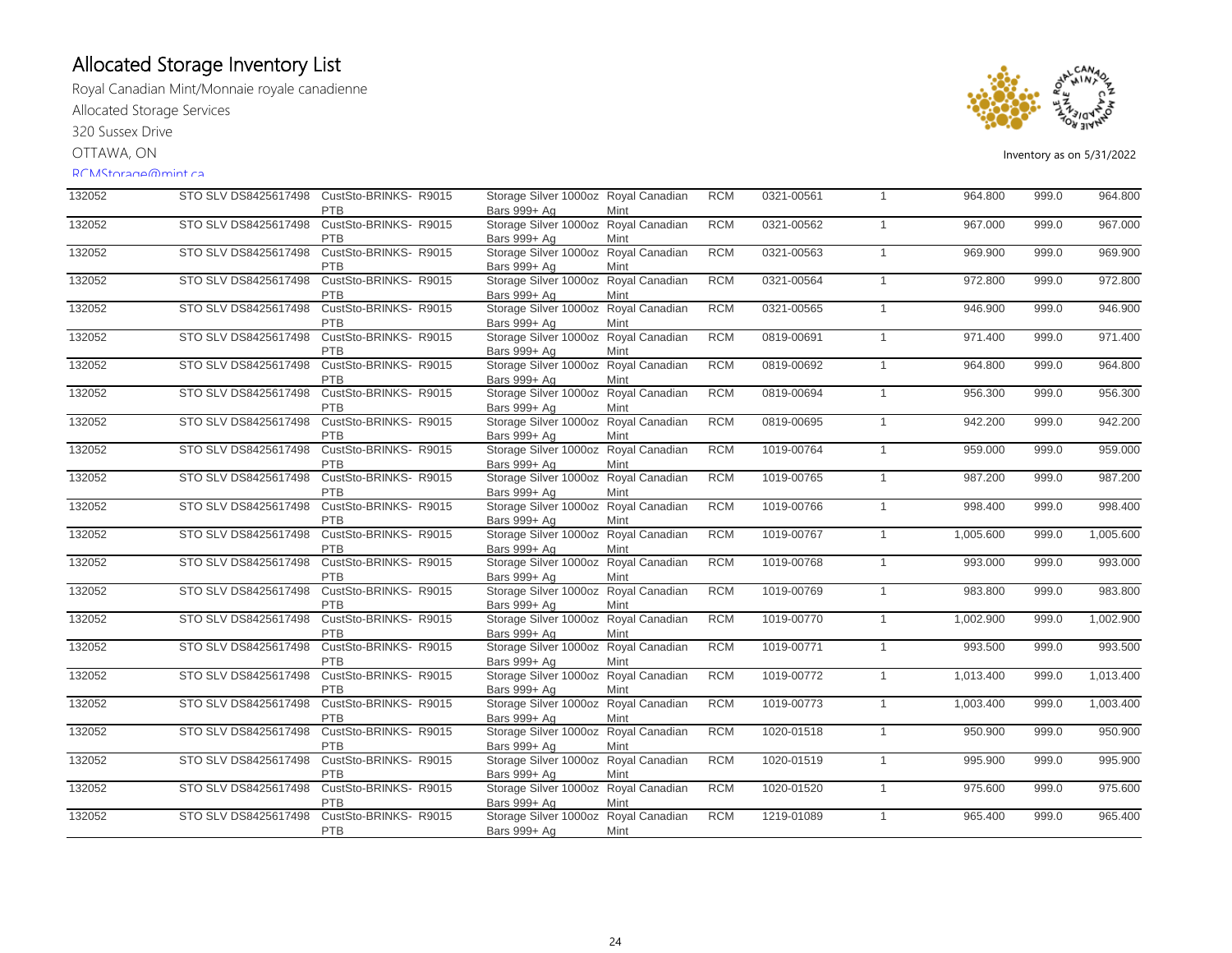Royal Canadian Mint/Monnaie royale canadienne Allocated Storage Services

320 Sussex Drive

OTTAWA, ON

### RCMStorage@mint.ca



| 132052 | STO SLV DS8425617498 | CustSto-BRINKS-R9015                | Storage Silver 1000oz Royal Canadian                 |                                           | <b>RCM</b>  | 2017-02094 | $\overline{1}$ | 970.300   | 999.0 | 970.300   |
|--------|----------------------|-------------------------------------|------------------------------------------------------|-------------------------------------------|-------------|------------|----------------|-----------|-------|-----------|
|        |                      | <b>PTB</b>                          | Bars 999+ Ag                                         | Mint                                      |             |            |                |           |       |           |
| 132052 | STO SLV DS8425617498 | CustSto-BRINKS-R9015<br><b>PTB</b>  | Storage Silver 1000oz Royal Canadian<br>Bars 999+ Ag | Mint                                      | <b>RCM</b>  | 2017-02095 | $\overline{1}$ | 978.700   | 999.0 | 978.700   |
| 132052 | STO SLV DS8425617498 | CustSto-BRINKS-R9015<br><b>PTB</b>  | Storage Silver 1000oz Royal Canadian<br>Bars 999+ Ag | Mint                                      | <b>RCM</b>  | 219        | $\overline{1}$ | 1,098.600 | 999.0 | 1,098.600 |
| 132052 | STO SLV DS8425617498 | CustSto-BRINKS-R9015<br>PTB         | Storage Silver 1000oz Solar Applied<br>Bars 999+ Ag  | Materials Tech.<br>Corp.                  | <b>SAMT</b> | 10061107   | $\overline{1}$ | 957.898   | 999.0 | 957.898   |
| 132052 | STO SLV DS8425617498 | CustSto-BRINKS-R9015<br>PTB         | Storage Silver 1000oz<br>Bars 999+ Ag                | Solar Applied<br>Materials Tech.<br>Corp. | <b>SAMT</b> | 10220201   | $\overline{1}$ | 972.237   | 999.9 | 972.237   |
| 132052 | STO SLV DS8425617498 | CustSto-BRINKS- R9015<br>PTB        | Storage Silver 1000oz Solar Applied<br>Bars 999+ Ag  | Materials Tech.<br>Corp.                  | <b>SAMT</b> | 10270502   | $\overline{1}$ | 981.336   | 999.0 | 981.336   |
| 132052 | STO SLV DS8425617498 | CustSto-BRINKS- R9015<br>PTB        | Storage Silver 1000oz Solar Applied<br>Bars 999+ Ag  | Materials Tech.<br>Corp.                  | <b>SAMT</b> | 10270504   | $\overline{1}$ | 968.122   | 999.0 | 968.122   |
| 132052 | STO SLV DS8425617498 | CustSto-BRINKS- R9015<br>PTB        | Storage Silver 1000oz Solar Applied<br>Bars 999+ Ag  | Materials Tech.<br>Corp.                  | <b>SAMT</b> | 10270505   | $\overline{1}$ | 996.222   | 999.0 | 996.222   |
| 132052 | STO SLV DS8425617498 | CustSto-BRINKS- R9015<br>PTB        | Storage Silver 1000oz Solar Applied<br>Bars 999+ Ag  | Materials Tech.<br>Corp.                  | <b>SAMT</b> | 10270506   | $\overline{1}$ | 992.878   | 999.0 | 992.878   |
| 132052 | STO SLV DS8425617498 | CustSto-BRINKS- R9015<br><b>PTB</b> | Storage Silver 1000oz Solar Applied<br>Bars 999+ Ag  | Materials Tech.<br>Corp.                  | <b>SAMT</b> | 10270507   | $\overline{1}$ | 1,000.273 | 999.0 | 1,000.273 |
| 132052 | STO SLV DS8425617498 | CustSto-BRINKS-R9015<br><b>PTB</b>  | Storage Silver 1000oz<br>Bars 999+ Ag                | Solar Applied<br>Materials Tech.<br>Corp. | <b>SAMT</b> | 10270508   | $\mathbf{1}$   | 993.007   | 999.0 | 993.007   |
| 132052 | STO SLV DS8425617498 | CustSto-BRINKS-R9015<br><b>PTB</b>  | Storage Silver 1000oz<br>Bars 999+ Ag                | Solar Applied<br>Materials Tech.<br>Corp. | <b>SAMT</b> | 10270509   | $\overline{1}$ | 994.807   | 999.0 | 994.807   |
| 132052 | STO SLV DS8425617498 | CustSto-BRINKS- R9015<br><b>PTB</b> | Storage Silver 1000oz Solar Applied<br>Bars 999+ Ag  | Materials Tech.<br>Corp.                  | <b>SAMT</b> | 10270602   | $\overline{1}$ | 993.521   | 999.0 | 993.521   |
| 132052 | STO SLV DS8425617498 | CustSto-BRINKS- R9015<br><b>PTB</b> | Storage Silver 1000oz<br>Bars 999+ Ag                | Solar Applied<br>Materials Tech.<br>Corp. | <b>SAMT</b> | 10270603   | $\overline{1}$ | 975.420   | 999.0 | 975.420   |
| 132052 | STO SLV DS8425617498 | CustSto-BRINKS- R9015<br>PTB        | Storage Silver 1000oz<br>Bars 999+ Ag                | Solar Applied<br>Materials Tech.<br>Corp. | <b>SAMT</b> | 10270604   | $\overline{1}$ | 983.233   | 999.0 | 983.233   |
| 132052 | STO SLV DS8425617498 | CustSto-BRINKS- R9015<br><b>PTB</b> | Storage Silver 1000oz<br>Bars 999+ Ag                | Solar Applied<br>Materials Tech.<br>Corp. | <b>SAMT</b> | 10270605   | $\overline{1}$ | 993.071   | 999.0 | 993.071   |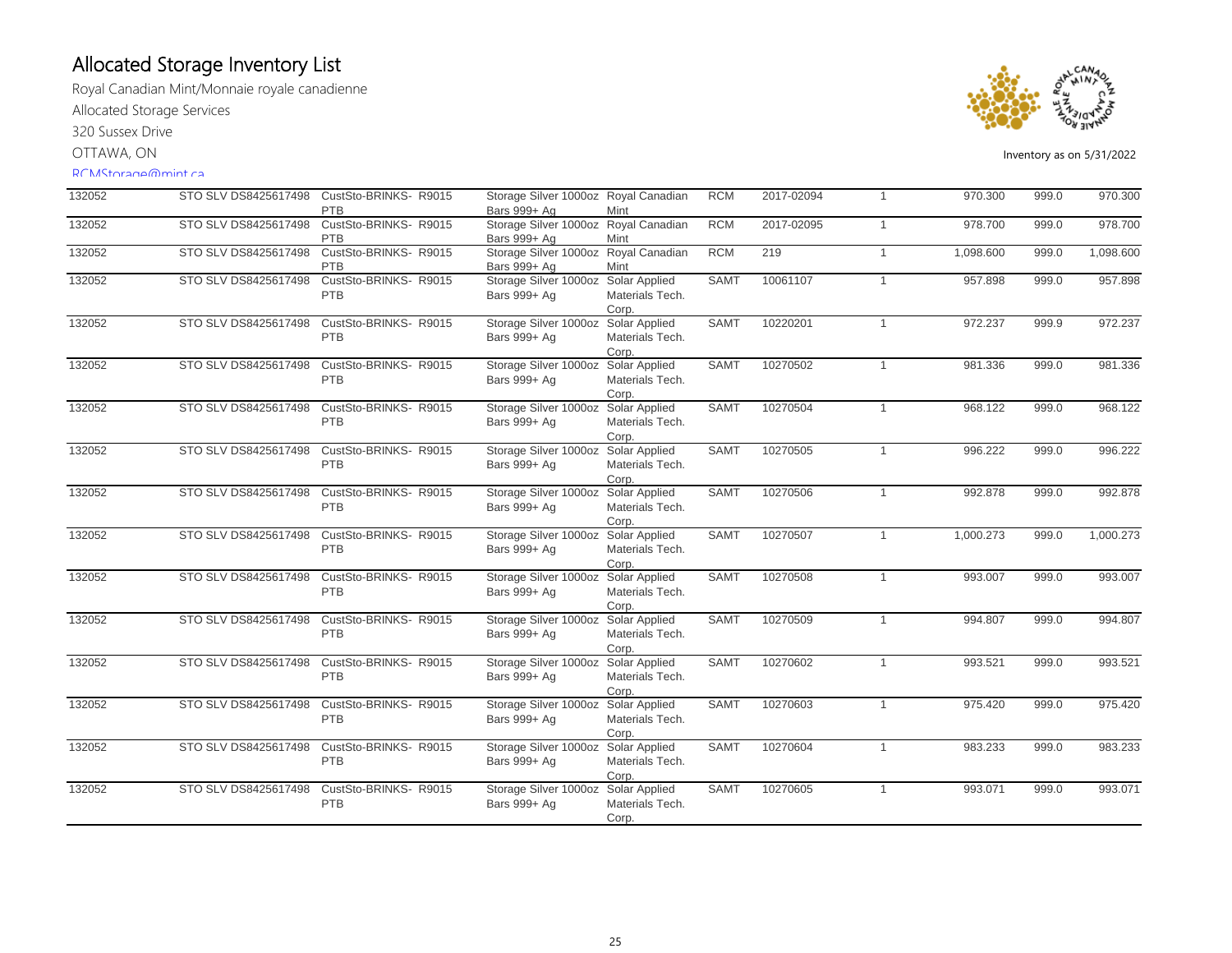Royal Canadian Mint/Monnaie royale canadienne Allocated Storage Services 320 Sussex Drive

OTTAWA, ON

#### RCMStorage@mint.ca



| 132052 | STO SLV DS8425617498 | CustSto-BRINKS-R9015                | Storage Silver 1000oz Solar Applied                 |                                  | <b>SAMT</b> | 10270606 | $\overline{1}$ | 954.168 | 999.0 | 954.168 |
|--------|----------------------|-------------------------------------|-----------------------------------------------------|----------------------------------|-------------|----------|----------------|---------|-------|---------|
|        |                      | <b>PTB</b>                          | Bars 999+ Ag                                        | Materials Tech.<br>Corp.         |             |          |                |         |       |         |
| 132052 | STO SLV DS8425617498 | CustSto-BRINKS-R9015                | Storage Silver 1000oz Solar Applied                 |                                  | <b>SAMT</b> | 10271201 | $\mathbf{1}$   | 980.661 | 999.0 | 980.661 |
|        |                      | PTB                                 | Bars 999+ Ag                                        | Materials Tech.                  |             |          |                |         |       |         |
| 132052 | STO SLV DS8425617498 | CustSto-BRINKS- R9015               | Storage Silver 1000oz Solar Applied                 | Corp.                            | <b>SAMT</b> | 10271203 | $\mathbf{1}$   | 979.182 | 999.0 | 979.182 |
|        |                      | PTB                                 | Bars 999+ Ag                                        | Materials Tech.                  |             |          |                |         |       |         |
|        |                      |                                     |                                                     | Corp.                            |             |          |                |         |       |         |
| 132052 | STO SLV DS8425617498 | CustSto-BRINKS- R9015<br>PTB        | Storage Silver 1000oz Solar Applied<br>Bars 999+ Ag | Materials Tech.<br>Corp.         | <b>SAMT</b> | 10271204 | $\mathbf{1}$   | 969.408 | 999.0 | 969.408 |
| 132052 | STO SLV DS8425617498 | CustSto-BRINKS- R9015<br>PTB        | Storage Silver 1000oz Solar Applied<br>Bars 999+ Ag | Materials Tech.                  | <b>SAMT</b> | 10271205 | $\overline{1}$ | 985.837 | 999.0 | 985.837 |
| 132052 | STO SLV DS8425617498 | CustSto-BRINKS-R9015                | Storage Silver 1000oz Solar Applied                 | Corp.                            | <b>SAMT</b> | 10271206 | $\mathbf{1}$   | 968.540 | 999.0 | 968.540 |
|        |                      | PTB                                 | Bars 999+ Ag                                        | Materials Tech.<br>Corp.         |             |          |                |         |       |         |
| 132052 | STO SLV DS8425617498 | CustSto-BRINKS- R9015               | Storage Silver 1000oz Solar Applied                 |                                  | <b>SAMT</b> | 10271307 | $\mathbf{1}$   | 971.916 | 999.0 | 971.916 |
|        |                      | PTB                                 | Bars 999+ Ag                                        | Materials Tech.<br>Corp.         |             |          |                |         |       |         |
| 132052 | STO SLV DS8425617498 | CustSto-BRINKS- R9015               | Storage Silver 1000oz Solar Applied                 |                                  | <b>SAMT</b> | 10271308 | $\mathbf{1}$   | 969.697 | 999.0 | 969.697 |
|        |                      | PTB                                 | Bars 999+ Ag                                        | Materials Tech.                  |             |          |                |         |       |         |
| 132052 |                      |                                     |                                                     | Corp.                            | <b>SAMT</b> | 10271310 |                |         | 999.0 | 973.845 |
|        | STO SLV DS8425617498 | CustSto-BRINKS- R9015<br><b>PTB</b> | Storage Silver 1000oz<br>Bars 999+ Ag               | Solar Applied<br>Materials Tech. |             |          | $\mathbf{1}$   | 973.845 |       |         |
|        |                      |                                     |                                                     | Corp.                            |             |          |                |         |       |         |
| 132052 | STO SLV DS8425617498 | CustSto-BRINKS- R9015               | Storage Silver 1000oz Solar Applied                 |                                  | <b>SAMT</b> | 10271404 | $\mathbf{1}$   | 976.095 | 999.0 | 976.095 |
|        |                      | <b>PTB</b>                          | Bars 999+ Ag                                        | Materials Tech.                  |             |          |                |         |       |         |
|        |                      |                                     |                                                     | Corp.                            |             |          |                |         |       |         |
| 132052 | STO SLV DS8425617498 | CustSto-BRINKS- R9015<br><b>PTB</b> | Storage Silver 1000oz Solar Applied<br>Bars 999+ Ag | Materials Tech.                  | <b>SAMT</b> | 2250101  | $\mathbf{1}$   | 949.000 | 999.0 | 949.000 |
|        |                      |                                     |                                                     | Corp.                            |             |          |                |         |       |         |
| 132052 | STO SLV DS8425617498 | CustSto-BRINKS- R9015               | Storage Silver 1000oz                               | Solar Applied                    | <b>SAMT</b> | 2250103  | $\mathbf{1}$   | 970.600 | 999.0 | 970.600 |
|        |                      | <b>PTB</b>                          | Bars 999+ Ag                                        | Materials Tech.                  |             |          |                |         |       |         |
|        |                      |                                     |                                                     | Corp.                            |             |          |                |         |       |         |
| 132052 | STO SLV DS8425617498 | CustSto-BRINKS-R9015                | Storage Silver 1000oz Solar Applied                 |                                  | <b>SAMT</b> | 2250104  | $\mathbf{1}$   | 949.100 | 999.0 | 949.100 |
|        |                      | <b>PTB</b>                          | Bars 999+ Ag                                        | Materials Tech.<br>Corp.         |             |          |                |         |       |         |
| 132052 | STO SLV DS8425617498 | CustSto-BRINKS- R9015               | Storage Silver 1000oz                               | Solar Applied                    | <b>SAMT</b> | 2250105  | $\overline{1}$ | 940.900 | 999.0 | 940.900 |
|        |                      | <b>PTB</b>                          | Bars 999+ Ag                                        | Materials Tech.                  |             |          |                |         |       |         |
|        |                      |                                     |                                                     | Corp.                            |             |          |                |         |       |         |
| 132052 | STO SLV DS8425617498 | CustSto-BRINKS-R9015<br>PTB         | Storage Silver 1000oz<br>Bars 999+ Ag               | Solar Applied<br>Materials Tech. | <b>SAMT</b> | 2251002  | $\mathbf{1}$   | 987.500 | 999.0 | 987.500 |
|        |                      |                                     |                                                     | Corp.                            |             |          |                |         |       |         |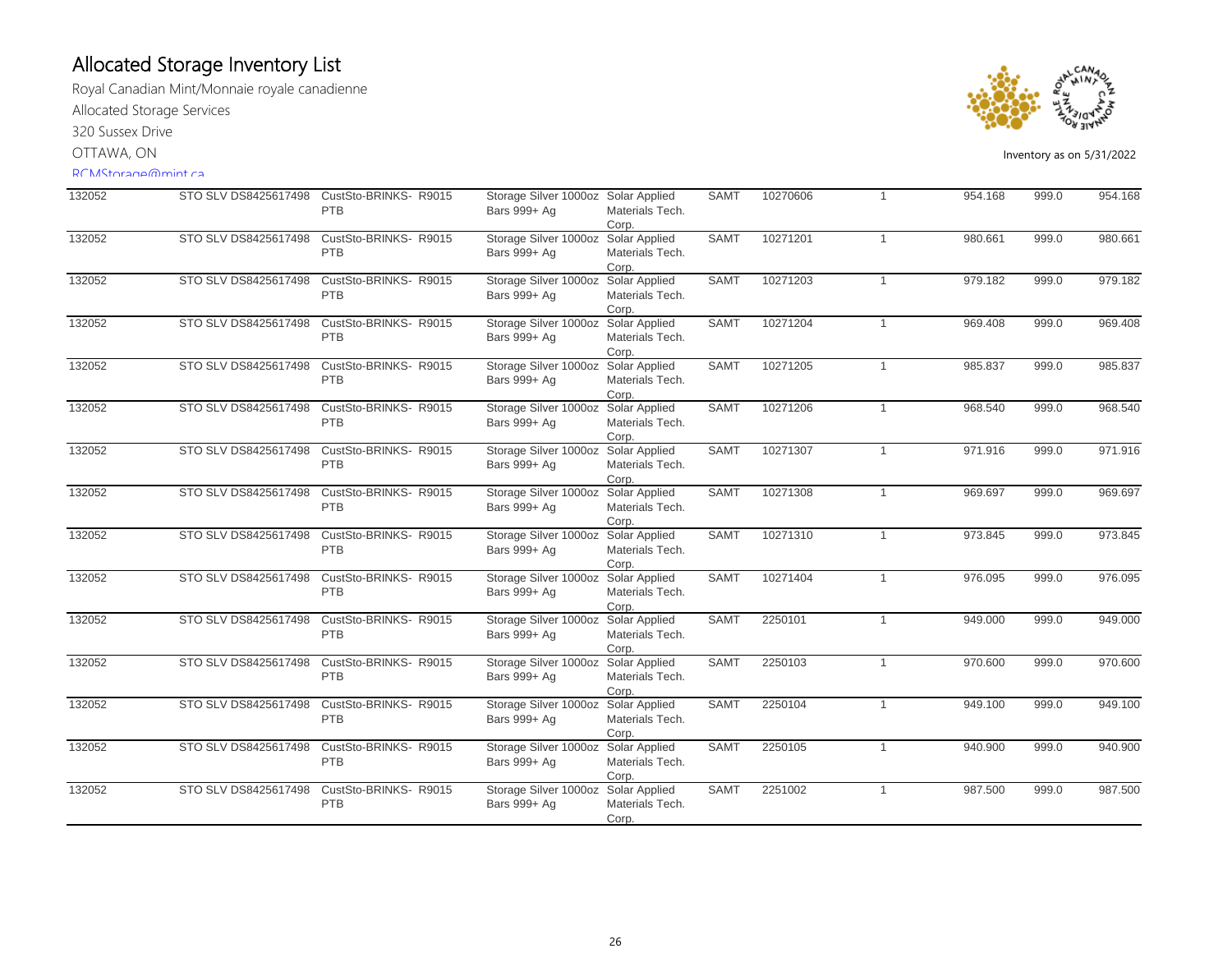Royal Canadian Mint/Monnaie royale canadienne Allocated Storage Services 320 Sussex Drive

OTTAWA, ON

### RCMStorage@mint.ca



| 132052 |                      | STO SLV DS8425617498 CustSto-BRINKS-R9015<br><b>PTB</b> | Storage Silver 1000oz Solar Applied<br>Bars 999+ Ag   | Materials Tech.<br>Corp. | <b>SAMT</b> | 2251004    | $\overline{1}$ | 954.300   | 999.0 | 954.300   |
|--------|----------------------|---------------------------------------------------------|-------------------------------------------------------|--------------------------|-------------|------------|----------------|-----------|-------|-----------|
| 132052 | STO SLV DS8425617498 | CustSto-BRINKS-R9015<br>PTB                             | Storage Silver 1000oz Teck Metals Ltd<br>Bars 999+ Ag |                          | <b>TADA</b> | 03192-18   | $\overline{1}$ | 1.039.400 | 999.9 | 1,039.400 |
| 132052 | STO SLV DS8425617498 | CustSto-BRINKS-R9015<br><b>PTB</b>                      | Storage Silver 1000oz Teck Metals Ltd<br>Bars 999+ Ag |                          | <b>TADA</b> | 03192-21   | $\overline{1}$ | 1,025.200 | 999.9 | 1,025.200 |
| 132052 | STO SLV DS8425617498 | CustSto-BRINKS- R9015<br>PTB                            | Storage Silver 1000oz Teck Metals Ltd<br>Bars 999+ Ag |                          | <b>TADA</b> | 03192-22   | $\overline{1}$ | 1,011.700 | 999.9 | 1,011.700 |
| 132052 | STO SLV DS8425617498 | CustSto-BRINKS-R9015<br><b>PTB</b>                      | Storage Silver 1000oz Teck Metals Ltd<br>Bars 999+ Ag |                          | <b>TADA</b> | 090142-8   | $\overline{1}$ | 1,059.730 | 999.9 | 1,059.730 |
| 132052 | STO SLV DS8425617498 | CustSto-BRINKS-R9015<br>PTB                             | Storage Silver 1000oz Teck Metals Ltd<br>Bars 999+ Ag |                          | <b>TADA</b> | 09-2092-19 | $\overline{1}$ | 1,055.180 | 999.9 | 1,055.180 |
| 132052 | STO SLV DS8425617498 | CustSto-BRINKS-R9015<br><b>PTB</b>                      | Storage Silver 1000oz Teck Metals Ltd<br>Bars 999+ Ag |                          | <b>TADA</b> | 133533-2   | $\overline{1}$ | 1,055.090 | 999.9 | 1,055.090 |
| 132052 | STO SLV DS8425617498 | CustSto-BRINKS-R9015<br>PTB                             | Storage Silver 1000oz Teck Metals Ltd<br>Bars 999+ Ag |                          | <b>TADA</b> | 133533-22  | $\overline{1}$ | 1,062.560 | 999.9 | 1,062.560 |
| 132052 | STO SLV DS8425617498 | CustSto-BRINKS-R9015<br>PTB                             | Storage Silver 1000oz Teck Metals Ltd<br>Bars 999+ Ag |                          | <b>TADA</b> | 133533-23  | $\overline{1}$ | 1,055.610 | 999.9 | 1,055.610 |
| 132052 | STO SLV DS8425617498 | CustSto-BRINKS- R9015<br>PTB                            | Storage Silver 1000oz Teck Metals Ltd<br>Bars 999+ Ag |                          | <b>TADA</b> | 133533-24  | $\overline{1}$ | 1,051.370 | 999.9 | 1,051.370 |
| 132052 | STO SLV DS8425617498 | CustSto-BRINKS- R9015<br>PTB                            | Storage Silver 1000oz Teck Metals Ltd<br>Bars 999+ Ag |                          | <b>TADA</b> | 133533-4   | $\overline{1}$ | 1,058.540 | 999.9 | 1,058.540 |
| 132052 | STO SLV DS8425617498 | CustSto-BRINKS-R9015<br>PTB                             | Storage Silver 1000oz Teck Metals Ltd<br>Bars 999+ Ag |                          | <b>TADA</b> | 133533-5   | $\overline{1}$ | 1,067.080 | 999.9 | 1,067.080 |
| 132052 | STO SLV DS8425617498 | CustSto-BRINKS-R9015<br>PTB                             | Storage Silver 1000oz Teck Metals Ltd<br>Bars 999+ Ag |                          | <b>TADA</b> | 133533-6   | $\overline{1}$ | 1,054.980 | 999.9 | 1,054.980 |
| 132052 | STO SLV DS8425617498 | CustSto-BRINKS-R9015<br><b>PTB</b>                      | Storage Silver 1000oz Teck Metals Ltd<br>Bars 999+ Ag |                          | <b>TADA</b> | 133533-8   | $\overline{1}$ | 1,032.590 | 999.9 | 1,032.590 |
| 132052 | STO SLV DS8425617498 | CustSto-BRINKS- R9015<br>PTB                            | Storage Silver 1000oz Teck Metals Ltd<br>Bars 999+ Ag |                          | <b>TADA</b> | 133545-1   | $\overline{1}$ | 1,044.530 | 999.9 | 1,044.530 |
| 132052 | STO SLV DS8425617498 | CustSto-BRINKS-R9015<br>PTB                             | Storage Silver 1000oz Teck Metals Ltd<br>Bars 999+ Ag |                          | <b>TADA</b> | 133545-10  | $\overline{1}$ | 1,050.040 | 999.9 | 1,050.040 |
| 132052 | STO SLV DS8425617498 | CustSto-BRINKS-R9015<br>PTB                             | Storage Silver 1000oz Teck Metals Ltd<br>Bars 999+ Ag |                          | <b>TADA</b> | 133545-11  | $\overline{1}$ | 1,078.440 | 999.9 | 1,078.440 |
| 132052 | STO SLV DS8425617498 | CustSto-BRINKS-R9015<br>PTB                             | Storage Silver 1000oz Teck Metals Ltd<br>Bars 999+ Ag |                          | <b>TADA</b> | 133545-14  | $\overline{1}$ | 1,043.290 | 999.9 | 1,043.290 |
| 132052 | STO SLV DS8425617498 | CustSto-BRINKS-R9015<br>PTB                             | Storage Silver 1000oz Teck Metals Ltd<br>Bars 999+ Ag |                          | <b>TADA</b> | 133545-15  | $\overline{1}$ | 1,089.120 | 999.9 | 1,089.120 |
| 132052 | STO SLV DS8425617498 | CustSto-BRINKS-R9015<br><b>PTB</b>                      | Storage Silver 1000oz Teck Metals Ltd<br>Bars 999+ Ag |                          | <b>TADA</b> | 133545-17  | $\mathbf{1}$   | 1,073.980 | 999.9 | 1,073.980 |
| 132052 | STO SLV DS8425617498 | CustSto-BRINKS- R9015<br>PTB                            | Storage Silver 1000oz Teck Metals Ltd<br>Bars 999+ Ag |                          | <b>TADA</b> | 133545-18  | $\overline{1}$ | 1,075.580 | 999.9 | 1,075.580 |
| 132052 | STO SLV DS8425617498 | CustSto-BRINKS-R9015<br><b>PTB</b>                      | Storage Silver 1000oz Teck Metals Ltd<br>Bars 999+ Ag |                          | <b>TADA</b> | 133545-2   | $\overline{1}$ | 1,095.760 | 999.9 | 1,095.760 |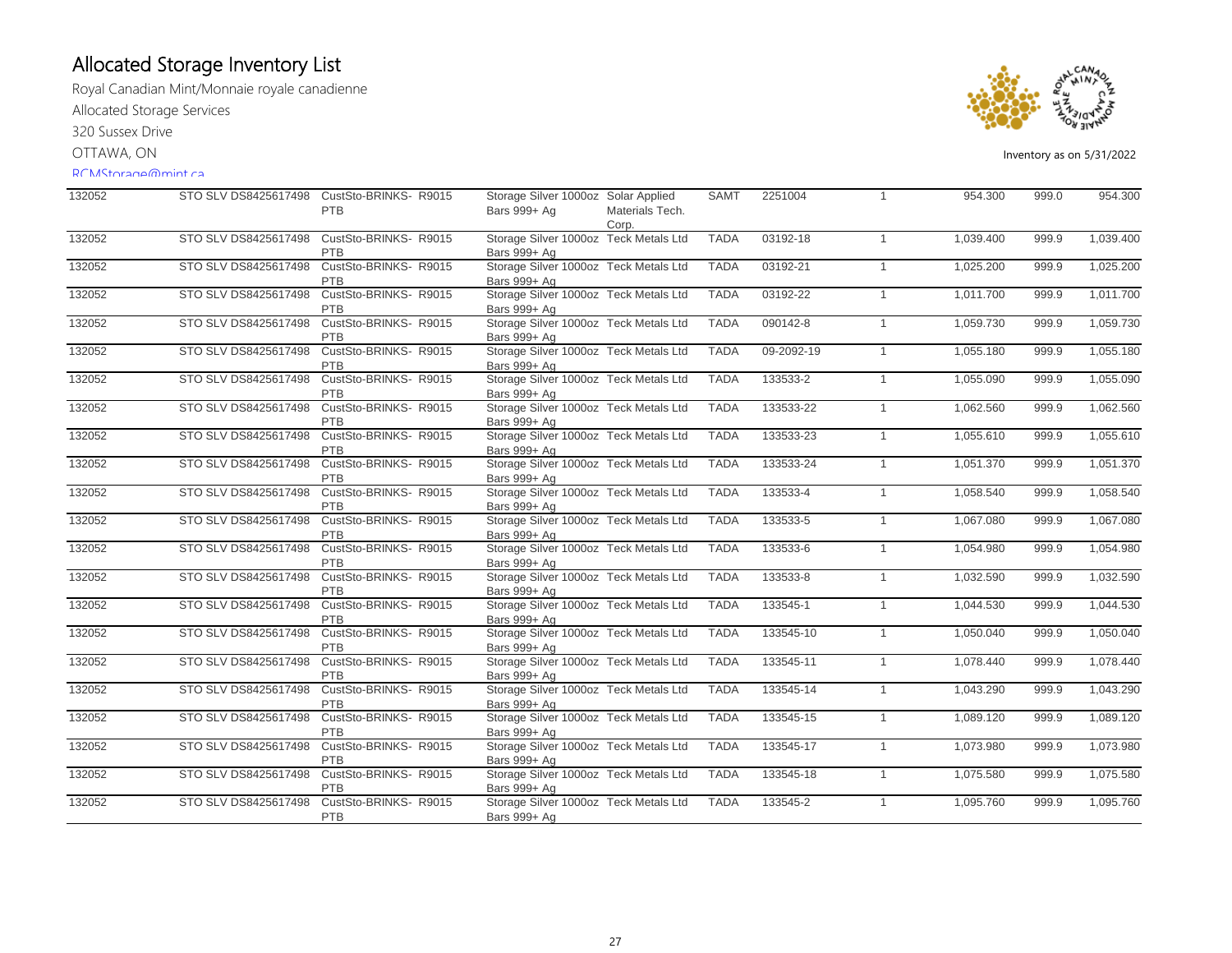Royal Canadian Mint/Monnaie royale canadienne Allocated Storage Services

320 Sussex Drive

OTTAWA, ON

#### RCMStorage@mint.ca



| 132052 |                      | STO SLV DS8425617498 CustSto-BRINKS-R9015<br>PTB | Storage Silver 1000oz Teck Metals Ltd<br>Bars 999+ Ag | <b>TADA</b> | 133545-21  | $\overline{1}$ | 1,049.680 | 999.9 | 1,049.680 |
|--------|----------------------|--------------------------------------------------|-------------------------------------------------------|-------------|------------|----------------|-----------|-------|-----------|
| 132052 | STO SLV DS8425617498 | CustSto-BRINKS- R9015<br><b>PTB</b>              | Storage Silver 1000oz Teck Metals Ltd<br>Bars 999+ Ag | <b>TADA</b> | 133545-24  | $\overline{1}$ | 1,079.970 | 999.9 | 1,079.970 |
| 132052 | STO SLV DS8425617498 | CustSto-BRINKS-R9015<br>PTB                      | Storage Silver 1000oz Teck Metals Ltd<br>Bars 999+ Ag | <b>TADA</b> | 133545-3   | $\overline{1}$ | 1,087.370 | 999.9 | 1,087.370 |
| 132052 | STO SLV DS8425617498 | CustSto-BRINKS-R9015<br><b>PTB</b>               | Storage Silver 1000oz Teck Metals Ltd<br>Bars 999+ Ag | <b>TADA</b> | 133545-4   | $\overline{1}$ | 1,081.560 | 999.9 | 1,081.560 |
| 132052 | STO SLV DS8425617498 | CustSto-BRINKS-R9015<br>PTB                      | Storage Silver 1000oz Teck Metals Ltd<br>Bars 999+ Ag | <b>TADA</b> | 133545-5   | $\overline{1}$ | 1,057.040 | 999.9 | 1,057.040 |
| 132052 | STO SLV DS8425617498 | CustSto-BRINKS- R9015<br><b>PTB</b>              | Storage Silver 1000oz Teck Metals Ltd<br>Bars 999+ Ag | <b>TADA</b> | 133545-6   | $\overline{1}$ | 1,093.490 | 999.9 | 1,093.490 |
| 132052 | STO SLV DS8425617498 | CustSto-BRINKS-R9015<br><b>PTB</b>               | Storage Silver 1000oz Teck Metals Ltd<br>Bars 999+ Ag | <b>TADA</b> | 133545-8   | $\overline{1}$ | 1,058.980 | 999.9 | 1,058.980 |
| 132052 | STO SLV DS8425617498 | CustSto-BRINKS-R9015<br><b>PTB</b>               | Storage Silver 1000oz Teck Metals Ltd<br>Bars 999+ Ag | <b>TADA</b> | 133545-9   | $\overline{1}$ | 1,094.900 | 999.9 | 1,094.900 |
| 132052 | STO SLV DS8425617498 | CustSto-BRINKS-R9015<br>PTB                      | Storage Silver 1000oz Teck Metals Ltd<br>Bars 999+ Ag | <b>TADA</b> | 140062-9   | $\overline{1}$ | 1.017.470 | 999.9 | 1,017.470 |
| 132052 | STO SLV DS8425617498 | CustSto-BRINKS-R9015<br>PTB                      | Storage Silver 1000oz Teck Metals Ltd<br>Bars 999+ Ag | <b>TADA</b> | 16-1872-1  | $\overline{1}$ | 1,045.020 | 999.9 | 1,045.020 |
| 132052 | STO SLV DS8425617498 | CustSto-BRINKS-R9015<br>PTB                      | Storage Silver 1000oz Teck Metals Ltd<br>Bars 999+ Ag | <b>TADA</b> | 16-1872-12 | $\overline{1}$ | 1,037.480 | 999.9 | 1,037.480 |
| 132052 | STO SLV DS8425617498 | CustSto-BRINKS-R9015<br>PTB                      | Storage Silver 1000oz Teck Metals Ltd<br>Bars 999+ Ag | <b>TADA</b> | 16-1872-15 | $\overline{1}$ | 1,035.960 | 999.9 | 1,035.960 |
| 132052 | STO SLV DS8425617498 | CustSto-BRINKS-R9015<br>PTB                      | Storage Silver 1000oz Teck Metals Ltd<br>Bars 999+ Ag | <b>TADA</b> | 16-1872-18 | $\overline{1}$ | 1,041.820 | 999.9 | 1,041.820 |
| 132052 | STO SLV DS8425617498 | CustSto-BRINKS-R9015<br>PTB                      | Storage Silver 1000oz Teck Metals Ltd<br>Bars 999+ Ag | <b>TADA</b> | 16-1872-7  | $\overline{1}$ | 1,045.480 | 999.9 | 1,045.480 |
| 132052 | STO SLV DS8425617498 | CustSto-BRINKS-R9015<br><b>PTB</b>               | Storage Silver 1000oz Teck Metals Ltd<br>Bars 999+ Ag | <b>TADA</b> | 162022-1   | $\overline{1}$ | 1,073.600 | 999.9 | 1,073.600 |
| 132052 | STO SLV DS8425617498 | CustSto-BRINKS- R9015<br><b>PTB</b>              | Storage Silver 1000oz Teck Metals Ltd<br>Bars 999+ Ag | <b>TADA</b> | 162022-10  | $\overline{1}$ | 1,031.040 | 999.9 | 1,031.040 |
| 132052 | STO SLV DS8425617498 | CustSto-BRINKS-R9015<br><b>PTB</b>               | Storage Silver 1000oz Teck Metals Ltd<br>Bars 999+ Ag | <b>TADA</b> | 162022-11  | $\overline{1}$ | 1,073.800 | 999.9 | 1,073.800 |
| 132052 | STO SLV DS8425617498 | CustSto-BRINKS-R9015<br><b>PTB</b>               | Storage Silver 1000oz Teck Metals Ltd<br>Bars 999+ Ag | <b>TADA</b> | 162022-12  | $\overline{1}$ | 1,045.260 | 999.9 | 1,045.260 |
| 132052 | STO SLV DS8425617498 | CustSto-BRINKS-R9015<br>PTB                      | Storage Silver 1000oz Teck Metals Ltd<br>Bars 999+ Ag | <b>TADA</b> | 162022-13  | $\overline{1}$ | 1,053.000 | 999.9 | 1,053.000 |
| 132052 | STO SLV DS8425617498 | CustSto-BRINKS-R9015<br>PTB                      | Storage Silver 1000oz Teck Metals Ltd<br>Bars 999+ Ag | <b>TADA</b> | 162022-14  | $\overline{1}$ | 1,029.880 | 999.9 | 1,029.880 |
| 132052 | STO SLV DS8425617498 | CustSto-BRINKS-R9015<br><b>PTB</b>               | Storage Silver 1000oz Teck Metals Ltd<br>Bars 999+ Ag | <b>TADA</b> | 162022-15  | $\overline{1}$ | 1,039.240 | 999.9 | 1,039.240 |
| 132052 | STO SLV DS8425617498 | CustSto-BRINKS-R9015<br>PTB                      | Storage Silver 1000oz Teck Metals Ltd<br>Bars 999+ Ag | <b>TADA</b> | 162022-16  | $\overline{1}$ | 1,056.220 | 999.9 | 1,056.220 |
| 132052 | STO SLV DS8425617498 | CustSto-BRINKS- R9015<br>PTB                     | Storage Silver 1000oz Teck Metals Ltd<br>Bars 999+ Ag | <b>TADA</b> | 162022-17  | $\overline{1}$ | 1,054.380 | 999.9 | 1,054.380 |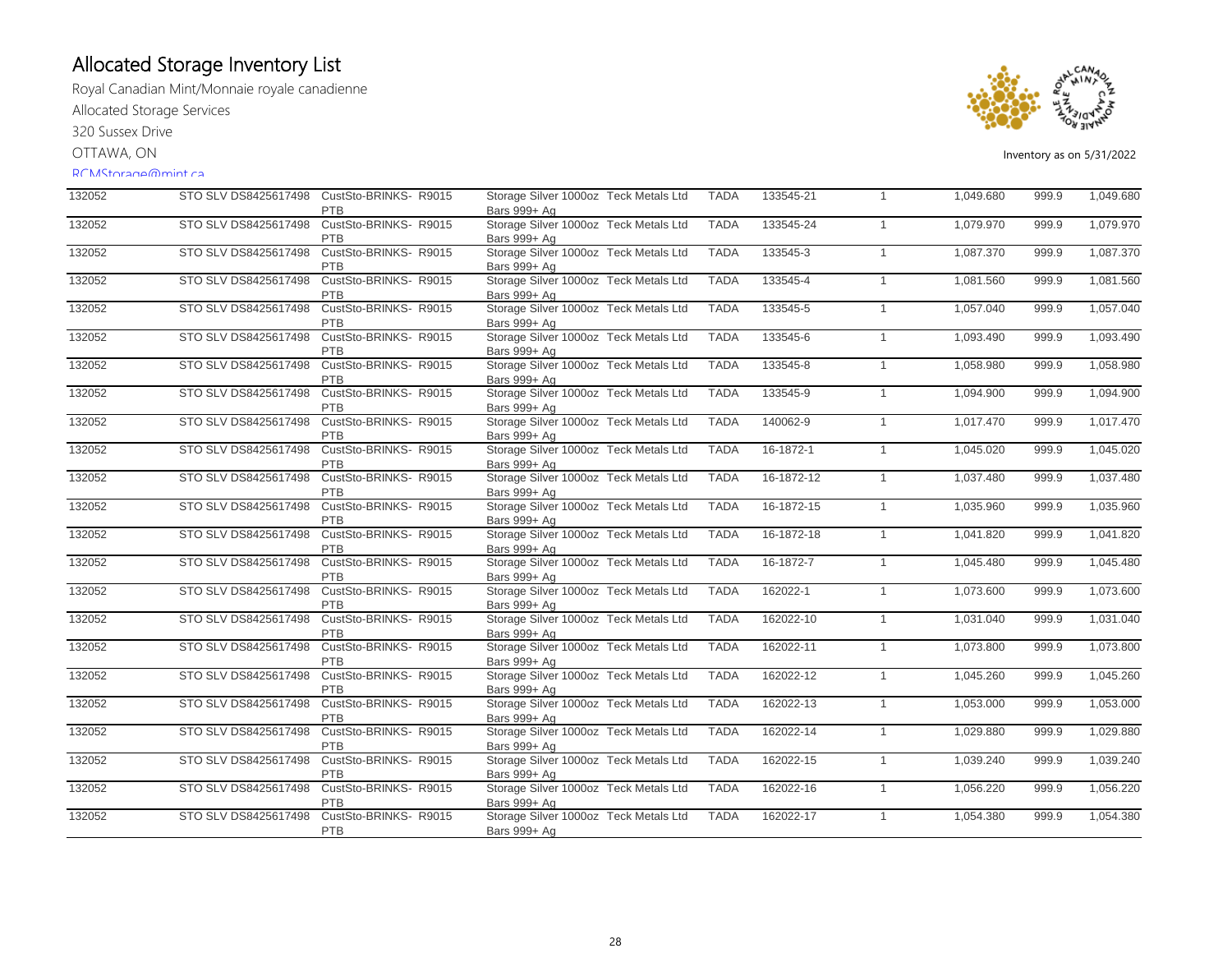Royal Canadian Mint/Monnaie royale canadienne Allocated Storage Services

320 Sussex Drive

OTTAWA, ON

#### RCMStorage@mint.ca



| 132052 | STO SLV DS8425617498 | CustSto-BRINKS-R9015<br>PTB         | Storage Silver 1000oz Teck Metals Ltd<br>Bars 999+ Ag       |                                       | <b>TADA</b> | 162022-18    | $\mathbf{1}$ | 1,064.260 | 999.9 | 1,064.260 |
|--------|----------------------|-------------------------------------|-------------------------------------------------------------|---------------------------------------|-------------|--------------|--------------|-----------|-------|-----------|
| 132052 | STO SLV DS8425617498 | CustSto-BRINKS-R9015<br><b>PTB</b>  | Storage Silver 1000oz Teck Metals Ltd<br>Bars 999+ Ag       |                                       | <b>TADA</b> | 162022-19    | $\mathbf{1}$ | 1,027.500 | 999.9 | 1,027.500 |
| 132052 | STO SLV DS8425617498 | CustSto-BRINKS- R9015<br>PTB        | Storage Silver 1000oz Teck Metals Ltd<br>Bars 999+ Ag       |                                       | <b>TADA</b> | 162022-2     | $\mathbf{1}$ | 1,065.980 | 999.9 | 1,065.980 |
| 132052 | STO SLV DS8425617498 | CustSto-BRINKS- R9015<br>PTB        | Storage Silver 1000oz Teck Metals Ltd<br>Bars 999+ Ag       |                                       | <b>TADA</b> | 162022-20    | $\mathbf{1}$ | 1,050.620 | 999.9 | 1,050.620 |
| 132052 | STO SLV DS8425617498 | CustSto-BRINKS-R9015<br>PTB         | Storage Silver 1000oz Teck Metals Ltd<br>Bars 999+ Ag       |                                       | <b>TADA</b> | 162022-21    | $\mathbf{1}$ | 1,052.840 | 999.9 | 1,052.840 |
| 132052 | STO SLV DS8425617498 | CustSto-BRINKS- R9015<br>PTB        | Storage Silver 1000oz Teck Metals Ltd<br>Bars 999+ Ag       |                                       | <b>TADA</b> | 162022-22    | $\mathbf{1}$ | 1,011.840 | 999.9 | 1,011.840 |
| 132052 | STO SLV DS8425617498 | CustSto-BRINKS-R9015<br>PTB         | Storage Silver 1000oz Teck Metals Ltd<br>Bars 999+ Ag       |                                       | <b>TADA</b> | 162022-23    | $\mathbf{1}$ | 1,040.300 | 999.9 | 1,040.300 |
| 132052 | STO SLV DS8425617498 | CustSto-BRINKS-R9015<br><b>PTB</b>  | Storage Silver 1000oz Teck Metals Ltd<br>Bars 999+ Ag       |                                       | <b>TADA</b> | 162022-24    | $\mathbf{1}$ | 1,030.560 | 999.9 | 1,030.560 |
| 132052 | STO SLV DS8425617498 | CustSto-BRINKS-R9015<br>PTB         | Storage Silver 1000oz Teck Metals Ltd<br>Bars 999+ Ag       |                                       | <b>TADA</b> | 162022-3     | $\mathbf{1}$ | 1,056.700 | 999.9 | 1,056.700 |
| 132052 | STO SLV DS8425617498 | CustSto-BRINKS-R9015<br>PTB         | Storage Silver 1000oz Teck Metals Ltd<br>Bars 999+ Ag       |                                       | <b>TADA</b> | 162022-4     | $\mathbf{1}$ | 1,048.080 | 999.9 | 1,048.080 |
| 132052 | STO SLV DS8425617498 | CustSto-BRINKS- R9015<br>PTB        | Storage Silver 1000oz Teck Metals Ltd<br>Bars 999+ Ag       |                                       | <b>TADA</b> | 162022-5     | $\mathbf{1}$ | 1,064.060 | 999.9 | 1,064.060 |
| 132052 | STO SLV DS8425617498 | CustSto-BRINKS-R9015<br>PTB         | Storage Silver 1000oz Teck Metals Ltd<br>Bars 999+ Ag       |                                       | <b>TADA</b> | 162022-6     | $\mathbf{1}$ | 1,065.540 | 999.9 | 1,065.540 |
| 132052 | STO SLV DS8425617498 | CustSto-BRINKS-R9015<br><b>PTB</b>  | Storage Silver 1000oz Teck Metals Ltd<br>Bars 999+ Ag       |                                       | <b>TADA</b> | 162022-7     | $\mathbf{1}$ | 1,013.300 | 999.9 | 1,013.300 |
| 132052 | STO SLV DS8425617498 | CustSto-BRINKS-R9015<br>PTB         | Storage Silver 1000oz Teck Metals Ltd<br>Bars 999+ Ag       |                                       | <b>TADA</b> | 162022-8     | $\mathbf{1}$ | 1,039.180 | 999.9 | 1,039.180 |
| 132052 | STO SLV DS8425617498 | CustSto-BRINKS-R9015<br>PTB         | Storage Silver 1000oz Teck Metals Ltd<br>Bars 999+ Ag       |                                       | <b>TADA</b> | 162022-9     | $\mathbf{1}$ | 1,042.100 | 999.9 | 1,042.100 |
| 132052 | STO SLV DS8425617498 | CustSto-BRINKS-R9015<br><b>PTB</b>  | Storage Silver 1000oz Tongling<br>Bars 999+ Ag              | Nonferrous Metals<br>Group            | <b>TNMG</b> | 1019-12-3046 | $\mathbf{1}$ | 956.805   | 999.9 | 956.805   |
| 132052 | STO SLV DS8425617498 | CustSto-BRINKS- R9015<br><b>PTB</b> | Storage Silver 1000oz Umicore AG & Co. HOBN<br>Bars 999+ Ag | KG                                    |             | 5954         | $\mathbf{1}$ | 1,001.880 | 999.0 | 1,001.880 |
| 132052 | STO SLV DS8425617498 | CustSto-BRINKS-R9015<br><b>PTB</b>  | Storage Silver 1000oz Umicore AG & Co. HOBN<br>Bars 999+ Ag | KG                                    |             | 9997         | $\mathbf{1}$ | 1,009.150 | 999.0 | 1,009.150 |
| 132052 | STO SLV DS8425617498 | CustSto-BRINKS-R9015<br><b>PTB</b>  | Storage Silver 1000oz United States<br>Bars 999+ Ag         | <b>Metals Refining</b><br>Copper Inc. | <b>DRW</b>  | 20956        | $\mathbf{1}$ | 1,038.700 | 999.0 | 1,038.700 |
| 132052 | STO SLV DS8425617498 | CustSto-BRINKS-R9015<br>PTB         | Storage Silver 1000oz United States<br>Bars 999+ Ag         | <b>Metals Refining</b><br>Copper Inc. | <b>DRW</b>  | E-39896      | $\mathbf{1}$ | 1,066.600 | 999.0 | 1,066.600 |
| 132052 | STO SLV DS8425617498 | CustSto-BRINKS- R9015<br>PTB        | Storage Silver 1000oz United States<br>Bars 999+ Ag         | <b>Metals Refining</b><br>Copper Inc. | <b>DRW</b>  | E-39909      | $\mathbf{1}$ | 1,052.800 | 999.0 | 1,052.800 |